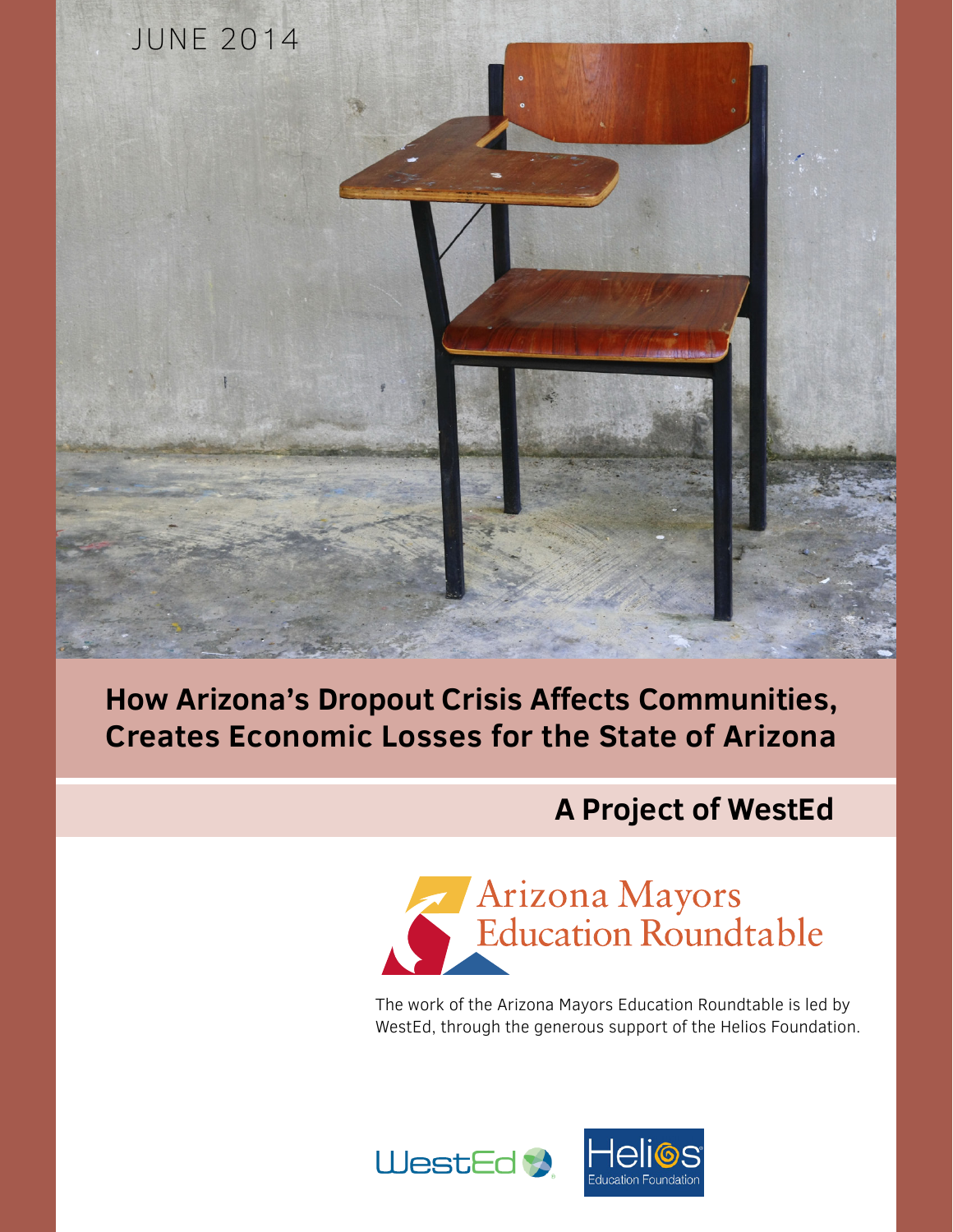# **Table of Contents**

| <b>Summary</b>                                                                                                                                                                                                                                                                                                                        | 1                                                              |
|---------------------------------------------------------------------------------------------------------------------------------------------------------------------------------------------------------------------------------------------------------------------------------------------------------------------------------------|----------------------------------------------------------------|
| 1. Introduction                                                                                                                                                                                                                                                                                                                       | 4                                                              |
| 2. High School Dropouts and Disconnected Youth                                                                                                                                                                                                                                                                                        | 5                                                              |
| 3. Economic Framework to Calculate Losses                                                                                                                                                                                                                                                                                             | 7                                                              |
| 4. Calculations of the Social and Fiscal Losses for Arizona<br>4.1 Earnings and Tax Consequences<br>4.2 Other Losses                                                                                                                                                                                                                  | 9<br>9<br>10                                                   |
| 5. The Fiscal and Social Losses for Arizona<br>5.1 Losses from Failure to Complete High School<br>5.2 Losses for Disconnected Youth<br>5.3 Losses for Communities Across Arizona<br>5.4 Sensitivity Analysis                                                                                                                          | $12 \overline{ }$<br>12<br>14<br>16<br>16                      |
| 6. Investing in Dropouts and Disconnected Youth                                                                                                                                                                                                                                                                                       | 18                                                             |
| <b>Notes</b>                                                                                                                                                                                                                                                                                                                          | 20                                                             |
| <b>References</b>                                                                                                                                                                                                                                                                                                                     | 22                                                             |
| <b>Appendix A</b><br>A1: Formulae for Calculation of the Aggregate Social and Fiscal Losses<br>A2: Government Revenues and Expenditures in Arizona<br>A3: Disconnected Youth Social and Fiscal Losses during Youth<br>A4: Disconnected Youth Social and Fiscal Losses during Adulthood<br>A5: Social and Economic Data across Arizona | 26<br>26<br>27<br>28<br>28<br>29                               |
| <b>Appendix B</b><br>B1: Avondale<br>B2: Gilbert<br>B3: Goodyear<br>B4: Mesa<br>B5: Miami<br>B6: Oro Valley<br><b>B7: Phoenix</b><br><b>B8: Sahuarita</b><br>B9: Tempe<br>B10: Tucson                                                                                                                                                 | 30<br>30<br>31<br>32<br>33<br>34<br>35<br>36<br>37<br>38<br>39 |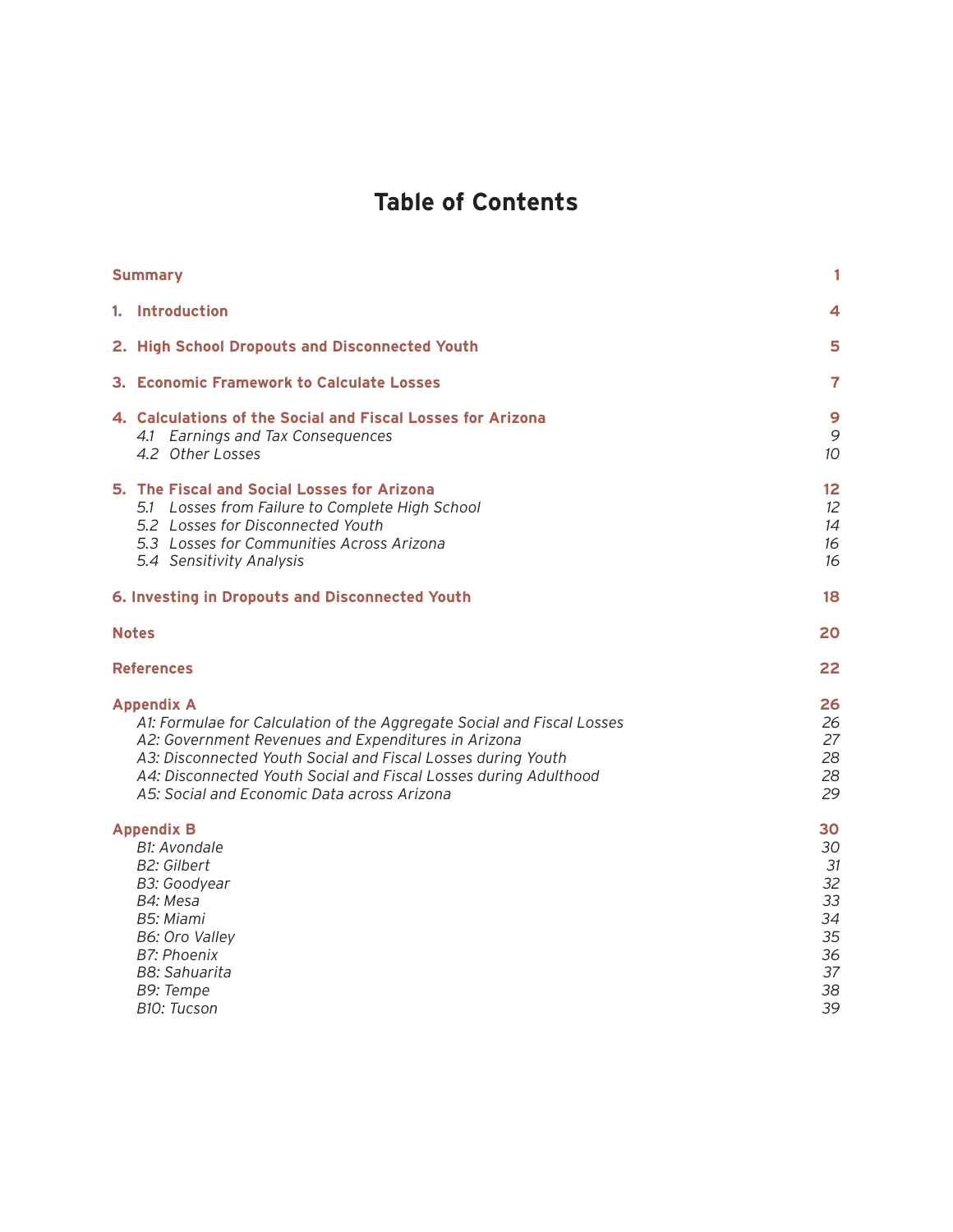# **SUMMARY**

One-in-five of Arizona's youth did not complete high school and a similarly large pro-<br>portion of the state's youth is disconnected from either work or education. These<br>youth face higher risks of unemployment and economic portion of the state's youth is disconnected from either work or education. These liant on government supports. Thus, failing to ensure that the state's youth are adequately prepared for adulthood creates both social and fiscal losses.

In this report we calculate the social and fiscal losses for high school dropouts and disconnected youth (those not in work or school/college). The social loss reflects lost earnings, higher criminal activity, poorer health status, higher reliance on government programs, as well as productivity losses and tax distortions. The fiscal loss reflects lost taxes and increased government spending on crime, health, and welfare; this loss is split between the federal government and Arizona state/local governments. The losses are estimated for the state of Arizona and for selected localities within Arizona.

We use an economic model based on national research evidence and Arizona-specific data to calculate these losses. The model creates lifetime economic profiles for dropouts in comparison to high school graduates and for disconnected youth in comparison to other youth. These profiles are expressed as present values at age 18 (dropouts) and age 20 (disconnected youth) in 2013 dollars and adjusted for the price level in Arizona.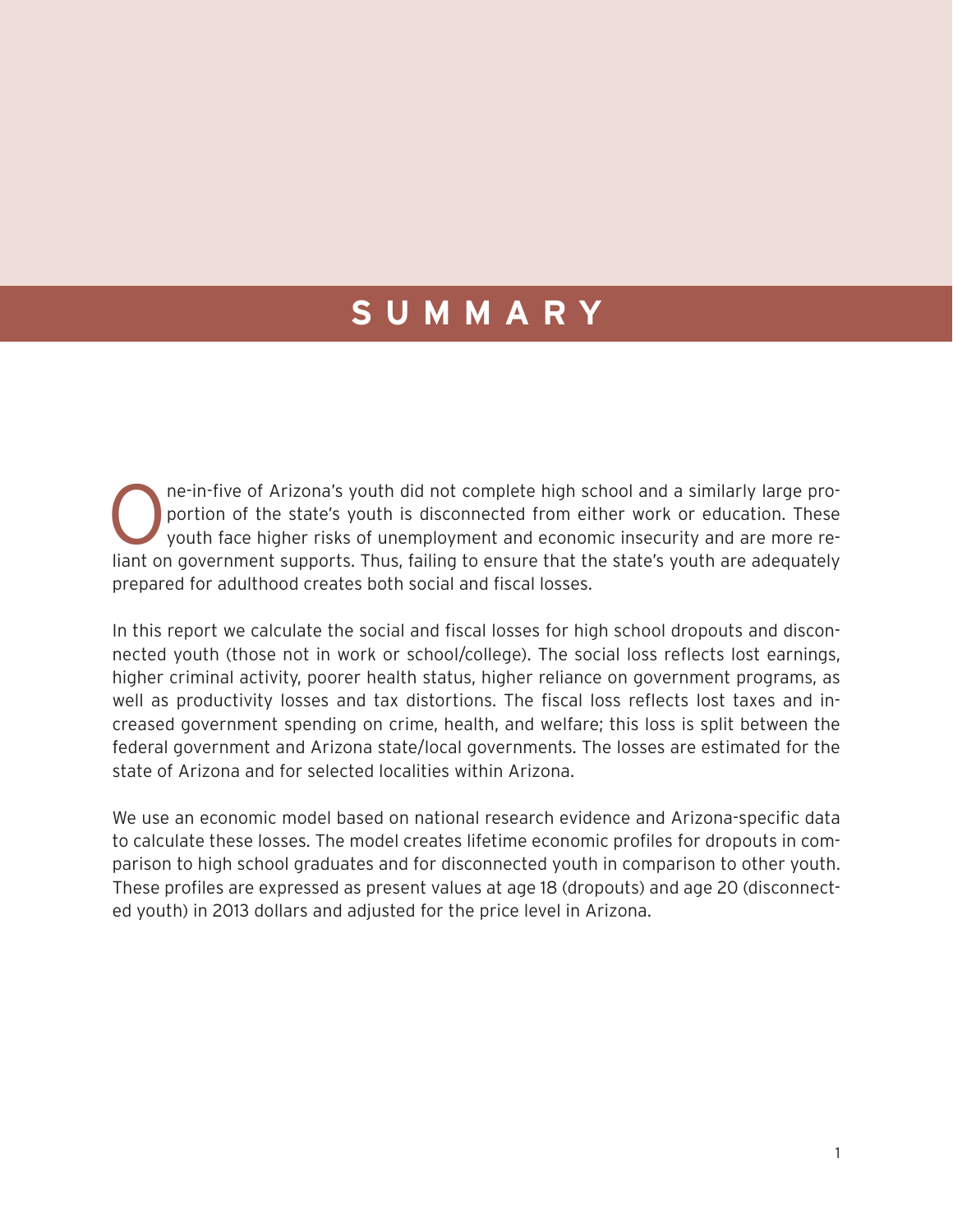#### **High School Dropouts**

For each high school dropout, the lifetime social loss for the state of Arizona is \$421,280. Across the 18,100 students in Arizona who dropout of high school annually, this social loss amounts to \$7.6 billion. Figure 1 shows the breakdown of social losses to the state of Arizona for each high school dropout.



**Figure 1. Social Losses for Arizona per High School Dropout**

For each high school dropout, the lifetime fiscal loss to the state/local governments of Arizona is \$54,350. Across a cohort of dropouts, this loss is \$1.0 billion. In addition, the lifetime fiscal loss to the federal government is \$81,380 and the cohort loss is \$1.5 billion. As federal government spending within Arizona matches the payments made by Arizona residents into the federal government (and because of maintenance-of-effort agreements between federal and state governments), the federal fiscal loss should be added to the state/local fiscal loss. Overall, the lifetime fiscal loss per dropout for Arizona is \$135,730 and the loss across an entire cohort is \$2.5 billion.

Figure 2 shows the breakdown of fiscal losses to the Arizona taxpayer for each high school dropout.



**Figure 2. Loss to Taxpayers per Arizona High School Dropout**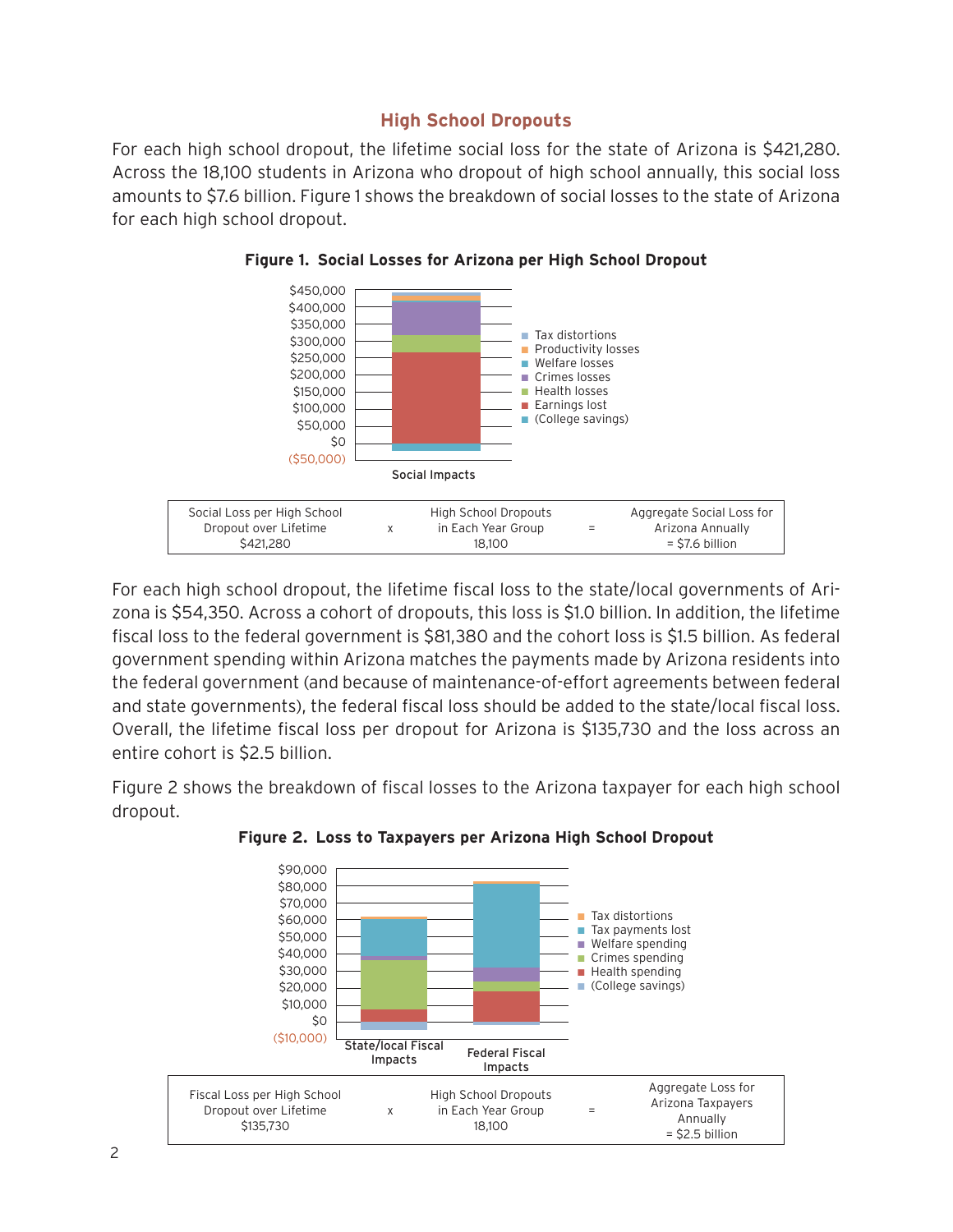#### **Disconnected Youth**

For disconnected youth, there are both immediate losses and future losses caused by the absence of human capital and work experience. The social loss is \$155,470 across the youth years aged 16-24 and then an additional \$539,620 during adulthood after age 24. In total, the lifetime social loss per disconnected youth is \$695,090.

#### **Social Loss of Each 20-Year Old Disconnected Youth in Arizona**



Across the 183,200 youth in Arizona who are disconnected youth, the aggregate social loss is therefore \$127.3 billion.



The fiscal loss from disconnected youth in Arizona is also substantial. Accounting for both the loss in youth and adulthood and the federal and state/local losses, the fiscal loss is \$234,480 per disconnected youth and \$43.0 billion across each cohort of youth.

#### **Fiscal Loss of Each 20-Year Old Disconnected Youth in Arizona**



Across the cohort of 183,200 disconnected youth in Arizona the total fiscal loss is \$43.0 billion.

| Fiscal Loss per Disconnected<br>Youth over Lifetime<br>\$234,480 | X | Disconnected Youth<br>(ages 16-24) in Arizona<br>183.200 | $\equiv$ | Aggregate Loss for<br>Arizona Taxpayers<br>Annually<br>$=$ \$43 billion |
|------------------------------------------------------------------|---|----------------------------------------------------------|----------|-------------------------------------------------------------------------|
|------------------------------------------------------------------|---|----------------------------------------------------------|----------|-------------------------------------------------------------------------|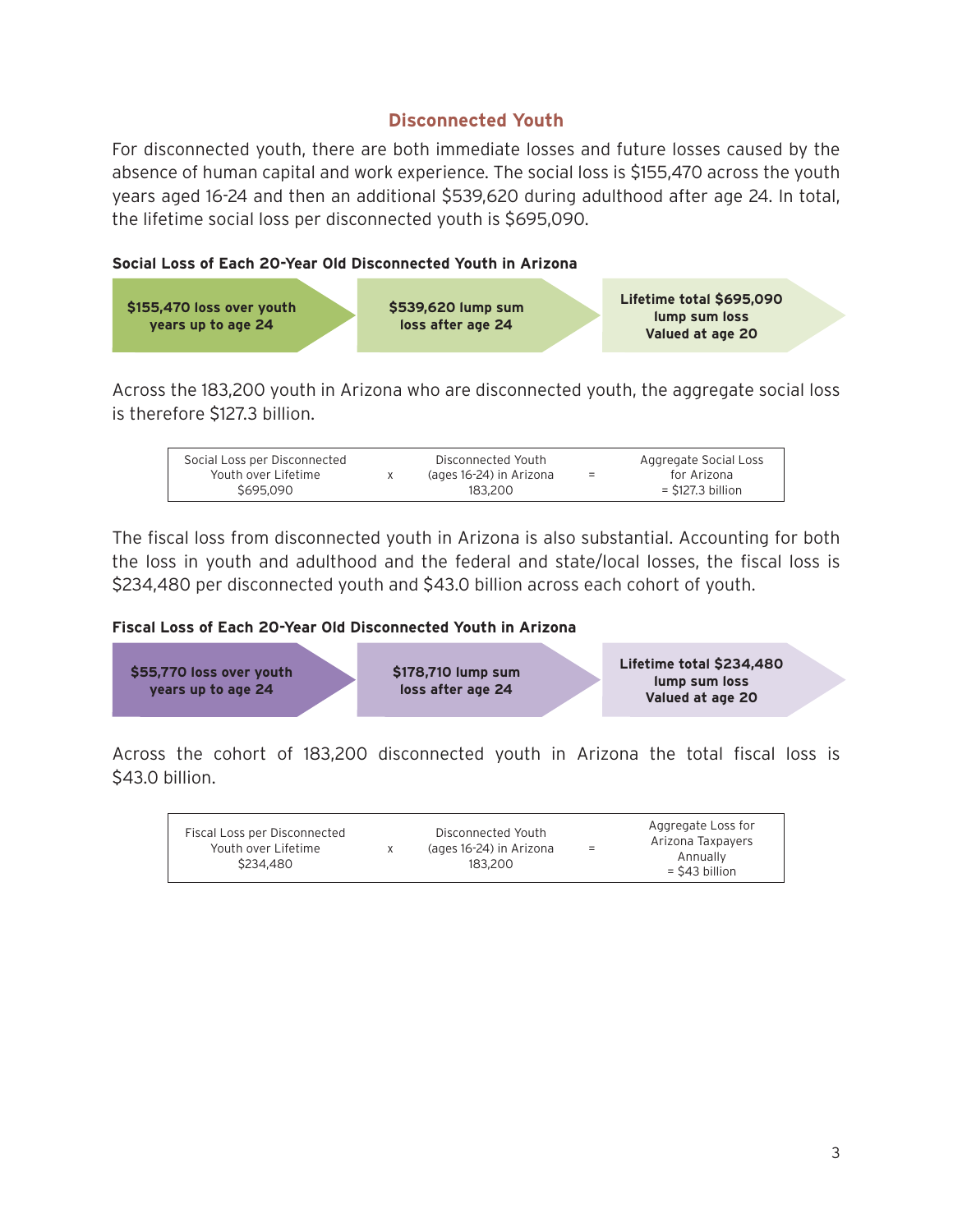## **1. INTRODUCTION**

Across the nation's youth, approximately one-in-five is a high school dropout and one-in-six is disconnected from either work, school, or college (so-called 'disconnected' or 'opportunity' youth). These two groups overlap and share many similar life and economic circumstances. Few of them have much labor market experience and even fewer are economically independent; and only a minority will accumulate any additional human capital during adulthood. Disproportionately, these youth will be involved in criminal activities, rely on public health programs, and receive welfare supports. Given these early circumstances, such youth face substantially diminished prospects over their lifetimes; and these lost opportunities represent a large social and fiscal loss.

This pattern is found nationally. But the immediate loss – from high rates of school failure, a weak labor force, and higher government spending on 'bads' – is faced by state and local governments and by local communities within states. Working with state agencies, local government and community groups must respond first and devise regulations, programs, and policies to ameliorate these disadvantages. In the first instance, however, these agencies need to know the full extent of the economic loss from failing to ensure that all youth have opportunities to be productive citizens.

In this Report we calculate the social and fiscal loss from high school failure and disconnected youth for Arizona and for selected communities within the state. The economic impacts are felt by the youth themselves, by taxpayers and across all society. There are immediate losses during youth and there are long-term losses as these youth fail to prosper. These losses can be calculated from various perspectives: for the taxpayer and for society; by youth subgroups; by level of government; and for individual communities. Here we focus on the fiscal (taxpayer) losses and the social loss across Arizona.

First, we outline the economic framework used to model these losses (with details in Appendix A). We then report the calculations and the datasets used to derive each value for the model. We then derive the economic losses from the fiscal and social perspectives for the state of Arizona for both dropouts and disconnected youth; we also calculate the losses for ten communities across the state. Finally, we consider the policy implications of having large proportions of youth who have neither completed high school or become involved in the labor market.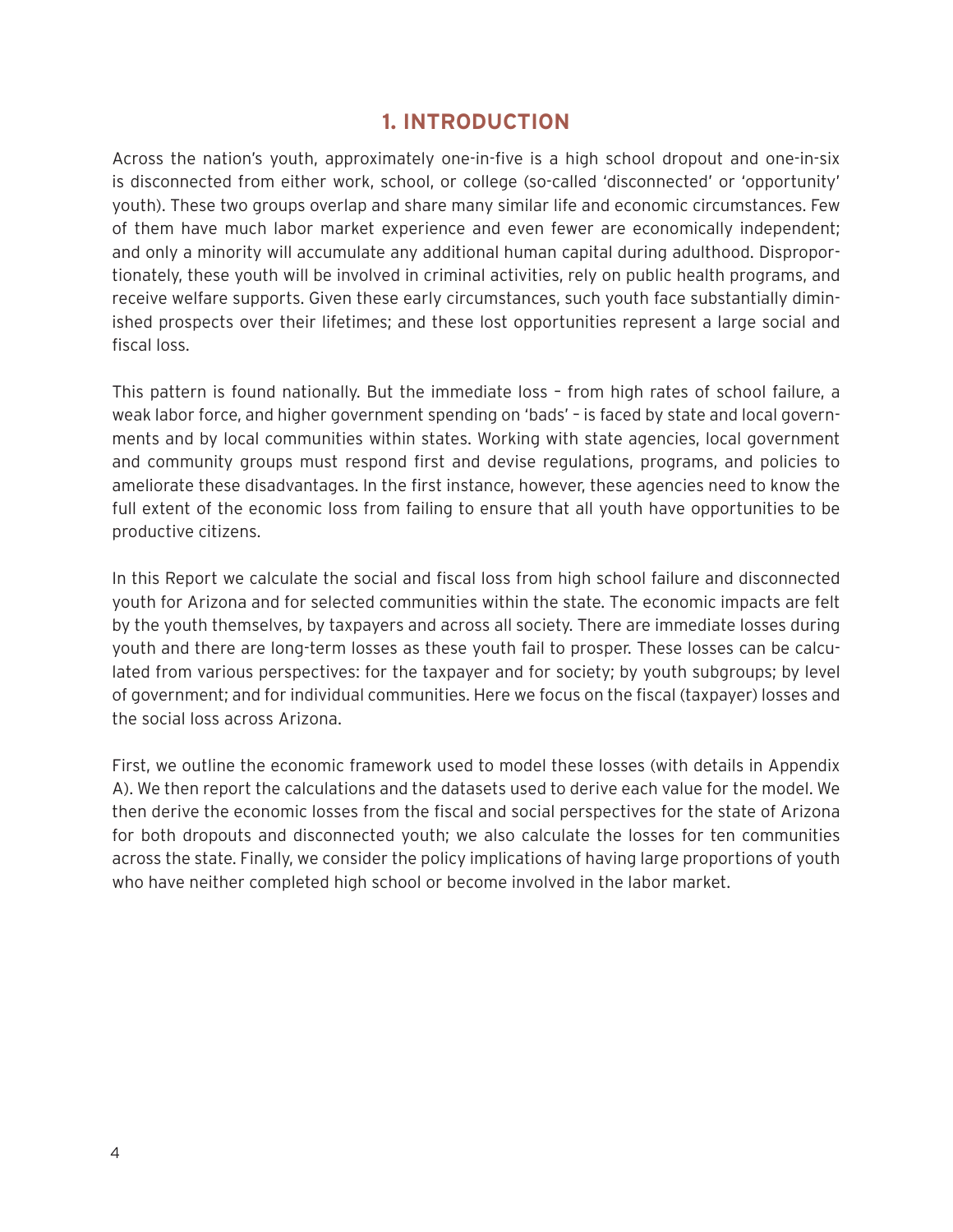# **2. HIGH SCHOOL DROPOUTS AND DISCONNECTED YOUTH**

The context for analysis of youth prospects is shown in Table 1. Nationally, there are 38.9 million youth aged 16-24; and each school year, there are 4.3 million students who should be graduating from high school. However, between one-fifth and one-quarter of these students do not graduate from high school and this rate has been stable over recent decades (Murnane, 2013). Using the most recent NCES estimates, this amounts to 0.9 million 18-year-olds each year who are leaving their compulsory schooling years without having obtained a high school credential. This is one way to measure the economic loss from poor investment in youth – the failure to complete high school.

| Dropouts and Disconnected Youth in the US and Arizona |            |                                       |  |  |
|-------------------------------------------------------|------------|---------------------------------------|--|--|
|                                                       | Youth      | <b>Percent of</b><br><b>Age Group</b> |  |  |
| <b>Nationally:</b>                                    |            |                                       |  |  |
| Youth population (ages $16-24$ ) a                    | 38,943,000 |                                       |  |  |
| High school 'class' (cohort of 18-year-olds) a        | 4,335,000  |                                       |  |  |
| High school dropouts (cohort of $18$ -year-olds) b    | 943,300    | 21.8%                                 |  |  |
| Disconnected Youth (ages 16-24) c                     | 6,737,100  | 17.3%                                 |  |  |
| Arizona:                                              |            |                                       |  |  |
| Youth population (ages 16-24) d                       | 825,300    |                                       |  |  |
| High school 'class' (cohort of 18-year-olds) a        | 90,700     |                                       |  |  |
| High school dropouts (cohort of 18-year-olds) b       | 18.100     | 20.0%                                 |  |  |
| Disconnected Youth (ages 16-24) <sup>e</sup>          | 183,200    | 22.2%                                 |  |  |

**Table 1**

Sources: <sup>a</sup> Puzzanchera et al. (2010). b NCES Digest (2013, Table 124). C Belfield et al. (2012, Tables 1 and 2). <sup>d</sup> Census ACS 2012. e Calculations from Census ACS 2012. *Notes*: Figures exclude GEDs. Rounded to 100.

An alternative way to estimate the loss from unprepared youth is to count how many disconnected or opportunity youth there are. Disconnected youth are those persons aged between 16 and 24 who are neither in work nor in school or college. It includes youth in many different circumstances.<sup>1</sup> Most youth are in school until 18; three-fifths of these graduates then go straight to college and one-quarter of them are working or looking for work. But many – the majority of youth – don't follow a straight and direct path through early adulthood. Many high school graduates fail to graduate on schedule and many college students are only enrolled part-time or intermittently; for those in the labor market, between one-in-ten and one-in-five will be unemployed. Thus, having large numbers of high school dropouts is not the only (or guaranteed) way in which the nation's youth is not being fully realized.<sup>2</sup> Based on calculations by Belfield et al. (2012), a national estimate of disconnected youth is 17%, which represents over 6.7 million youth (Burds-Sharp (2014) estimate 5.8 million. Recently, Burd-Sharps and Lewis (2014) estimate 5.8 million disconnected youth. Compared to the several cross-section and longitudinal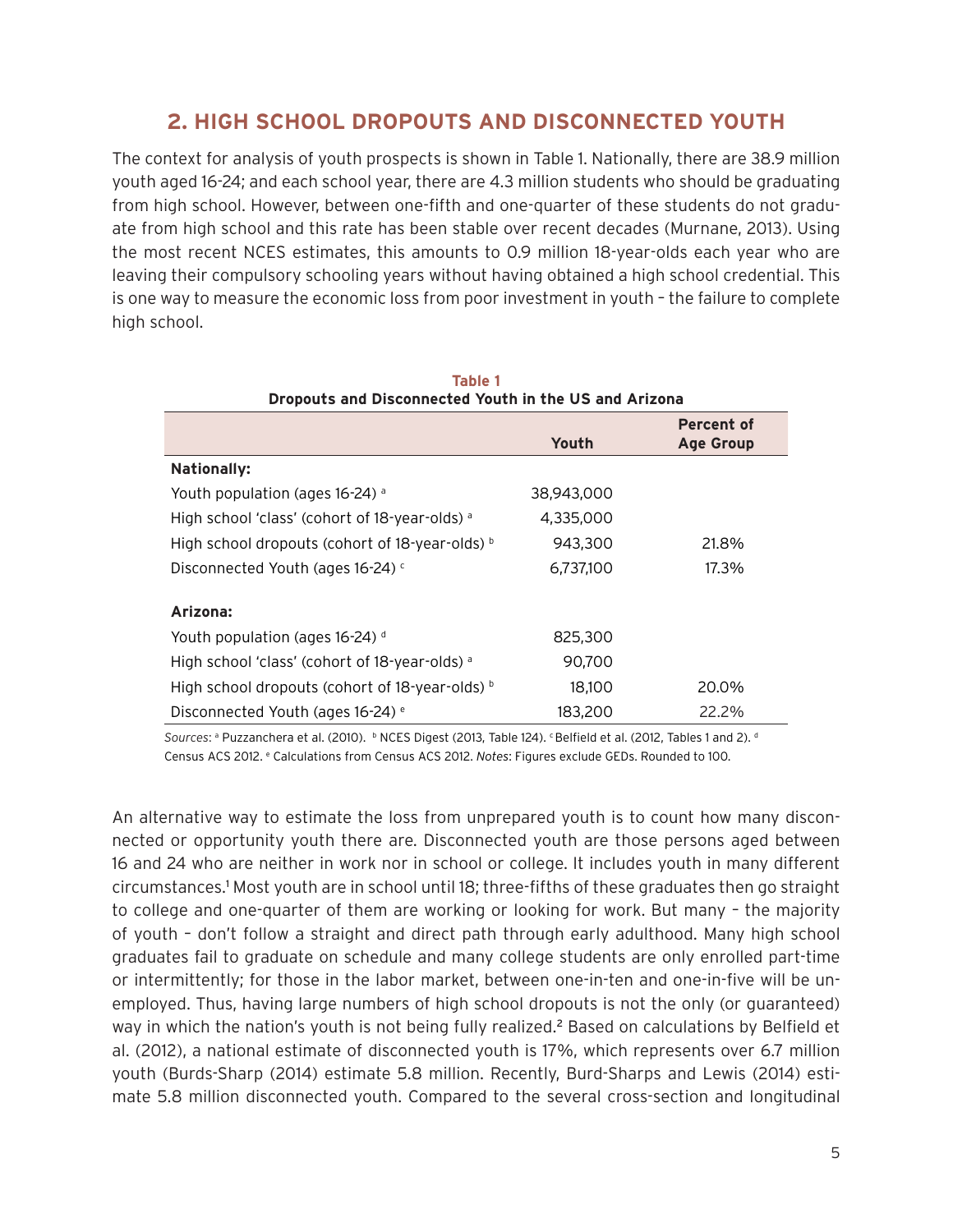datasets in Belfield et al. (2012) their estimate uses a single dataset (ACS) and a slightly earlier version (2010 versus 2012). Burd-Sharp and Lewis (2014) also use a slightly narrower definition of disconnected youth.

For Arizona, the pattern is similar but in all likelihood is even more stark. The youth population is 825,300 persons and each cohort of 18-year-olds is 90,700 individuals. On most measures of high school completion, the rate for Arizona is slightly below that nationally. Each year 24% of students are not high school graduates using a four-year graduation rate. However, some of these students graduate late and so a better measure is the five-year graduation rate which is 20% or 18,100 youth.<sup>3</sup> Looking at the state's youth, over one-fifth (22%) are classed as disconnected youth: this amounts to 183,200 youth across the state.<sup>4</sup>

Dropouts and disconnected youth are not a uniform group. Some face multiple disadvantages; others have actively chosen alternatives to education or employment (such as child-rearing). Youth crime rates are extremely high: over their youth years, 18% of disconnected youth will have been arrested. Poverty levels, substance abuse, depression, and disability rates are also significant risk factors during the youth years (Myers and Farrell, 2008; Fletcher, 2012). But these risks - crime poor health, and economic insecurity – interact with each other. Few exits are available, with most youth ineligible for, or unable to afford, college or adult training programs.

Clearly, these youth face many 'risk factors'. Over the past decade, some of these have worsened and others have improved. Critically, however, it is risk factors that are outside the control of youth that have worsened. Youth behavior has not worsened, but the context in which that behavior takes place has (Belfield and Levin, 2012, Table 2). Specifically, low-skilled youth now face a much more deteriorated labor market. The real earnings for high school dropouts – the labor market most disconnected youth are in – are almost 10% lower now than at the start of the decade. High school graduate wages have also flat lined. This is in the context of a rising price of college – thus the cost to disconnected youth of accumulating skills is much higher. An overall indicator of circumstances facing youth is the poverty rate, which has risen from one-fifth to over one-quarter in the last decade.

Although the pattern of high school failure and youth disconnection is common across the country, there are varied impacts across states and localities. The economic consequences of school failure may differ between Arizona and the rest of the nation and they may differ across localities within Arizona. Besides demography, areas vary in: the strength and structure of their youth labor markets; their public support for education; their tax systems; and their ability to access federal support programs. Typically, dropout rates are highest in urban areas because school quality is lower and household poverty rates are higher. Disconnected youth rates may also vary with population density, although urban areas may offer more employment opportunities for youth, albeit in low-level jobs, as well as greater accessibility to post-secondary education. Thus, even as localities across Arizona face the same state (and federal) legislation, they may still have different economic losses.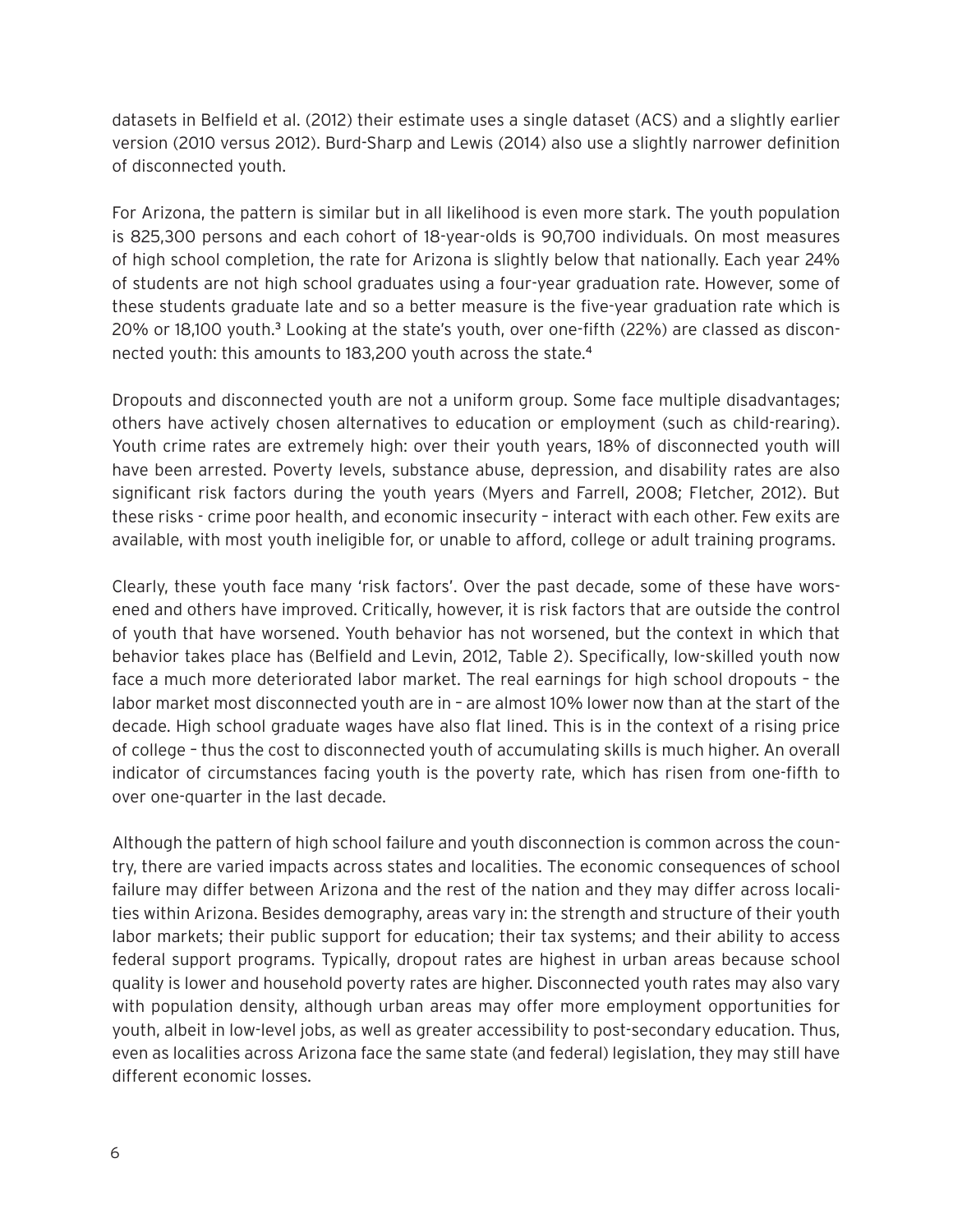# **3. ECONOMIC FRAMEWORK TO CALCULATE LOSSES**

The economic framework to calculate the fiscal and social losses of unprepared youth is well-established. The model has been applied at national, state, and local levels, as well as for subgroups of youth at different education levels. (For example, studies include: Belfield and Levin (2007); Trostel (2009); Sum et al. (2009); Baum et al. (2010); Gottlob (2007); Carroll and Erkut (2009); Belfield and Levin (2009); Bush School of Government and Public Service (2009); and EMSI (2014)). Estimates for disconnected youth have also been calculated in the same way.<sup>5</sup> As yet, the model has not been applied for Arizona.

Basically, the model operates by comparing lifetime profiles. For the dropout analysis, profiles are created for different educational attainment at the high school level, which in turn yield differences in postsecondary attainment and so adult earnings. Similarly, for the disconnected youth analysis, profiles are created for different youth education and employment status; these in turn lead to different youth and adult outcomes. Given different lifetime profiles of education and employment across dropouts and disconnected youth compared to other youth, it is then possible to calculate the losses. Dropouts and disconnected youth with low skills face worse economic, social, and personal outcomes, both immediately and over a lifetime. These outcomes can be calculated as economic losses to society and to taxpayers. As dropouts and disconnected youth are compared to different groups, their losses are calculated differently. So, looking at an 18-year old it is possible to predict their total lifetime earnings if they are a dropout; and it is possible to predict their total lifetime earnings if they are a graduate. The difference is the total gain in earnings from graduating from high school. Of course, dropouts and graduates differ in many respects and so the difference is adjusted to account for these differences. A similar process is applied for health, crime, and welfare status. This lifetime difference approach is used in all of the studies listed above.

Students who fail to complete high school by age 18 are classed as dropouts. The comparison group for these dropouts is the group of high school graduates adjusting for their probability of going to college. By assumption, high school graduates are assumed to follow the typical path of a low-income high school graduate, i.e. one-third progress on to college and one-sixth complete a bachelor's degree. Thus, the results are based on a thought-experiment where at age 18 a dropout 'switches' to being a high school graduate and then progresses through the average lifetime profile of a high school graduate. The economic consequences of this switch are then calculated as a present value at age 18 for each individual student and in aggregate for an age cohort of students in high school.

The comparison group for disconnected youth includes all other youth, i.e. those who are working or in school or college (with adjustments made for differences in educational attainment). Unlike being a dropout, which can be thought of as a status, being a disconnected youth is an event, i.e. each year it is possible to change category (if for example the youth gets a full-time job or enrolls in college). Thus, the loss from disconnected youth is measured in two parts. One part of the loss is the annual amount associated with being a disconnected youth in any year up to age 24. The other part is the subsequent lifetime loss (after age 24) associated with being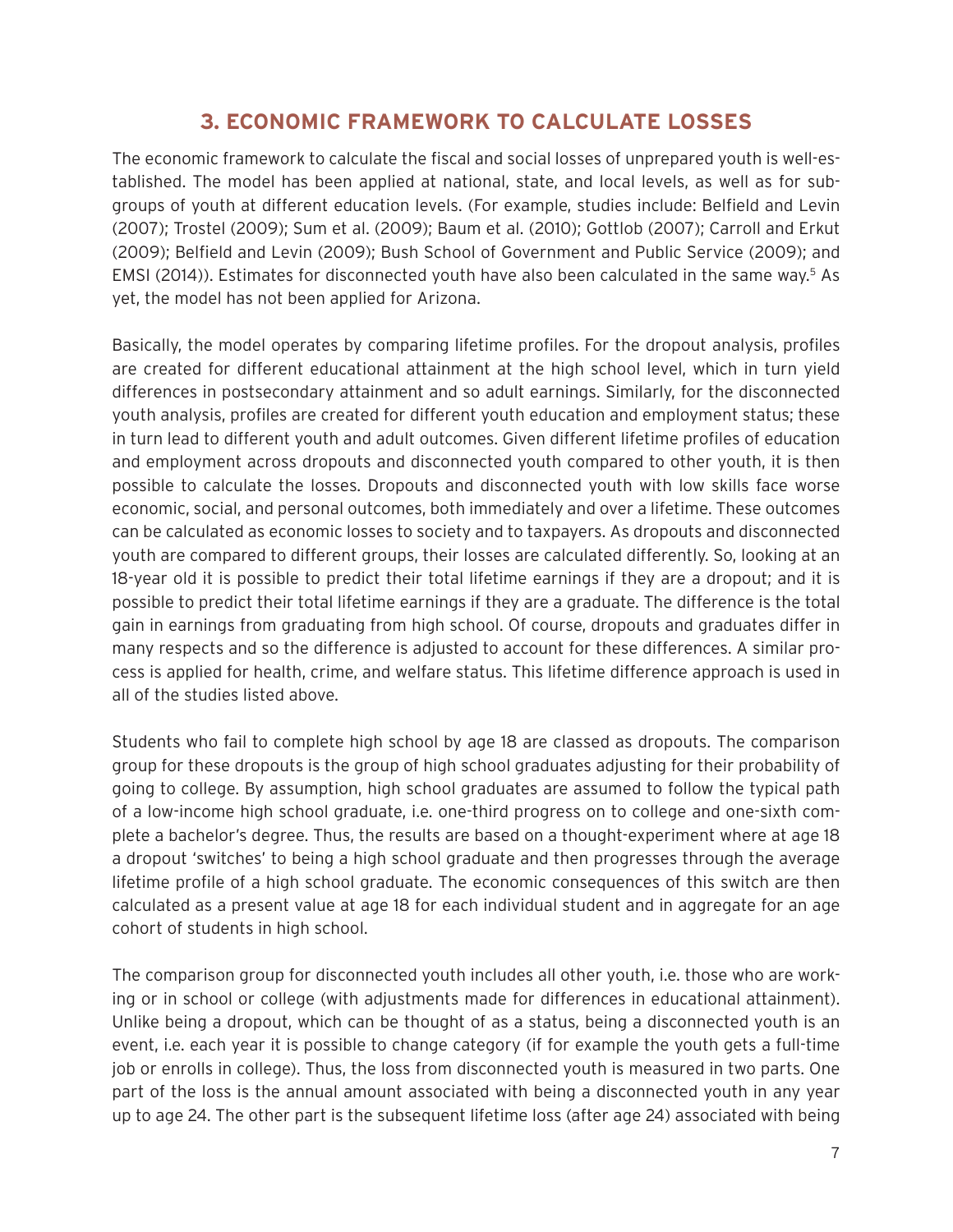a disconnected youth for at least half of the entire youth years. Given that the youth group is spread over persons aged 16-24, these losses accumulate. Thus, the results of the model are based on a thought-experiment where at age 20 a disconnected youth 'switches' out of this category for the rest of their youth years.<sup>6</sup> The economic consequences of this switch are calculated as a present value at age 20 for each youth and in aggregate across all youth.

Depending on the lifetime profiles of the two groups and their comparison groups, there are private, fiscal, and social consequences. These consequences include changes in earnings and productivity, as well as other changes which are then translated into money terms. For this analysis, the focus is on the fiscal consequences separately for state/local government, as well the aggregate social consequences both across the state and within communities.<sup>7</sup> The social perspective counts all of the resource implications of disconnected youth, while the fiscal perspective only counts resources for which the taxpayer is responsible. The main fiscal consequence is lost earnings and so lost tax revenues, but there is also increased spending on youth who either have inferior health status, have greater criminal involvement, or rely more heavily on social services. The social perspective includes all these consequences, but accounts for their entire effects (not just their effects on government revenues and expenditures).

The economic values in the model are individual and aggregate present values of losses associated with being a high school dropout or disconnected youth. All economic calculations rely on the most recent social science evidence disaggregated by sex and race (white, black, Hispanic, and other racial groups according to the composition of youth in Arizona). Where available, educational and labor market data for Arizona is used; expenditure data is taken from Arizona state government departments. For analysis for selected areas in Arizona, local data is used where available based on Census PUMAs (Public Use Microdata Areas, which are nonoverlapping areas of approximately 100,000 residents), school district information, and local government departments.

All money amounts are expressed in present values at age 18 or age 20 using a discount rate of 3.5% (Moore et al., 2013). All figures are in 2013 dollars, weighted to the price level in Arizona. The dollar amounts generated by the model represent lump sum values when a student is aged 18 or aged 20. These values can therefore be considered equivalent to a bank deposit made at that date.

Across cohorts of high school dropouts there are a number of studies that have calculated the fiscal and social losses (see note 3 above). The studies vary somewhat in assumptions and model parameters. Expressed in 2013 dollars and in present values at age 20, an overall estimate is of fiscal losses of \$0.2 million and a social loss in excess of \$0.5 million. National estimates for disconnected youth and subgroups of such youth are also available (Belfield et al., 2012; Belfield and Levin, 2013). In 2013 dollars and in present values at age 20, the national estimate is of a taxpayer loss at \$14,900 per year during the youth period and an additional \$182,700 expressed as a lump sum loss after the youth becomes 25. The national social loss is even greater, at \$40,100 per year in youth and \$566,100 as a lump sum from age 25. These estimates provide a benchmark for comparison across Arizona.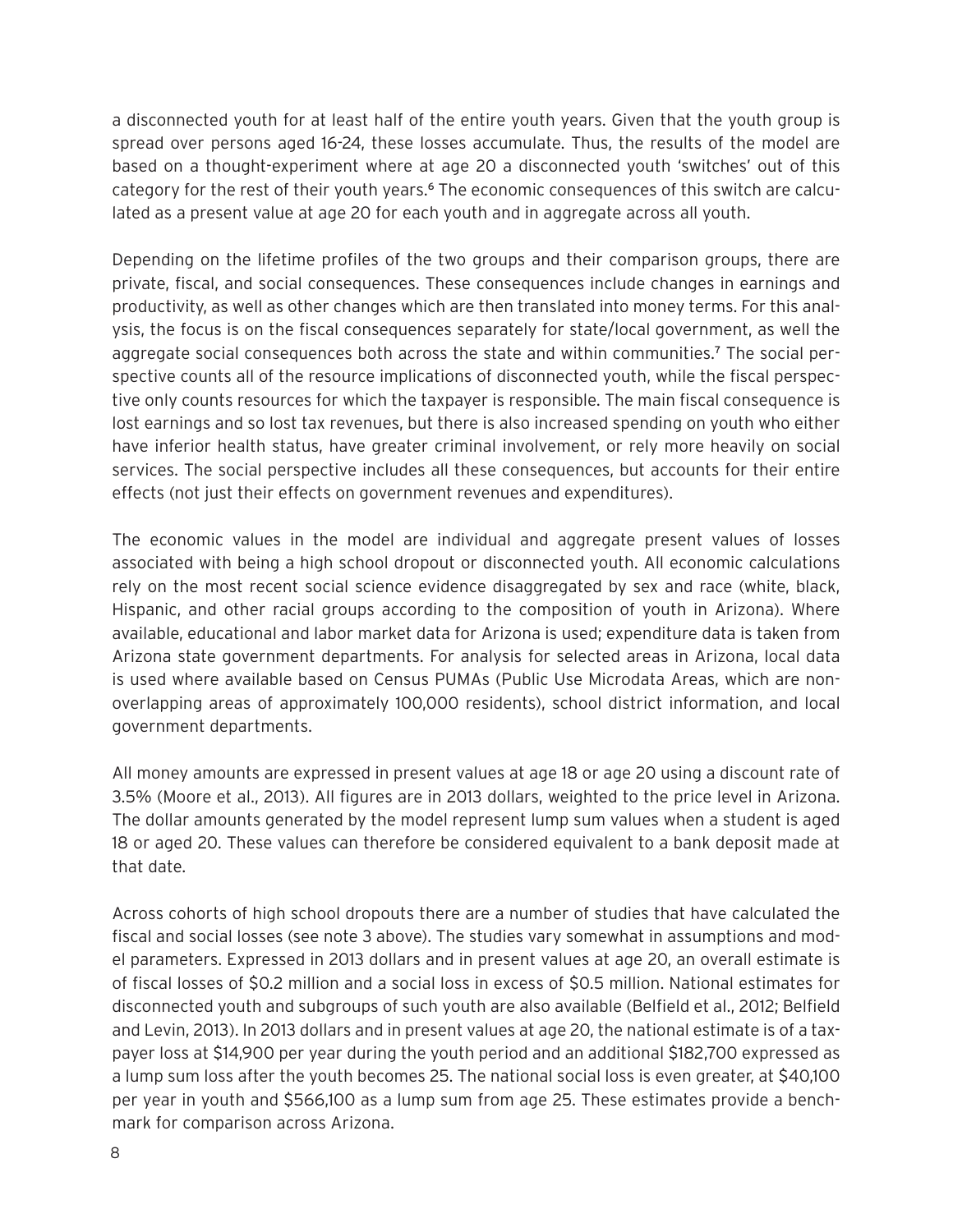## **4. CALCULATIONS OF THE SOCIAL AND FISCAL LOSS FOR ARIZONA**

#### **4.1 Earnings and Tax Consequences**

Youth who are in school and college earn significantly more than dropouts and disconnected youth; and these differences grow even larger over time when the former group is fully participating in the labor market equipped with more skills. These gaps in skills and work experience have a persistent effect on employment prospects and so on earnings. Differences in earnings and labor force productivity then translate into differences in tax payments.

High school dropouts have much lower incomes than graduates, even accounting for differences in student ability and motivation (Altonji et al., 2012). Higher incomes leads to higher tax payments. To calculate the net effect of high school graduation, lifetime earnings and tax payment profiles are created for four pathways: high school dropouts, high school graduates, persons with some college, and those with a four-year degree. The last three pathways are then combined to create the pathway for a high school graduate with the potential to attend college (adjusted for rates of college enrollment and completion in Arizona). The pathways can then be compared in terms of the differences in lifetime earnings and tax payments.

Earnings data are taken from the Arizona sample of the merged March Supplements of the Current Population Survey (CPS) for the years 2009 through 2013. As a validity check, data is used on the Arizona respondents from the Public Use Micro Sample of the American Community Survey (ACS) for the five year period 2006-2010. The CPS is intended to identify earnings with the most precision, but the ACS has the advantage of much larger samples (to allow for subgroup analysis within a single state).

Earnings profiles reflect gross earnings plus health benefits, adjusted for state labor force participation rates, national productivity growth, and ability/motivation. Also, the profiles of those groups with more education are adjusted for ability/motivation. For each dataset earnings are collapsed into education levels and five-year age bands. From these age bands each lifetime full earnings profile is extrapolated to age 65 and then discounted back to a present value at age 18.

Using these methods, high school dropouts are predicted to earn \$233,260. By contrast, high school graduates (adjusting for college enrollment rates) are predicted to earn \$504,300 (net of ability/motivation). Relative to a dropout across Arizona, this amounts to a gain of \$271,040 at age 18. (Similar gaps are found by Oreopoulos and Petronijevic, 2013).

Tax payments are modeled separately by level of government. Federal incomes taxes are calculated using three approaches. One uses declared after-tax federal income tax payments of respondents to the CPS (also adjusted for labor force participation, productivity growth, and ability). The second uses gross earnings data (derived as above from the CPS and ACS) and applies the NBER TAXSIM calculator. The final approach assumes federal income taxes are a flat proportion of gross earnings based on simple marginal tax rates.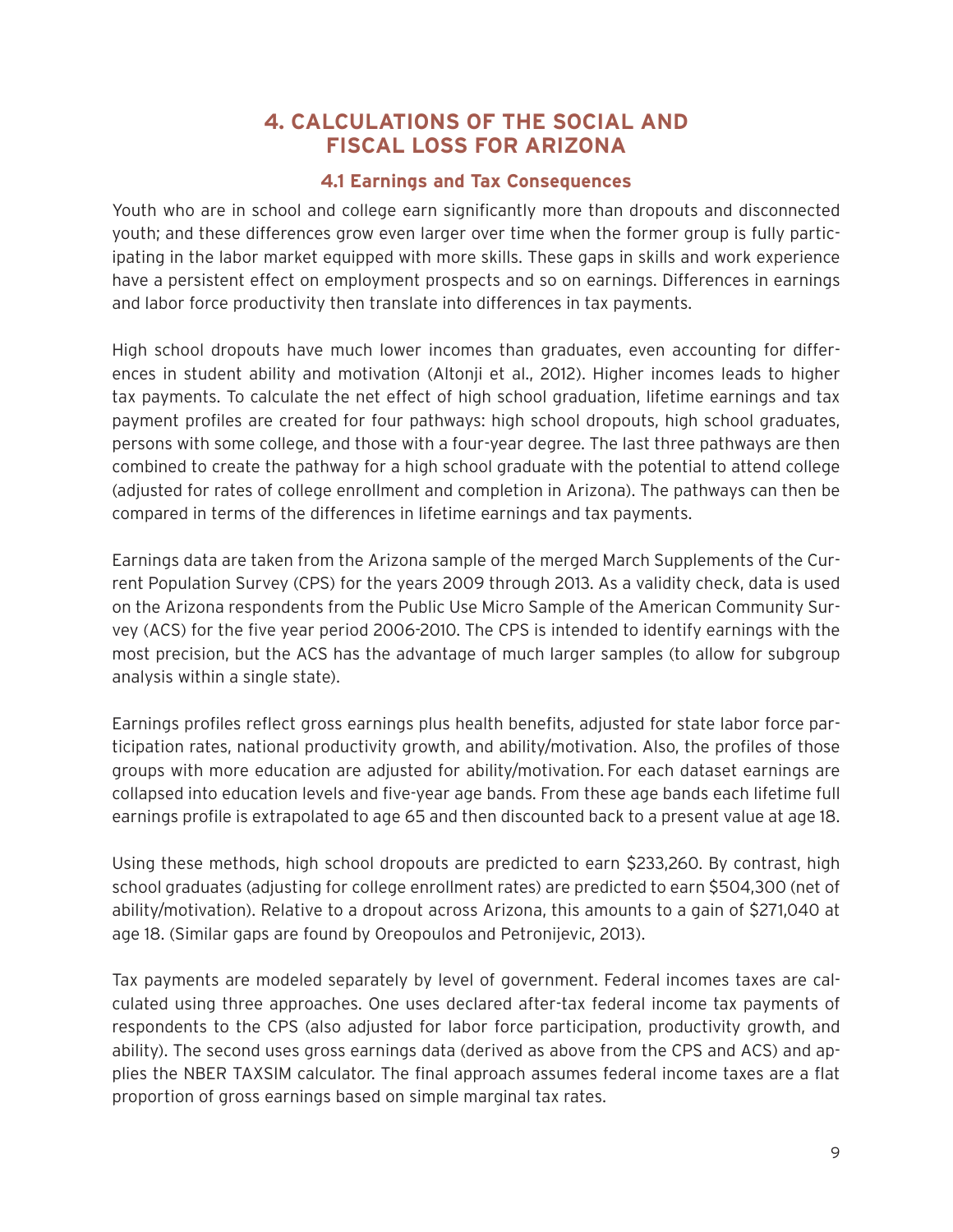State/local tax payments are calculated in a similar way. Arizona's state income tax has a top rate of 4.5%; but the state relies mostly on its state sales tax of 6.5%; property taxes are levied at the county level. By source, tax collection is 62% from sales taxes, 24% from state income tax, 6% from property tax, and 8% from other sources (see Appendix Table 2).<sup>8</sup> These state taxes are calculated from CPS data on after-tax state tax payments and property tax payments. Also, state sales taxes are calculated as a proportion of gross earnings (from CPS and ACS data) based on current state and county-level sales tax rates (adjusted for exemptions). These two estimates are then averaged to create lifetime state/local tax profiles.

The gaps in tax contributions are also large. Tax payments increase significantly with education. At the state-level, a high school dropout will pay in \$28,890 and a high school graduate \$52,110; the net effect is tax payments that are \$23,200 higher than those of dropouts. Arizona residents who are graduates also pay more in federal incomes taxes. The present value lifetime profiles of federal income taxes are \$25,750 per dropout and \$74,110 per graduate; the net effect is an additional payment of \$48,360.

A parallel approach is applied for disconnected youth in Arizona. As with dropouts, few disconnected youth have jobs, and if they do, their work is often intermittent or in low-wage and temporary jobs with few benefits. Thus, there is an initial loss from disconnected youth, but there is also a lifetime loss as earnings trajectories diverge with skills levels. Using ACS data on 10,051 youth in Arizona, the average disconnected youth earns \$6,870 per year, while other youth – most of whom are either in school or college at the same time - earn an average of \$8,900 per year. Thus, even in the early years the earnings penalty across disconnected youth is substantial. In addition, lifetime earnings based can be projected forward (as per the framework for dropouts) and this creates a sizeable lifetime loss in terms of lost earnings per disconnected youth. From a Mincerian function of earnings after age 24, the gap in earnings is very large: disconnected youth earnings are less than 35% of other youth. Finally, as for dropouts, this earnings gap for disconnected youth also translates into lost tax contributions at both the state and federal level.

#### **4.2 Other Losses**

There are many other losses associated with low human capital. (See Appendix Table 2 for government spending in Arizona on crime, health and welfare). Those economic consequences can also be calculated over the lifecycle.

One salient loss is increased criminal activity. The association between dropping out of school and crime is well-established (Lochner and Moretti, 2004; Lochner, 2011). Similarly, disconnected youth have higher crime rates (notably drug use and gun violence); over one-third of all such youth have had some involvement in the criminal justice system and this leads to further crime in adulthood. More than one-third of all violent crimes and almost half of all property crimes are committed by youth. (Using NLSY97 data, Belfield et al. (2012) estimate that 63 percent of youth crime is attributable to disconnected youth, which accords with previous estimates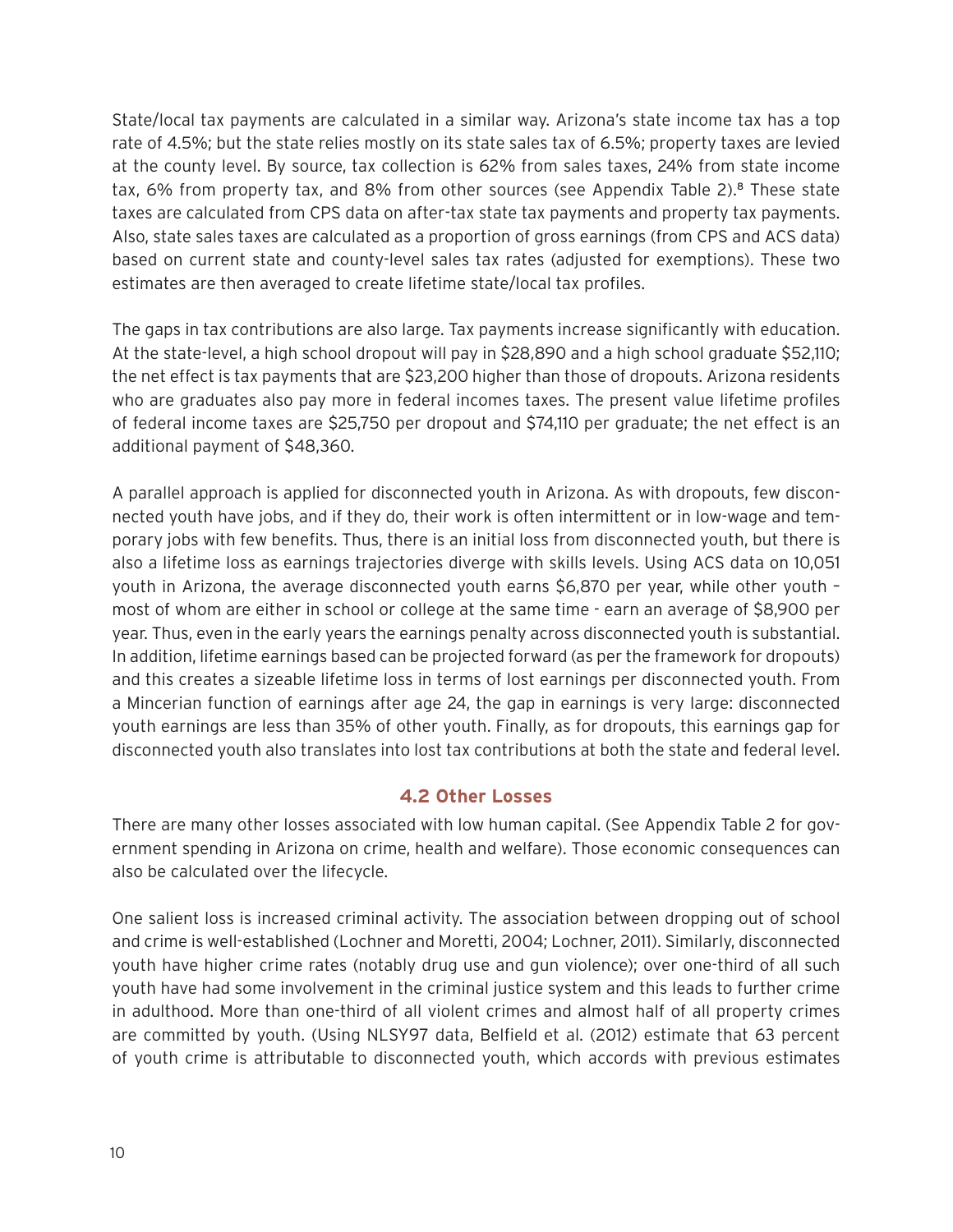of the relationship between crime, disadvantage, and poor education (Lochner and Moretti, 2004). From a fiscal perspective, taxpayers incur expenditures for the criminal justice system, for corrections, and for other crime prevention agencies. However, high-crime communities face a greater loss, as the costs to victims are much larger than government expenditures (Sickmund et al., 2011).

An additional loss is created by lower health status of dropouts and disconnected youth. The link between low education and poor health is strong, across a range of health conditions and health behaviors (Cutler and Lleras-Muney, 2011). Disconnected youth also have lower health status, have spent more time institutionalized or hospitalized, and are less likely to have health insurance.<sup>9</sup> Nationally, such youth draw upon Medicaid at a rate six times that of other youth. The fiscal consequence is higher spending on public health care (Medicare, Medicaid, CHIP, and state programs). The social consequence is the loss on the youth themselves from being in poor health. Although these health insults are mostly latent in youth, they quickly grow in adulthood (Walsemann et al., 2008; Adler and Stewart, 2010; Cylus et al., 2010). Lower health status can be monetized using QALYs.<sup>10</sup>

Dropouts and disconnected youth are more likely to receive welfare payments. These include TANF, housing assistance, food stamps and WIC grants (Grogger, 2004; Waldfogel et al., 2007). In addition, these youth are more likely to be enrolled in youth programs (such as Job Corps). Within Arizona, for example, over 35% of all adult TANF receipts were high school dropouts (DHHS, 2012, Table 10:25). Using ACS data, disconnected youth on average receive \$130 in public assistance; by comparison, other youth receive only \$8.

Two additional losses are included. One is from labor productivity externalities in that more educated workers are more productive when working with other skilled workers (Monaco and Yamarik, 2013). Studies have found that, as the proportion of college graduates in the population increases, so do average earnings and Gross State Product (Moretti, 2004; Iranzo and Peri, 2009; Abel et al., 2010). Therefore, labor productivity externalities are lost when the workforce is low-skilled. Another loss is that associated with collecting taxes to pay for government programs. This 'marginal excess tax loss' (METB) is applied for all fiscal impacts, adjusted across federal and state/local impacts according to the tax incidence.

A final consideration is the educational expenditure 'saved' by having fewer students in school and college. Obviously, dropouts have less schooling; but so do disconnected youth (with only 1% having a four-year degree). These savings should be included in the loss calculations. College costs – tuition and government subsidies – are calculated separately for two-year colleges, fouryear public colleges, and four-year private colleges in Arizona. The costs are then apportioned based on students' enrollment patterns respectively in each sector and based on whether the subsidies are from federal or state/local agencies.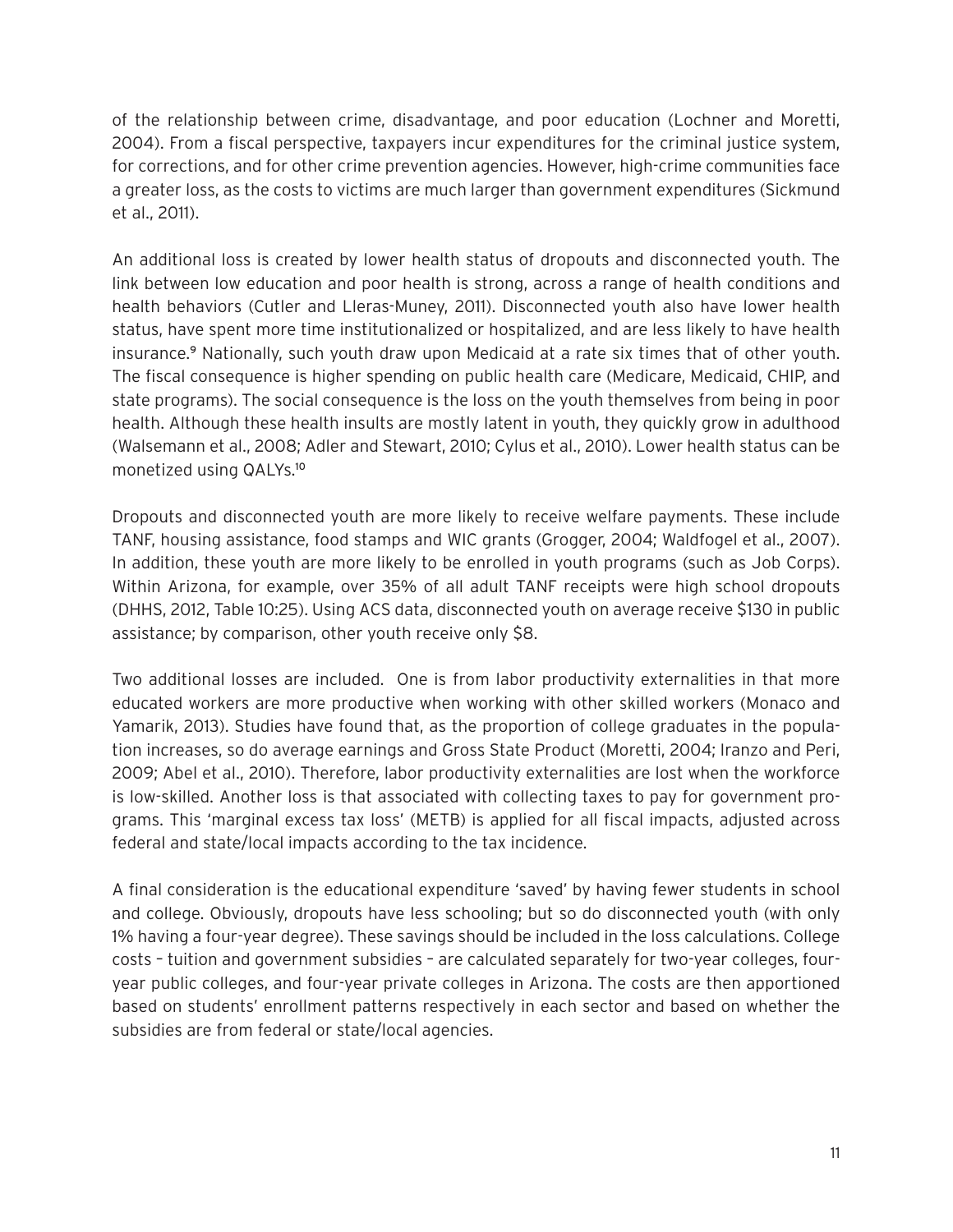# **5. THE FISCAL AND SOCIAL LOSSES FOR ARIZONA**

#### **5.1 Losses from Failure to Complete High School**

Tables 2 and 3 show the potential value of high school dropouts for the state of Arizona. (Details on sources are given in the Tables Notes). These valuations are derived from the method described above and research evidence on economic patterns in Arizona.

| Table 2                                                |                                                                                        |                                                                      |
|--------------------------------------------------------|----------------------------------------------------------------------------------------|----------------------------------------------------------------------|
| The Social Loss across High School Dropouts in Arizona |                                                                                        |                                                                      |
|                                                        | <b>Total Social</b><br>Losses per High<br><b>School Dropout</b><br>$(18 - year - old)$ | <b>Aggregate Social</b><br>Burden per Age<br>Cohort<br>(\$ millions) |
| College <sup>a</sup>                                   | \$(21,980)                                                                             | $$^{(398)}$                                                          |
| Earnings <sup>b</sup>                                  | \$271,040                                                                              | \$4,906                                                              |
| Health $\epsilon$                                      | \$48,000                                                                               | \$869                                                                |
| Crime $d$                                              | \$98,520                                                                               | \$1,783                                                              |
| Welfare <sup>e</sup>                                   | \$1,420                                                                                | \$26                                                                 |
| Productivity f                                         | \$16,260                                                                               | \$294                                                                |
| METB <sup>9</sup>                                      | \$8,020                                                                                | \$145                                                                |
| <b>Total Burden compared to HS Graduate</b>            | \$421,280                                                                              | \$7,625                                                              |

Sources: <sup>a</sup> CPS data 2009-2013; ACS data 2006-2010. <sup>b</sup> Arizona tax code; NBER TAXSIM9; www.taxfoundation.org, www.taxadmin.org. <sup>c</sup> Medical Expenditure Panel Survey; Kaiser Foundation; Schoeni et al. (2011). d Fiscal and victim costs (Cohen and Piquero. 2009; DeLisi et al., 2009 Miller et al., 1996). <sup>e</sup> ACS (Tables ACSBR/09-13, ACSBR/09-8); DHHS (Table\_b1\_2009.htm, 2012, 10:25). f Abel et al. (2010). g Allgood and Snow (1998). *Notes: Present values at age 18 (d=0.035) in 2013 dollars. Weights applied by sex-race spe*cific education distributions in Arizona. Earnings adjusted for labor force participation, health benefits, ability, and productivity growth (Rouse, 2007; Carneiro et al., 2011). Welfare includes TANF, SNAP, housing vouchers, and state welfare programs (excluding Social Security payments). High school graduate status adjusted for college enrollment/completion rates by sex/race. High school dropouts are 18,100 (Table 1).

The social loss from high school failure is very large. For each student who does not complete high school compared to a student who does, the social impact is \$421,280. Most of this impact is attributable to higher earnings, but there are also substantial economic effects in terms of crime and health. Aggregated across a cohort of students aged 18 in any given year, the 18,100 dropouts in Arizona represents a social loss of \$7.6 billion. By comparison, the state and local government general revenue across the state is only \$44 billion annually (Appendix A2). This loss is a present value over the lifetime of the dropout. However, each year there is a new cohort of high school seniors for whom the same economic calculus applies.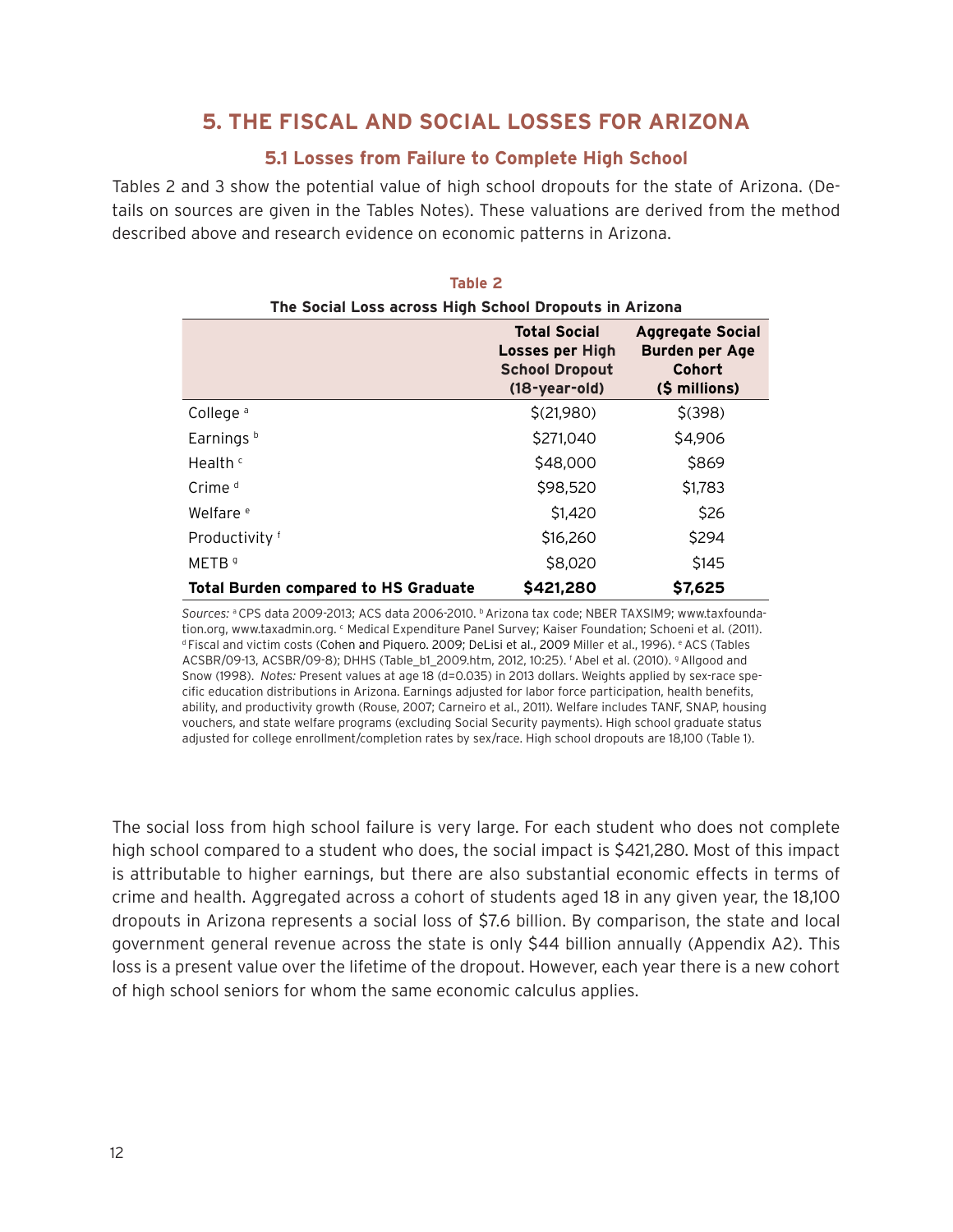|                                                        | <b>Total Fiscal</b><br>Burden per High<br><b>School Dropout</b><br>(18-year-old) | Aggregate<br><b>Fiscal Burden</b><br>per Age Cohort<br>(\$ millions) |
|--------------------------------------------------------|----------------------------------------------------------------------------------|----------------------------------------------------------------------|
| <b>State and Local Fiscal Impacts:</b>                 |                                                                                  |                                                                      |
| College                                                | \$(7,470)                                                                        | \$(135)                                                              |
| Health                                                 | \$7,080                                                                          | \$128                                                                |
| Crime                                                  | \$29,020                                                                         | \$525                                                                |
| Welfare                                                | \$1,340                                                                          | \$24                                                                 |
| <b>Tax Contributions</b>                               | \$23,210                                                                         | \$420                                                                |
| <b>METB</b>                                            | \$1,170                                                                          | \$21                                                                 |
| <b>Burden compared to HS Graduate</b>                  | \$54,350                                                                         | \$984                                                                |
| <b>Federal Impacts:</b>                                |                                                                                  |                                                                      |
| College                                                | \$ (830)                                                                         | \$(15)                                                               |
| Health                                                 | \$17,690                                                                         | \$320                                                                |
| Crime                                                  | \$6,810                                                                          | \$123                                                                |
| Welfare                                                | \$8,110                                                                          | \$147                                                                |
| <b>Tax Contributions</b>                               | \$48,360                                                                         | \$875                                                                |
| <b>METB</b>                                            | \$1,240                                                                          | \$22                                                                 |
| <b>Burden compared to HS Graduate</b>                  | \$81,380                                                                         | \$1,473                                                              |
| <b>Total Fiscal Burden</b><br>All levels of Government | \$135,730                                                                        | \$2,457                                                              |

**Table 3 The Fiscal Loss across High School Dropouts in Arizona**

*Sources:* CPS data 2009-2013; Arizona tax code. See sources in Table 2. *Notes:* Dollar amounts rounded in present values at age 18 (d=0.035) in 2013 dollars. Amounts weighted by sex-race specific education distributions in Arizona. College costs net of tuition. Taxes are income tax (federal); state/county sales and property tax (state). Income tax payments adjusted for labor force participation, health benefits, ability, and productivity growth. Welfare burden is only administrative costs from Table 2. High school graduate adjusting for college enrollment/ completion rates by sex/race. High school dropouts are 18,100 (Table 1).

As shown in Table 3, the fiscal loss from high school failure is also very large. For each student who does not complete high school compared to a student who does, the fiscal impact for state and local government in Arizona is \$54,350. Similarly, a large proportion of this loss is attributable to lost state tax payments; but there are also sizeable costs to the criminal justice system, which is primarily a state and local responsibility. Across a cohort of dropouts, the fiscal loss to state/local governments amounts to \$984 million. This amount is more than 2% of the entire state/local government spending in Arizona annually.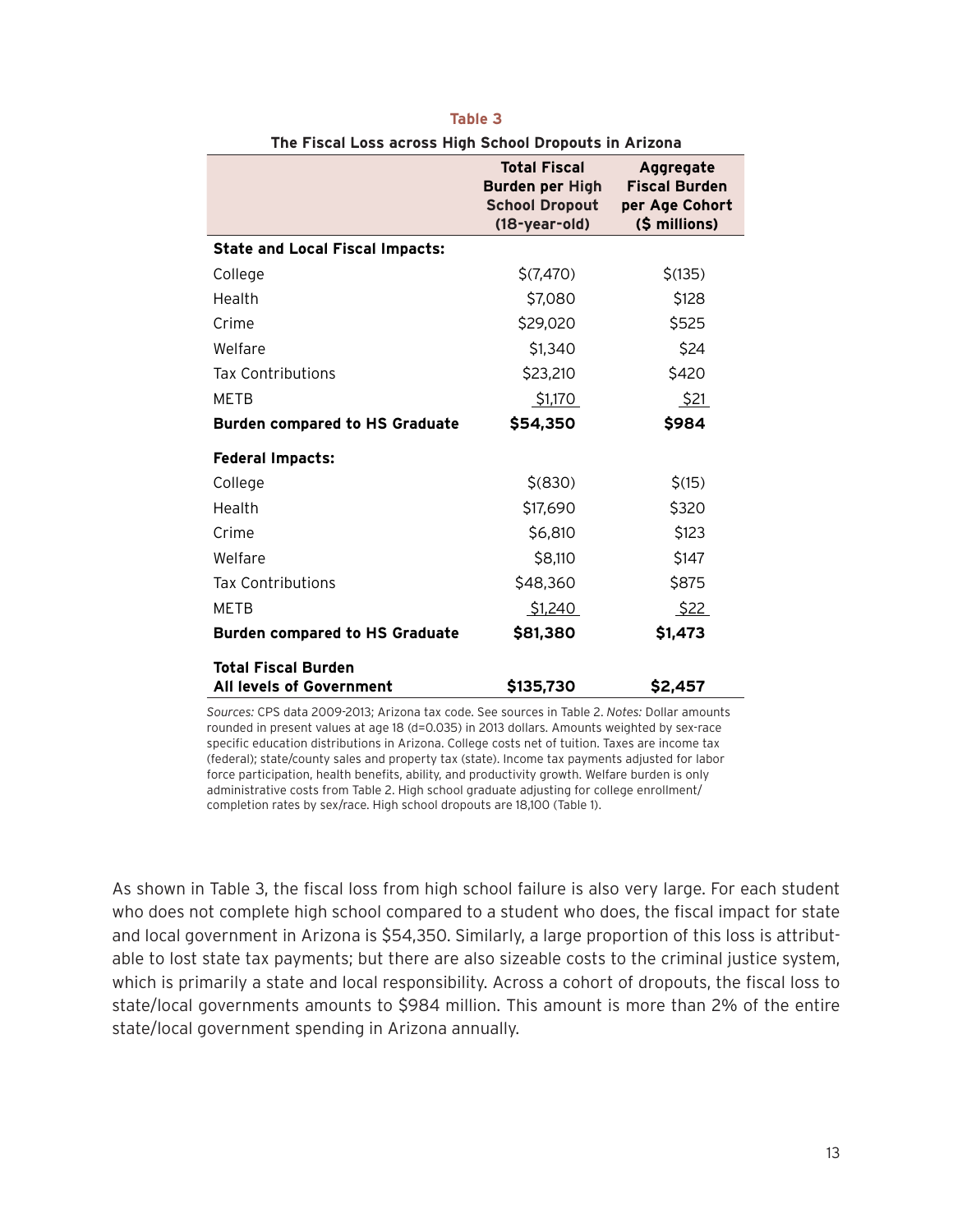In addition, there are federal consequences from high school failure and in fact these are larger than the state/local consequences. The largest loss is attributable to lower income and hence lower income tax payments. But in Arizona the federal government share of public medical spending is high and so there are significant economic consequences for health programs. Per student, the fiscal loss is \$81,380. In aggregate, the loss per cohort is \$1.5 billion.

From the state's perspective, both sets of fiscal losses are salient. Although the Arizona state Treasurer's Office may only directly be affected by the state/local fiscal loss, the federal losses are relevant. First, federal government revenues are spent in Arizona (in fact, for every dollar paid into the federal government by Arizona taxpayers, the federal government spends over \$1.15 within the state). Second, direct federal government transfers to Arizona state and local government exceed \$13 billion annually. Third, many federal programs require matching or maintenance-of-effort funding at the state level; thus, spending at each level of government is directly linked together. Overall, therefore, the fiscal loss per high school dropout in Arizona is \$135,730 or \$2.5 billion. To emphasize, this is annual loss in that each year there is a new cohort of dropouts. Also, as discussed below, it is almost certainly a conservative estimate of the full loss.

#### **5.2 Losses for Disconnected Youth**

For disconnected youth there are immediate annual losses and then losses stretching over the lifetime. These are calculated separately. First, the annual economic consequence is estimated for each disconnected youth aged between 16 and 24, i.e. the amount lost each year per disconnected youth. Second, the total lifetime loss is estimated for a youth who is a disconnected youth at aged 20 and remains so until age 24 (or experiences at least five years in this status). This youth not only faces an economic loss during those five years, but will also face one during later adulthood. These amounts are added together to estimate the total economic value for a youth with that profile.

|                          | Table 4<br>The Social and Fiscal Loss of Disconnected Youth in Arizona |                                         |                                                              |               |  |  |  |
|--------------------------|------------------------------------------------------------------------|-----------------------------------------|--------------------------------------------------------------|---------------|--|--|--|
|                          |                                                                        | <b>Losses</b><br>per Disconnected Youth | <b>Aggregate Burden</b><br>per Youth Cohort<br>(\$ millions) |               |  |  |  |
|                          | <b>Social</b>                                                          | <b>Fiscal</b>                           | <b>Social</b>                                                | <b>Fiscal</b> |  |  |  |
| Annual loss during youth | \$34,430                                                               | \$12,350                                | \$6,308                                                      | \$2,263       |  |  |  |
| Loss over youth years    | \$155,470                                                              | \$55,770                                | \$28,482                                                     | \$10,217      |  |  |  |
| Loss in adulthood        | \$539,620                                                              | \$178,710                               | \$98,858                                                     | \$32,740      |  |  |  |
| Lifetime total           | \$695,090                                                              | \$234,480                               | \$127,340                                                    | \$42,957      |  |  |  |

*Sources:* Appendices A3 and A4. *Notes:* Loss over youth years assumes five years of disconnected youth status. Disconnected youth cohort is 0.183 million individuals (Table 1). 2013 present value dollars.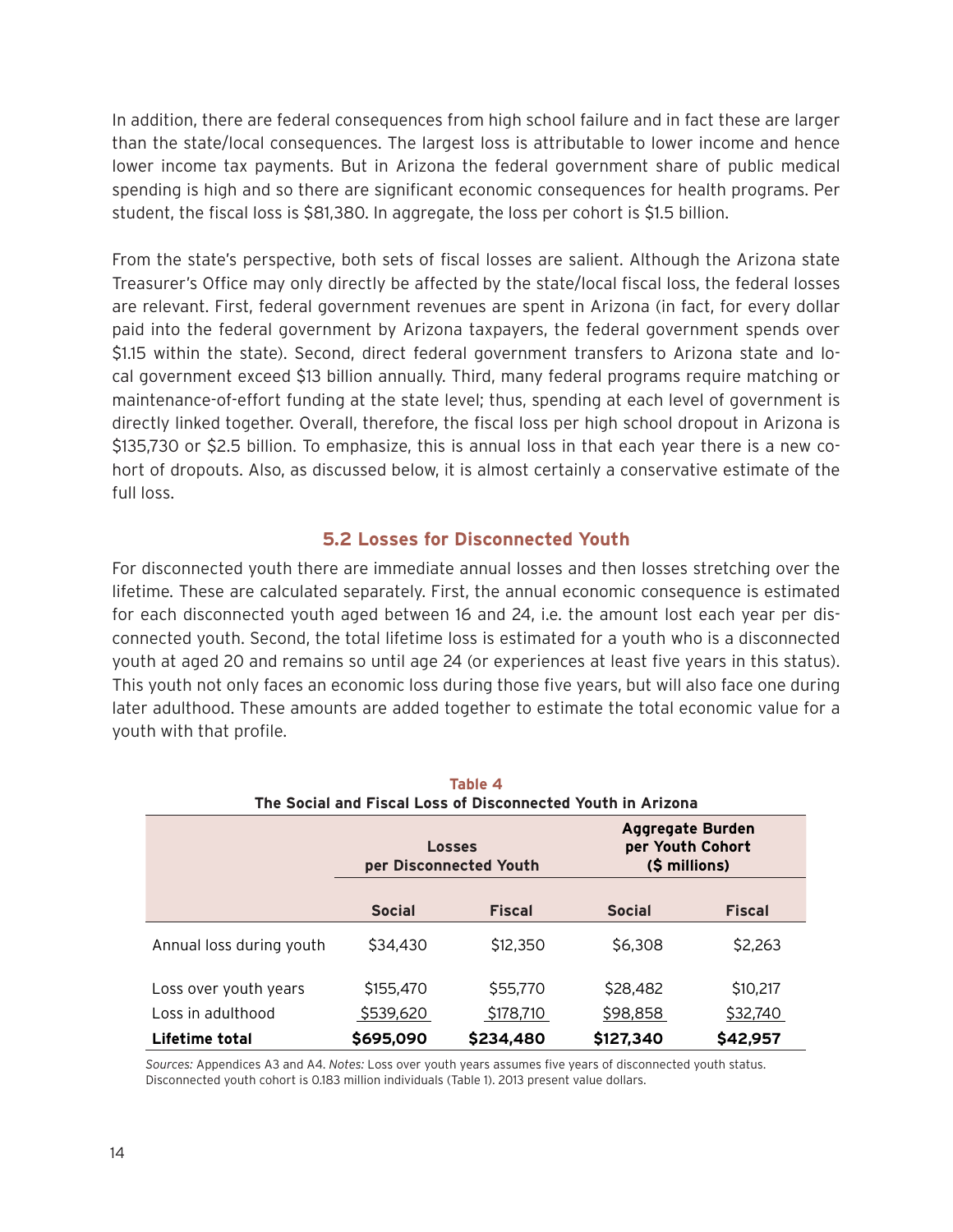The economic values for disconnected youth across Arizona are given in Table 4. Details on these figures are given in Appendices A3 and A4. Expressed as annual amounts, the losses for each year of disconnected youth in Arizona are \$34,430 from the social perspective are \$13,890 from the taxpayer perspective. Much of this loss is driven by higher spending on the criminal justice system: during youth, earnings gaps are not large (with many youth in college). However, disconnected youth is a status that typically persists during youth and has adult consequences. The annual loss does not capture the full loss. Adding together the full loss during the youth years and the adult loss, the total social loss per disconnected youth is \$695,090. The total fiscal loss is \$234,480. (As an approximation, 40% of this fiscal loss will be incurred directly at the Arizona state government level; with the remainder incurred by the federal government). These are lifetime present value amounts for a youth aged 20. In other words, if a youth aged 20 'switched' out of disconnected youth status, these would be economic savings to society and the taxpayer.

Expressed across a cohort of disconnected youth, these economic magnitudes are very large. Annually, there are 183,200 disconnected youth aged 16-24. The social loss associated with their being disconnected from education or work is \$6.3 billion annually. The fiscal loss is \$2.3 billion. Again, however, the full losses are larger because of the persistent effect of low skills and low work experience. In aggregate, for each cohort of disconnected youth the lifetime social loss \$127.3 billion. The fiscal loss is \$43.0 billion. These are discounted amounts reflecting the full lifetime loss. Approximately, the total fiscal loss is just below the annual Arizona state budget (Appendix A2).

Several important conclusions flow from these results. First, the losses are very high, both in absolute terms and relative to other economic metrics. They are similar in size to those calculated in other studies.11 This finding applies generally across each group. For example, the losses per dropout each year exceed the amount that is spent on K-12 schooling in Arizona. For disconnected youth, these annual losses are equivalent to more than one-quarter of median income in Arizona. Correspondingly, the lifetime dropout losses are magnitudes larger than total educational expenditures over the entire school K-12 period. Second, the future loss from disconnected youth is far greater – three times greater – than the immediate loss. Even as society is jeopardizing potential, the big economic loss from disconnected youth is that these individuals will not progress through adulthood to be economically independent. Finally, the fiscal losses from dropouts and disconnected youth are not equally spread between federal and state/local government. Generally, the federal government disproportionately loses income tax revenue; and state/local governments disproportionately pay for criminal activity, education, and welfare (with medical expenditures split approximately evenly). Moreover, the timing of the loss matters. For disconnected youth, the immediate state fiscal impact substantially exceeds the federal fiscal impact – states face a much greater immediate loss when disconnected youth rates are high. It is only when looked at over the longer term that the federal losses exceed the state/local ones. Ultimately, however, the state of Arizona cannot discount the federal amounts: as noted above, these are in effect all spent within the state.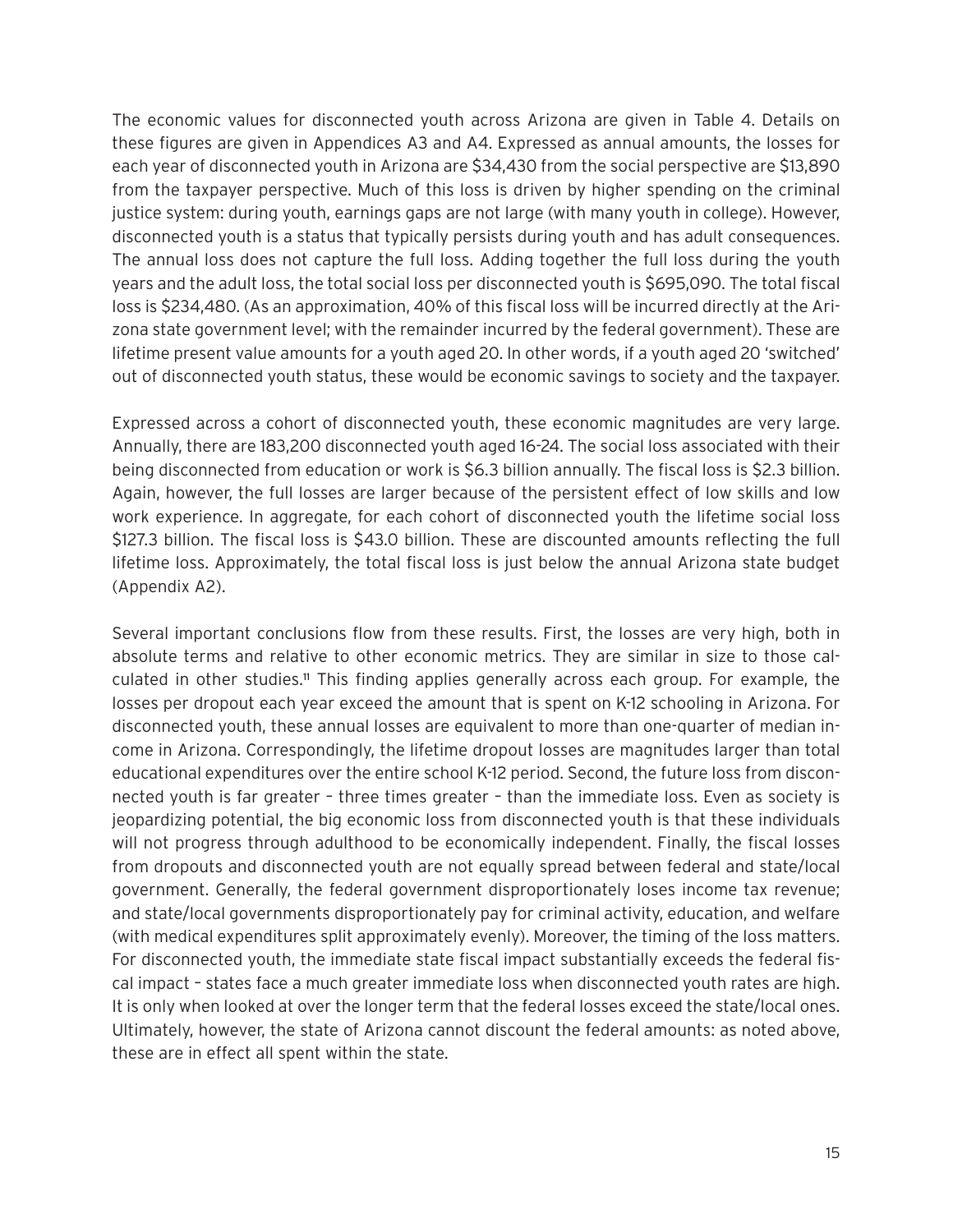#### **5.3 Losses for Communities Across Arizona**

Local communities face substantial challenges: they face the social loss over the long-term (as dropouts and disconnected youth often 'inherit' the economic conditions of past generations). With few job prospect and weak skills, these youth often remain in their local communities (e.g. incarcerated youth return to their home community on release), whereas more educated youth migrate to large cities with more flexible labor markets. A community with high proportions of disconnected youth will have to support those youth through adulthood. Compounding this situation, local communities lack a sufficient tax base from which to make investments to support these youth. Finally, local communities with high numbers of dropouts or disconnected youth face many 'intangibles' – depressed local property prices; poor investment climate; neighborhood insecurity and blight.

Using the above economic method, the social and fiscal losses are calculated for ten selected localities across Arizona: Miami; Avondale; Mesa; Tucson; Phoenix; Goodyear; Sahuarita; Gilbert; Tempe; and Oro Valley. These local calculations are derived from the national estimates, adapted using local educational attainment levels and local economic conditions and adjusted for local prices using wage rate indices.<sup>12</sup>

To identify differences across localities, data are extracted from the 5% Public-Use Microdata Sample of the American Community Survey (ACS-PUMS), pooled across the years 2006 through 2010.13 Using these individual-level data we identify disconnected youth for each locality. Dropout rates are calculated from Arizona Department of Education data, disaggregated at the school and district level. Descriptive social and economic information for each locality are given in Appendix A3 and Appendix A4.

Calculations for each locality are given in Appendix B. These show that in each community there is a substantial economic loss associated with high school failure and high proportions of disconnected youth. These communities reflect some of the variation across the nation. Even small communities may face a substantial local loss from having high rates of school failure and disconnected youth. For mid-sized communities, the fiscal consequences are in the hundreds of millions. For a large city, such as Phoenix, the annual fiscal consequences are billions of dollars and the social loss is even larger.<sup>14</sup>

#### **5.4 Sensitivity Analysis**

The above analysis is likely to be a conservative estimate of the full economic loss. Importantly, our economic calculations exclude some key impacts either because there is insufficient data on their direct association with youth characteristics or because the impacts cannot be easily expressed in money terms. For example, there are broader health and psychological costs to inactivity; there is also an inestimable value associated with the avoidance of incarceration (and with welfare receipt). There are costs to families from disconnected youth behaviors (including residential costs and direct expenditures, particularly on health care); and these families may in turn be constrained in their own participation in the labor market. Family repercussions may even be perpetuated (as disadvantage is passed through generations, Lee et al., 2009). Commu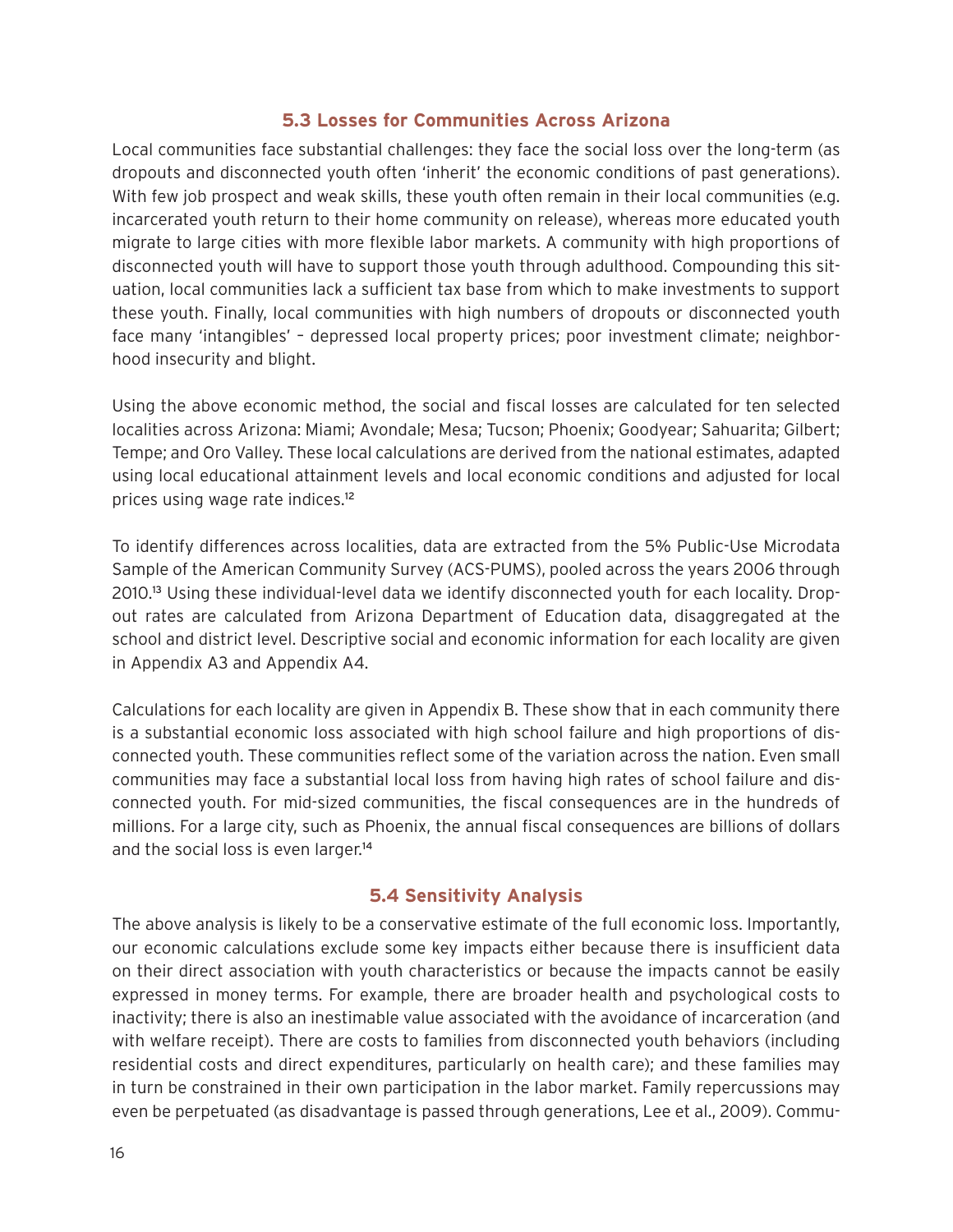nity losses are also underestimated: local residents experience higher crime as well as the threat of higher crime. These community losses may also persist, as disadvantaged neighborhoods produce more offenders and after incarceration these ex-offenders return to their local neighborhoods (Sampson and Loeffler, 2010). Lastly, there may be broader costs to a society characterized by deep inequality, low economic mobility, civic disengagement, and 'mass incarceration' (Stiglitz, 2012). These consequences are not included in the above calculations.

Also, projections into the future suggest greater adversity. Trends for dropouts and disconnected youth depend fundamentally on developments in the labor market. Yet, their prospects have deteriorated with the Great Recession, leading to lower labor force participation and higher unemployment. These effects have lasting consequences: even if the youth labor market improves, youth productivity is projected to be lower for years into the future. Demographic and structural changes are also likely to diminish opportunities for the low-skilled.15 Arizona is not immune to these broader trends.<sup>16</sup> Also, from the fiscal perspective, criminal justice system costs and health care costs are likely to accelerate. The effect is not mediated through changes in criminal activity and health status but by their economic consequences. Broadly, youth criminal activity is stable, but taxpayer expenditures on youth crime are escalating. Similarly, with the exception of obesity, youth health is not worsening; but the costs of health care treatments are increasing.17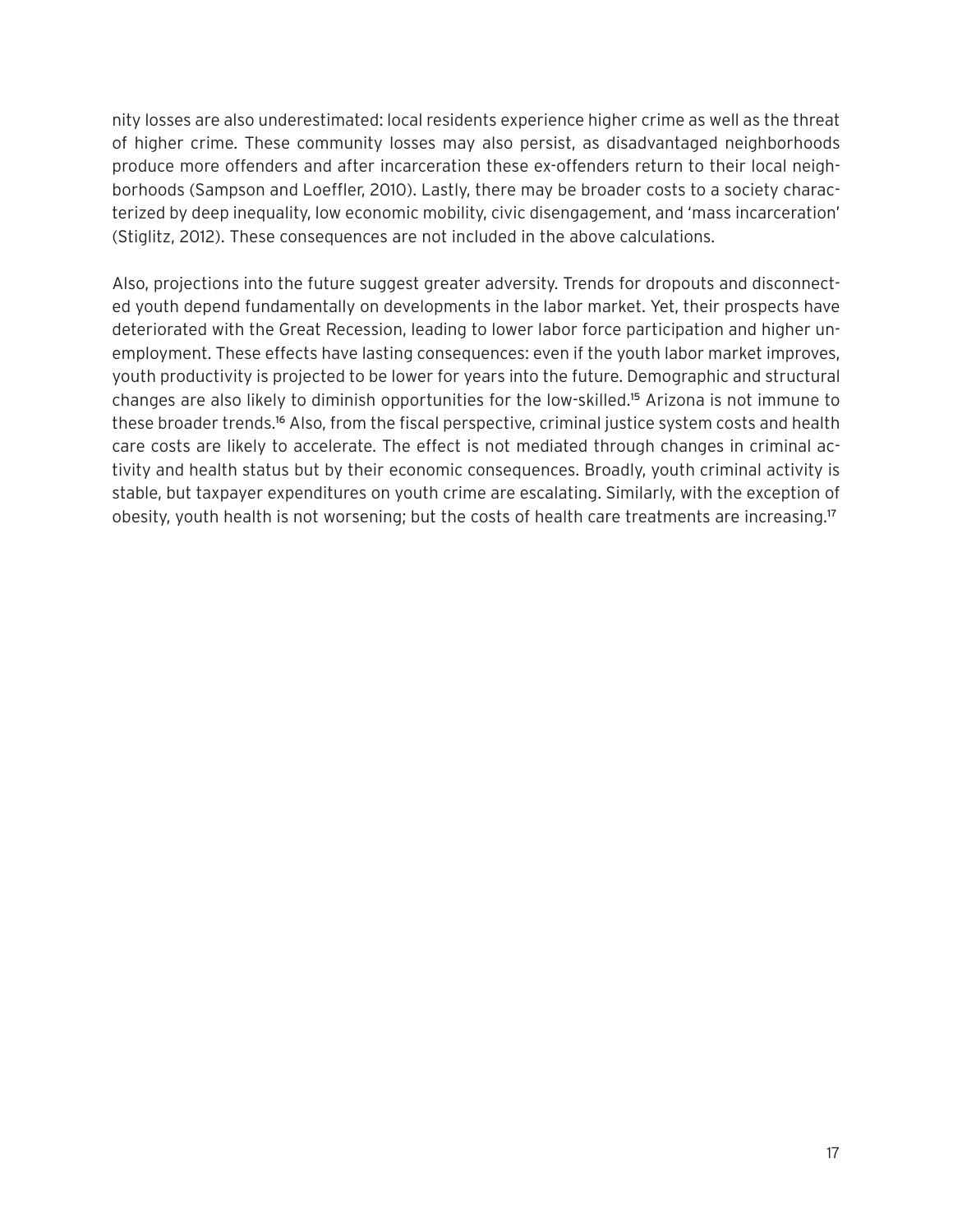# **6. INVESTING IN DROPOUTS AND DISCONNECTED YOUTH**

Clearly, these losses are much larger than government spending to help disconnected youth and high school dropouts. Leaving aside the K-12 school system (and postsecondary education), annual federal and state spending on programs for those aged 16-24 is at most \$9 billion; divided across 6.7 million disconnected youth this amounts to less than \$1,500 per youth (Belfield and Levin, 2013). Federal funding on the five major youth transition programs totals less than \$500 per capita in Arizona (Mares and Jordan, 2012, Table 3). On a generous accounting, governments are spending far less on alleviating this loss than the total loss itself: most reforms are significantly under-funded. But they are also very small-scale, serving a few hundred youth at a time; and they are rehabilitative rather than preventative, with more juvenile justice programs for offenders than programs to prevent students from offending. Evidence shows that investments before dropouts disconnected youth become involved in the criminal justice system are much more efficient than training programs for ex-offenders.

It is important to recognize that these youth have multiple obstacles to overcome; many have experienced poor schooling, family disadvantage, and community deprivation. Also, youth do not follow simple and stable paths through early adulthood: teenage mothers will have family responsibilities but may transition back into the workforce by age 24, for example; youth may engage in early substance abuse but later enroll in college; and dropouts may complete their high school diplomas as adults. A single, small-scale intervention - even if it can be accurately targeted – is unlikely to effectively overcome all these obstacles. Indeed, governments and policymakers must consider both the youth's circumstances and her local opportunities. Without available jobs at living wages, few youth will prosper and governments do have a role to play in shaping the labor market (Bell and Blanchflower, 2011, Table 1).

Of course, youth behavior reflects their incentives and these can be altered so that youth have more – and clearer – opportunities to build secure economic futures for themselves. Ultimately, however, new policies will have to be introduced. Such policies might those to: (a) promote job growth – to provide youth with opportunities for economic independence; (b) improve high school and community college programs – to allow youth to invest in their future; and (c) fund social programs – for both prevention and rehabilitation, and to help with behavioral and health-related challenges. These policies will inevitably require new resources and ideally they should be funded both at the federal and state/local levels. But as states bear the loss from disconnected youth, they should attempt to fund these policies regardless of federal action. The economic consequences of failing to invest in the nation's youth are simply too high.

In the last decade conditions have dramatically worsened for disconnected youth: the decade is a 'depleted decade' in the sense that, even as youth have not become more delinquent, the economic conditions they face have declined. Labor market opportunities for disconnected youth have sharply diminished as the cost of higher education – allowing for skills upgrading - has risen substantially. Over the past decade, the youth poverty rate has risen by more than one-quarter: 26% of youth are now in poverty. With fewer prospects, these youth now face a heavier loss if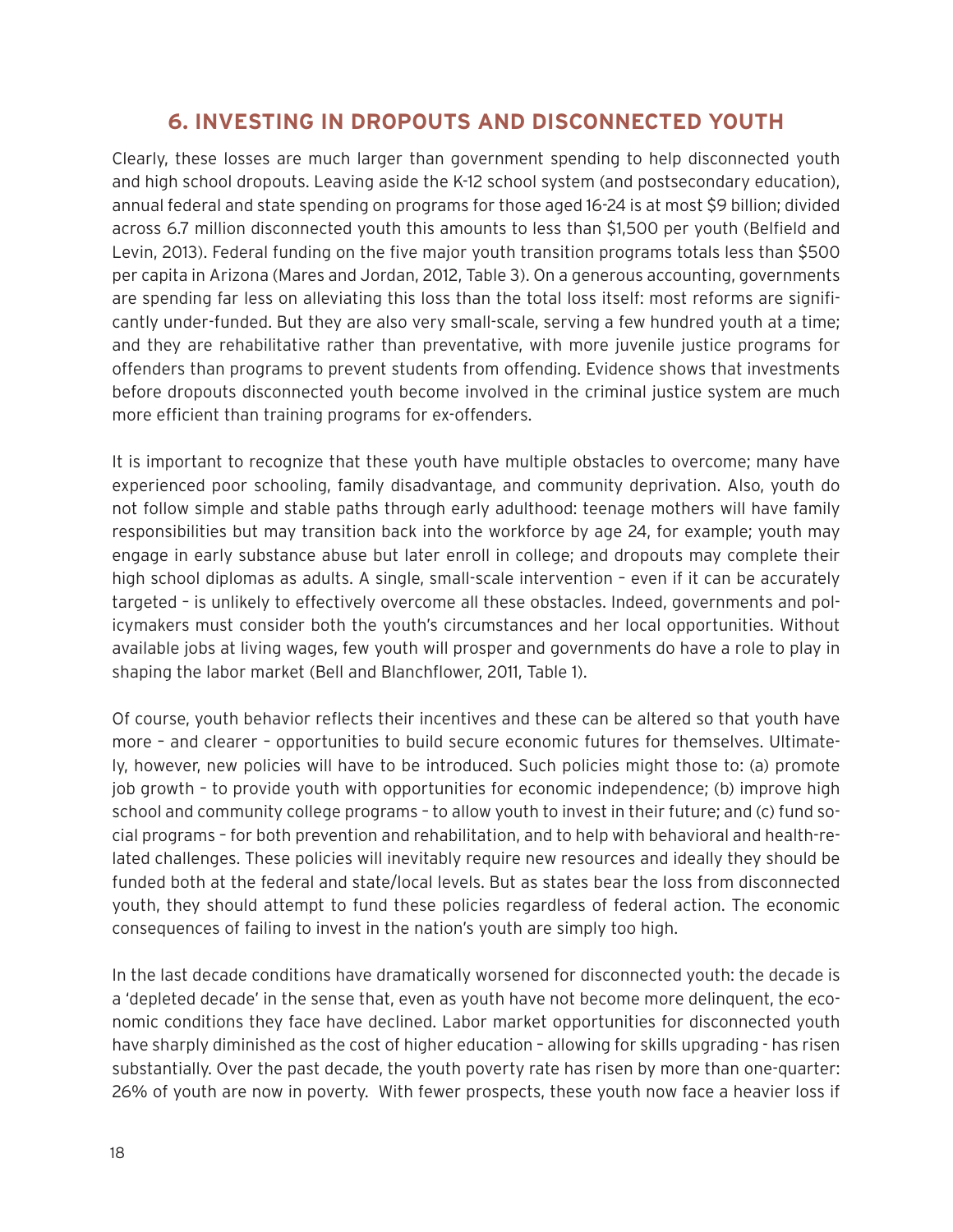they seek to improve their skills through post-secondary education. Moreover, future trends are likely to continue to be adverse. The present Great Recession has had an especially detrimental impact on youth – even more than recessions typically do. Broad occupational and labor market trends – as well as demographic patterns – favor skilled workers. Fiscal trends – the rising costs of incarceration and health care – further increase the pressure to invest in dropouts and disconnected youth. These results hold nationally and across Arizona.

In conclusion, we emphasize that this study looks at only at the resource loss associated with failing to make good investments and establishes that the return on investment is likely to be high. It does not address the much broader implications of a lack of disconnected, not just for individuals but also across the state of Arizona. These social and moral perspectives should be paramount, not least because of the economic cost of failure both now and in future generations.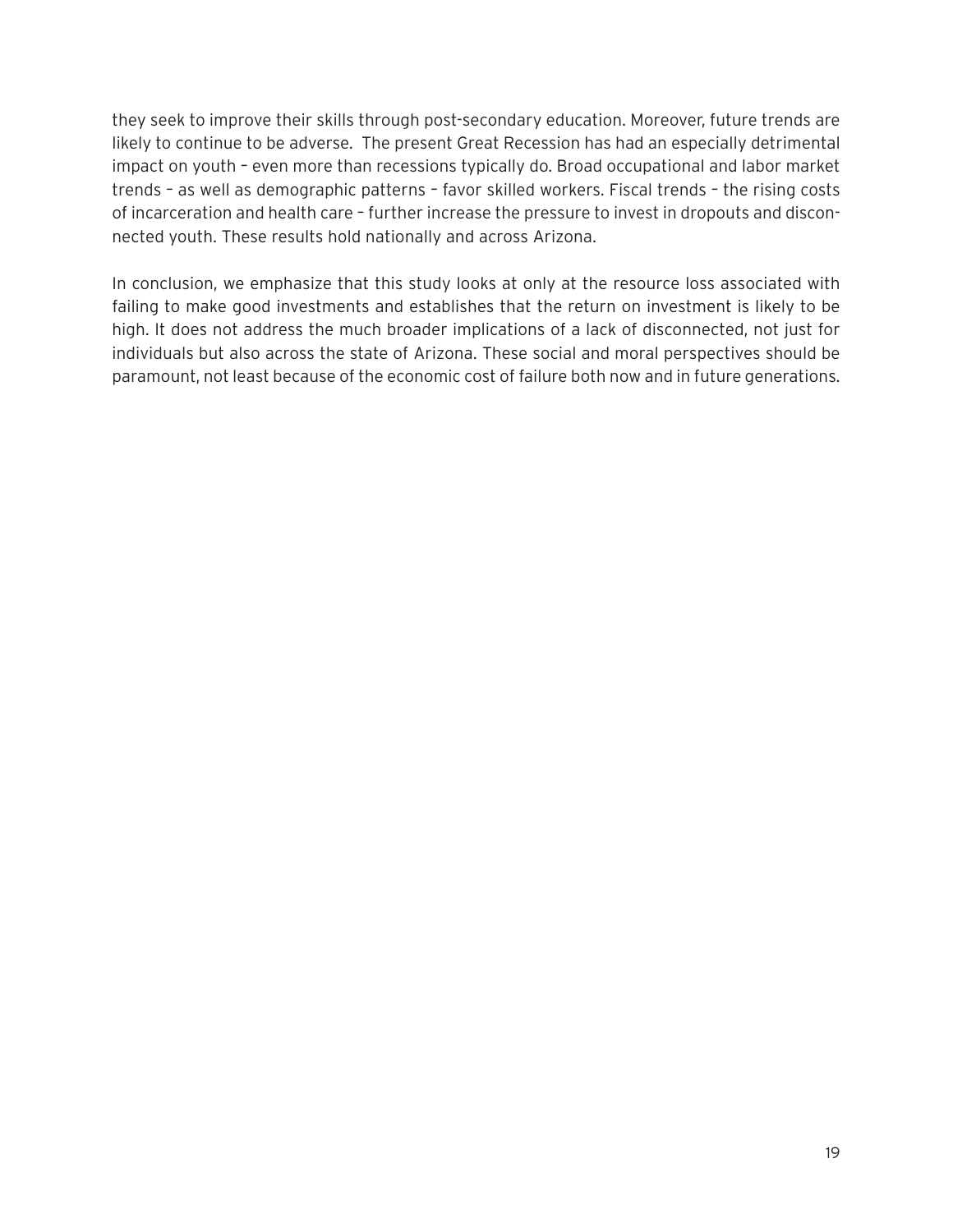## **NOTES**

- 1. See CRS (2009), Fernandes-Alcantara (2012), Belfield and Levin (2013) and Belfield, Levin, and Rosen (2012) as well as reports from the Heldrich Center (2012) and the Pew Trusts (2012).
- 2. The two categories overlap. Using longitudinal data, it is possible to distinguish 'chronic' and 'weakly attached' disconnected youth. Chronic disconnected youth have no employment or post-secondary educational experiences; weakly attached disconnected youth have some intermittent work history or post-secondary schooling but which is insufficient to ensure immediate or future economic independence. The former group is mostly composed of high school dropouts.
- 3. This number is derived from the 15,522 public school dropouts plus a 20% dropout rate applied across the students not in the public school records (i.e. the gap between the Census population figure of 90,700 and the public school count of 77,610).
- 4. This number is derived from individual data from the 2012 ACS for Arizona. The dataset includes 7,605 youth aged 16-24 across the state and has information on their educational status and their earnings. Disconnected youth are identified as those not in education and with zero earnings in that year, i.e. in the same way as disconnected youth. This definition yields a percentage of 22.2%.
- 5. Belfield et al. (2012); Belfield and Levin (2013). See also Cohen and Piquero (2009).
- 6. Equivalently, the youth could change category for five additional years during their youth period.
- 7. There are many possible perspectives. As examples, school districts might look at the loss from suspending students; local health authorities might consider the loss from substance abuse; and local residents might be most concerned about criminal behavior.
- 8. http://www.taxadmin.org/fta/rate/12taxdis.html.
- 9. Using Add Health, Belfield et al. (2012) calculate that 28 percent of disconnected youth are on Medicaid, compared to 5.3 percent of the full youth cohort.
- 10. Private health valuations are typically expressed in Quality Adjusted Life Years (QALYs), i.e. years of full health. In comparison to dropouts, high school graduates are expected to have 1.5-2.4 more QALYs over their lifetime (Muennig et al., 2010; Schoeni et al. (2011). Conservatively, society values each QALY at approximately \$100,000 (Cutler and Lleras-Muney, 2010). These QALY estimates do not account for differences in private health expenditures (see Wong et al., 2005).
- 11. As well as our work, see Trostel (2009); Sum et al. (2009); and EMSI (2014). In fact all these studies find large fiscal and social benefits from education. The last of these estimates fiscal benefits from community college that are 6.8 times the fiscal costs, which is a very large return to the taxpayer (EMSI, 2014). Trostel (2010) estimates the fiscal benefits per community college graduate at \$140,000. However, it is difficult to compare or reconcile different estimates of the returns: each study is using a different student population, different assumptions, and (importantly) different discount rates (EMSI (2014) uses a social discount rate of 1.1%, which is much lower than our 3.5%). As such, these studies are independent corroborations of the same general impact of education.
- 12. For tax effects, state-specific income and consumption tax rates are applied. For crime effects, crime costs are weighted based on the indices of violent and property crime rates for these ten localities (see Appendix A4). This assumes all dropouts commit the same proportion of crime in their community, which is conservative. Statespecific weights are used for health care. For all domains, amounts are weighted to account for local price levels.
- 13. The dataset contains 12+ million individual records across 2,069 areas. These areas Public-Use Microdata Areas or PUMAs – contain at least 100,000 persons and follow county, city or state boundaries. Because PUMA groupings are by population size (100,000 persons), it is not possible to compare urban versus rural areas with any precision. For analysis population weights are applied.
- 14. Even though their overall estimates are lower than ours, Burds-Sharp and Lewis (2014) also find relatively high rates of disconnected youth in Phoenix.
- 15. Greater automation is reducing the number of routine, unskilled jobs; and offshore outsourcing has also reduced the need for U.S. workers with low skill levels. Demographic trends also play a role: job growth is strongest in health-related services for the baby boomer generation; yet all these jobs require some postsecondary education, license, or credential (see Lockwood and Wolf, 2012; Elsby et al., 2011).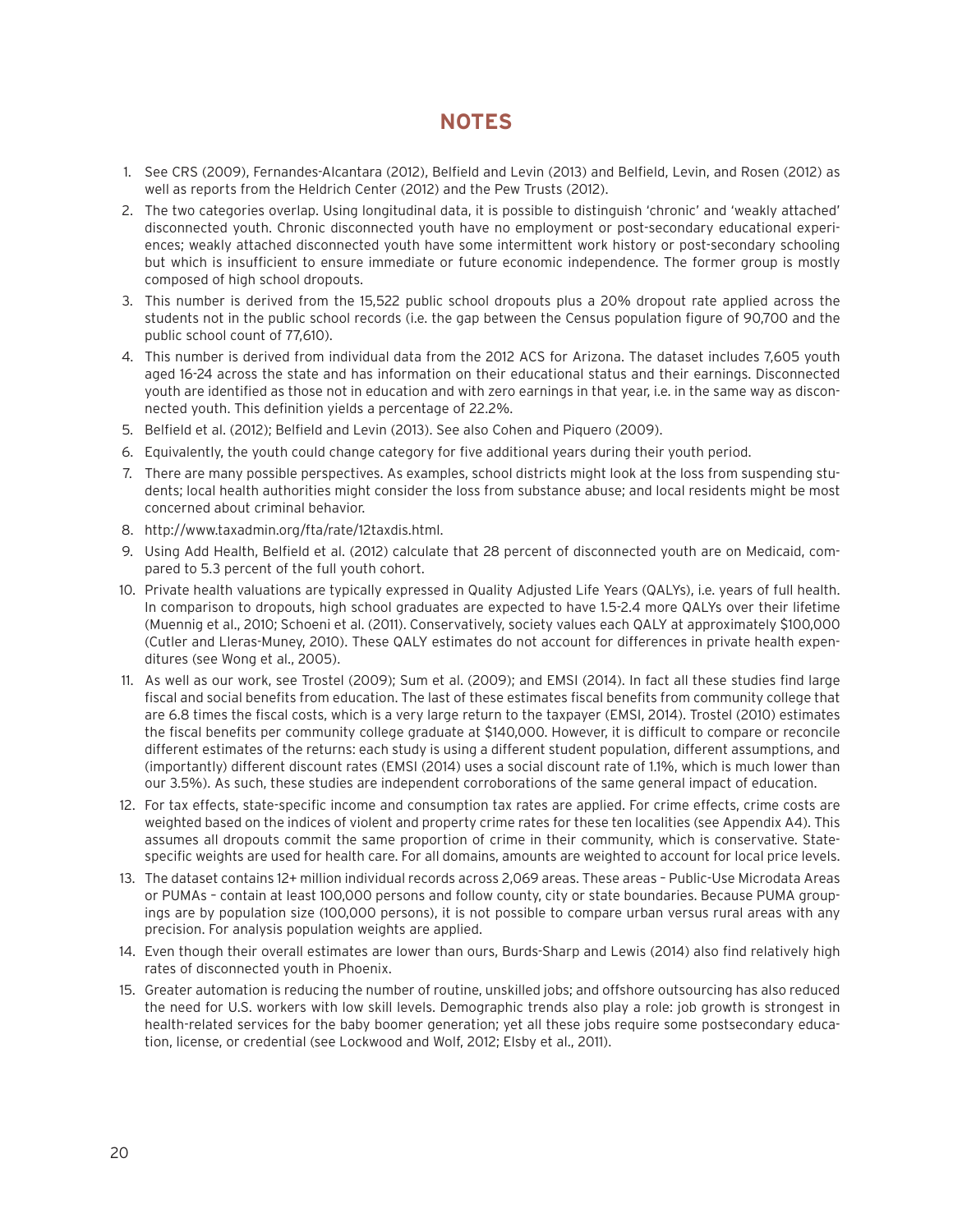- 16. Arizona's labor force is 3 million persons and the unemployment rate is 7.5%. Employment is evenly distributed across: trade, transport, and utilities; professional/business services; education and health; leisure; and government services (www.bls.gov/eag/eag.az.htm, BLS data for January 2014).
- 17. Detention settings are very expensive; and states are increasingly required to provide health care for prisoners (Livsey et al., 2009; Hughes, 2006). There are both demand and supply pressures on health care costs, as well as impacts from the Affordable Care Act (Glied, 2003).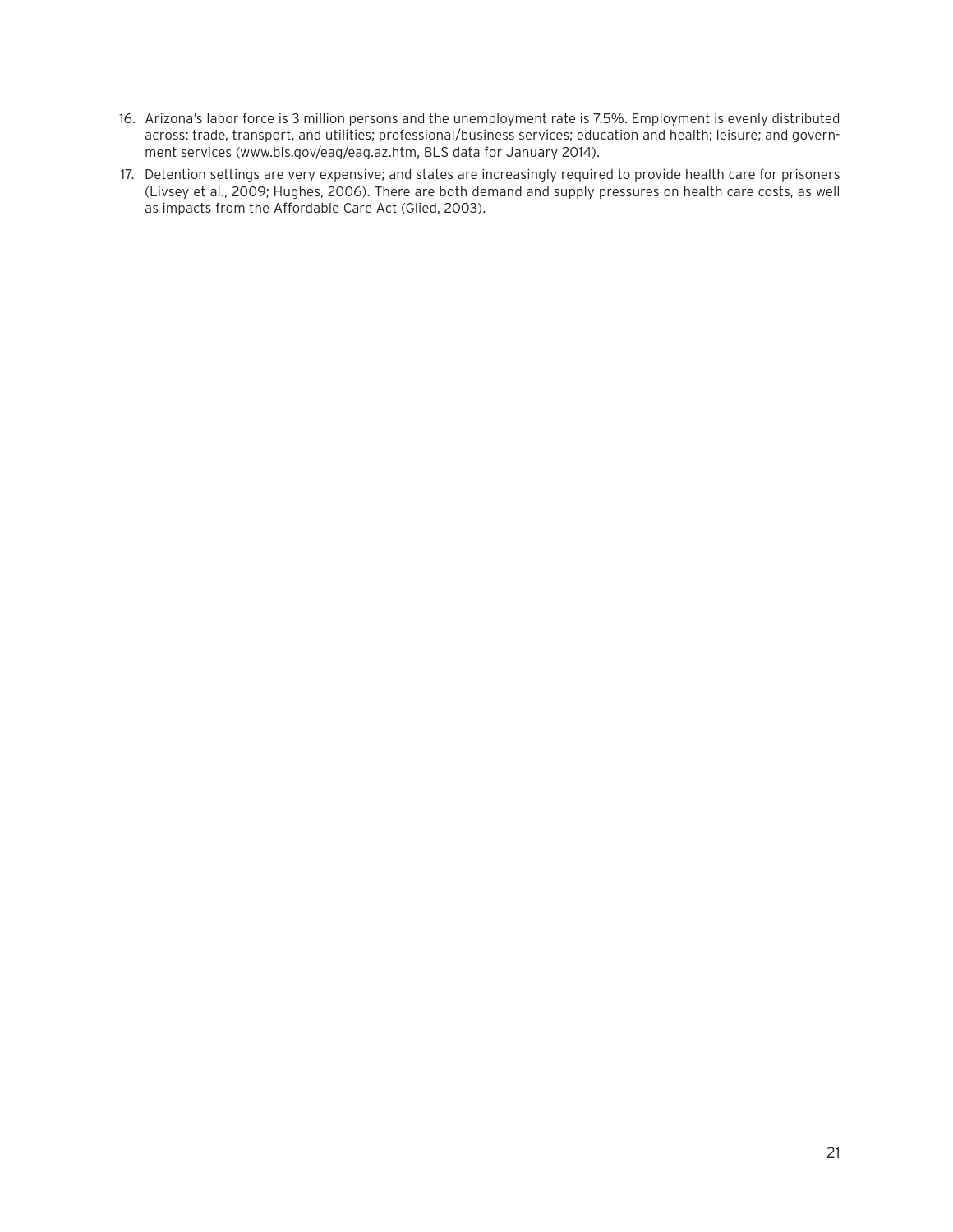#### **REFERENCES**

- Abel, J.R., Dey, I. & T.M. Gabe. 2010. Productivity and the density of human capital. Working paper, Documents de Treball de l'IEB, University of Barcelona.
- Adler, N.E. & J. Stewart. 2010. Health disparities across the lifespan: Meaning, methods, and mechanisms. *Annals of the New York Academy of Sciences*, 1186, 5-23.
- Allgood, S. & A. Snow. 1998. The marginal cost of raising tax revenue and redistributing income. *Journal of Political Economy*, 106, 1246-1273.
- Altonji, J. G., Blom, E. & Meghir, C. 2012. Human capital investments: High school curriculum, college major, and careers. *Annual Review of Economics*, *4*(1), 185–223.
- Baum, S., Ma, J., and K. Payea. 2010. Education Pays 2010: The Benefits of Higher Education for Individuals and Society. College Board Advocacy and Policy Center.
- Belfield, C.R. & H.M. Levin. 2007. *The Price We Pay: The Economic and Social Costs of Inadequate Education.* Brookings Institution: Washington, DC.
- Belfield, C.R. & H.M. Levin. 2013. *The Economics of Investing in Opportunity Youth.* Monograph, Civic Enterprises, Washington, DC.
- Belfield, C.R., Levin, H.M. & R. Rosen. 2012. *The Economic Value of Opportunity Youth.* Monograph, http://www.dol.gov/ summerjobs/pdf/EconomicValue.pdf
- Bell, N.F. & D.G. Blanchflower. 2011. Youth people and the Great Recession. *Oxford Review of Economic Policy*, *27*¸ 241- 267.
- Blomberg, T.G., Bales, W.D., Mann, K., Piquero, A.R. & R.A. Berk. 2011. Incarceration, education and transition from delinquency. Journal of Criminal Justice, 39, 355-365.
- Bloom, D., Thompson S.L. & R. Ivry. 2010. *Building a Learning Agenda Around Disconnected Youth.* MDRC Report. http://www.mdrc.org/publications/545/full.pdf
- Burd-Sharps, S. & K. Lewis. 2014. One-in-Seven: Ranking Disconnection in the 25 Largest Metro Areas. Monograph, www.measureofamerica.org.
- Bureau of Justice Expenditure and Employment Extracts [BJEEE]. 2008. Expenditure data for 2006. BJS, NCJ224394; Washington, DC.
- Bush School of Government and Public Service. 2009. The ABCDs of Texas Education: Assessing the Benefits and Costs of Reducing the Dropout Rate. Texas A&M University: 26.
- Carneiro, P., Heckman, J.J. & E. Vytlacil. 2011. Estimating marginal returns to education. *American Economic Review*, 101, 2754-2871.
- Carroll, S., and E. Erkut. 2009. The Benefits to Taxpayers from Students' Educational Attainment. Santa Monica, CA: RAND Education.
- CASA. 2009. Shovelling Up II. The Impact of Substance Abuse on Federal, State and Local Budgets. Report, Columbia University, New York, retrieved June 2 2012, at http://www.casacolumbia.org/templates/publications\_reports.aspx
- Chapman, C., Laird, J., Ifill, N., & KewalRamani, A. 2011. *Trends in High School Dropout and Completion Rates in the United States: 1972–2009* (NCES 2012-006). U.S. Department of Education. Washington, DC: National Center for Education Statistics.
- Cohen, M., & A. Piquero. 2009. New evidence on the monetary value of saving a high risk youth. *Journal of Quantitative Criminology*, 25, 1, 25-49.
- Cooke, T.J. & P. Boyle. 2011. The migration of high school graduates to college. *Educational Evaluation and Policy Analysis*, 33, 202-213.
- CRS. 2009. *Disconnected Youth: A Look at 16- to 24-Year-Olds Who Are Not Working or In School.* Congressional Research Service, www.fas.org/sgp/crs/misc/R40535.pdf.
- Cutler, D. & A. Lleras-Muney. 2010. Understanding differences in health behaviors by education. *Journal of Health Economics*, 29, 1-28.
- Cylus, J., Hartman, M., Washington, B., Andrews, K. & A. Catlin. 2010. Pronounced gender and age differences in personal health care spending per person. *Health Affairs*, 30, 1-8.
- DeLisi, M., Kosloski, A., Sween, M., Hachmeister, E., Moore, M. & A. Drury. 2010. Murder by numbers; monetary costs imposed by a sample of homicide offenders. *Journal of Forensic Psychiatry and Psychology*, 21, 501-513.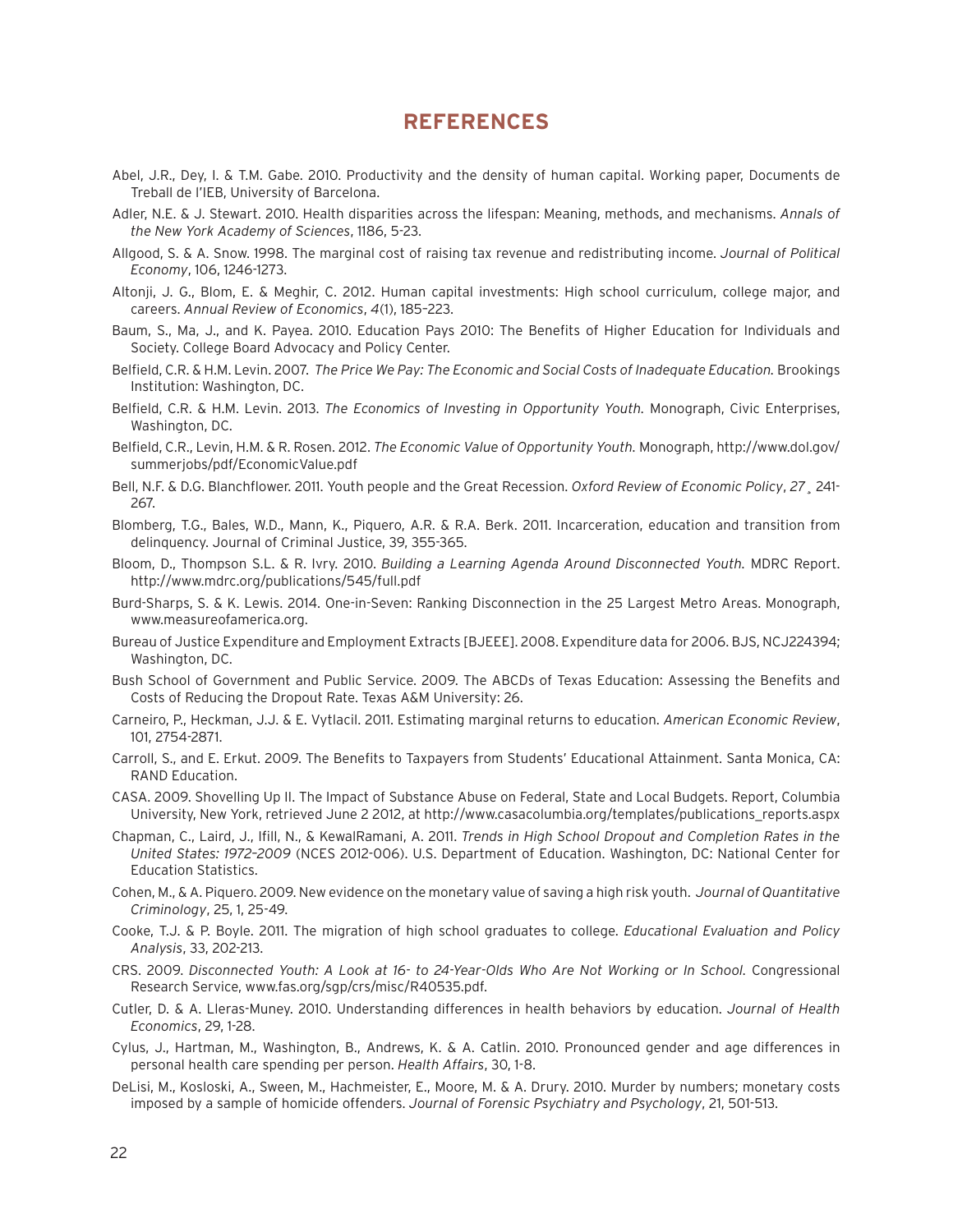- Elsby, M.W.L, Hobijn, B., Sahin, A. & R.G. Valletta. 2011. The labor market in the Great Recession: An Update to September 2011. *Brookings Papers on Economic Activity*, 103, 353-384.
- EMSI. 2014. Where Value Meets Values: The Economic Impact of Community Colleges. Analysis of the Economic Impact and Return on Investment of Education. Monograph, www.economicmodelling.com.

Farrington, D. & B Welsh. 2007. *Saving Children From a Life of Crime*. New York: Oxford University Press.

- Fernandes-Alcantara, A. L. 2012. Youth and the Labor Force: Background and Trends. Monograph, Congressional Research Service, www.fas.org/sgp/crs/misc/R42519.pdf.
- Fletcher, J.M. 2012. Adolescent depression and adult labor market outcomes. NBER working paper 18216, www.nber. org.
- French, M.T., Roebuck, M.C., Dennis, M.L., Godfrey, S.H., Liddle, H.A., & F.M. Tims. 2003. Outpatient marijuana treatment for adolescents. Economic evaluation of a multisite field experiment. *Evaluation Review,* 27, 421-459.
- Glied. S. 2003. Health care costs: on the rise again. *Journal of Economic Perspectives*, 17, 125-148.
- Gottlob, B.J. 2007. The high cost of failing to reform public education in Texas. Working paper, Milton and Rose D. Friedman Foundation, Washington, DC.
- Grogger, J. 2004. Welfare transitions in the 1990s: the economy, welfare policy, and the EITC. *Journal of Policy Analysis and Management*, 23, 671-695.
- Hout, M. 2012. Social and economic returns to college education in the United States. *Annual Review of Sociology*, 38(August), 379-400.
- Hughes, K.A. 2006. Justice Expenditure and Employment in the United States, 2003. Bureau of Justice Statistics, NCJ212260. U.S. Department of Justice, Washington, DC.
- Iranzo, S. & G. Peri. 2009. Schooling externalities, technology, and productivity: Theory and Evidence from U.S. states. *Review of Economics and Statistics*, 91, 420-431.
- Jiang, N., Kolbe, L.J., Seo, D-C, Koy, N.S. and C.D. Brindis. 2011. Health of adolescents and young adults: Trends in achieving the 21 Critical National Health Objectives by 2010. *Journal of Adolescent Health*, 49, 124-132.
- Justice Policy Institute [JPI]. 2009. The Costs of Confinement: Why Good Juvenile Justice Policies Make Good Fiscal Sense. Monograph, retrieved June 6 2012, at http://www.justicepolicy.org/images/upload/09\_05\_REP\_ CostsofConfinement\_JJ\_PS.pdf
- Justice Policy Institute [JPI]. 2011. Federal folly: FY2012 U.S. Department of Justice Budget Gorges on Prisons, Gouges Juvenile Justice. Monograph, retrieved June 7 2012, at http://www.justicepolicy.org/uploads/justicepolicy/ documents/fy2012\_congressional\_budget\_factsheet.pdf.
- Kimbro, R.T., Bzostek, S., Goldman, N. & G. Rodriguez. 2008. Race, ethnicity, and the education gradient in health. *Health Affairs,* 27, 361-374.
- Knapp, L.G., Kelly-Reid, J.E., and Ginder, S.A. 2011. *Enrollment in Postsecondary Institutions, Fall 2009; Graduation Rates, 2003 & 2006 Cohorts; and Financial Statistics, Fiscal Year 2009* (NCES 2011-230). U.S. Department of Education. Washington, DC: National Center for Education Statistics.
- Lee, H., Harris, K.M., & P. Gordon-Larsen. 2009. Life course perspectives on the links between poverty and obesity during the transition to young adulthood. *Population Research and Policy Review*, 28, 505-532.
- Livsey, S. Sickmund, M. & A. Sladky. 2009. Juvenile Residential Facility Census, 2004: Selected Findings. Office of Justice Programs, www.ncjrs.gov/pdffiles1/ojjdp/222721.pdf
- Lochner, L. & E. Moretti. 2004. The effect of education on crime: Evidence from prison inmates, arrests, and selfreports. *American Economic Review*, 94, 155-189.
- Lochner, L. 2011. Non-production benefits of education: Crime, health, and good citizenship. NBER Working Paper, w16722.
- Lockard, C.B., & M. Wolf. 2012. Employment Outlook: 2010-2020. Occupational Employment Projections to 2020. *Monthly Labor Review*, 1, 84-108. Retrieved June 1, 2012 at http://www.bls.gov/opub/mlr/2012/01/art5full.pdf
- Mares, A.S. & M. Jordan. 2012. Federal aftercare programs for transition-aged youth. *Children and Youth Services Review*, 34, 1509-1518.
- Miller, T.R., Cohen, M.A. & B. Wiersema. 1996. Victim Costs and Consequences: A New Look. National Institute of Justice Research Report, NCJ-155282.
- Monaco, K. & Yamarik, S. 2013. Are there human capital externalities in U.S. states? Evidence from the Current Population Survey. Working Paper, California State University - Long Beach.
- Moore, M.A., Boardman, A.E. & A.R. Vining. 2013. More appropriate discounting: the rate of social time preference and the value of the social discount rate. *Journal of Benefit-Cost Analysis*, DOI 10.1515/jbca-2012-0008.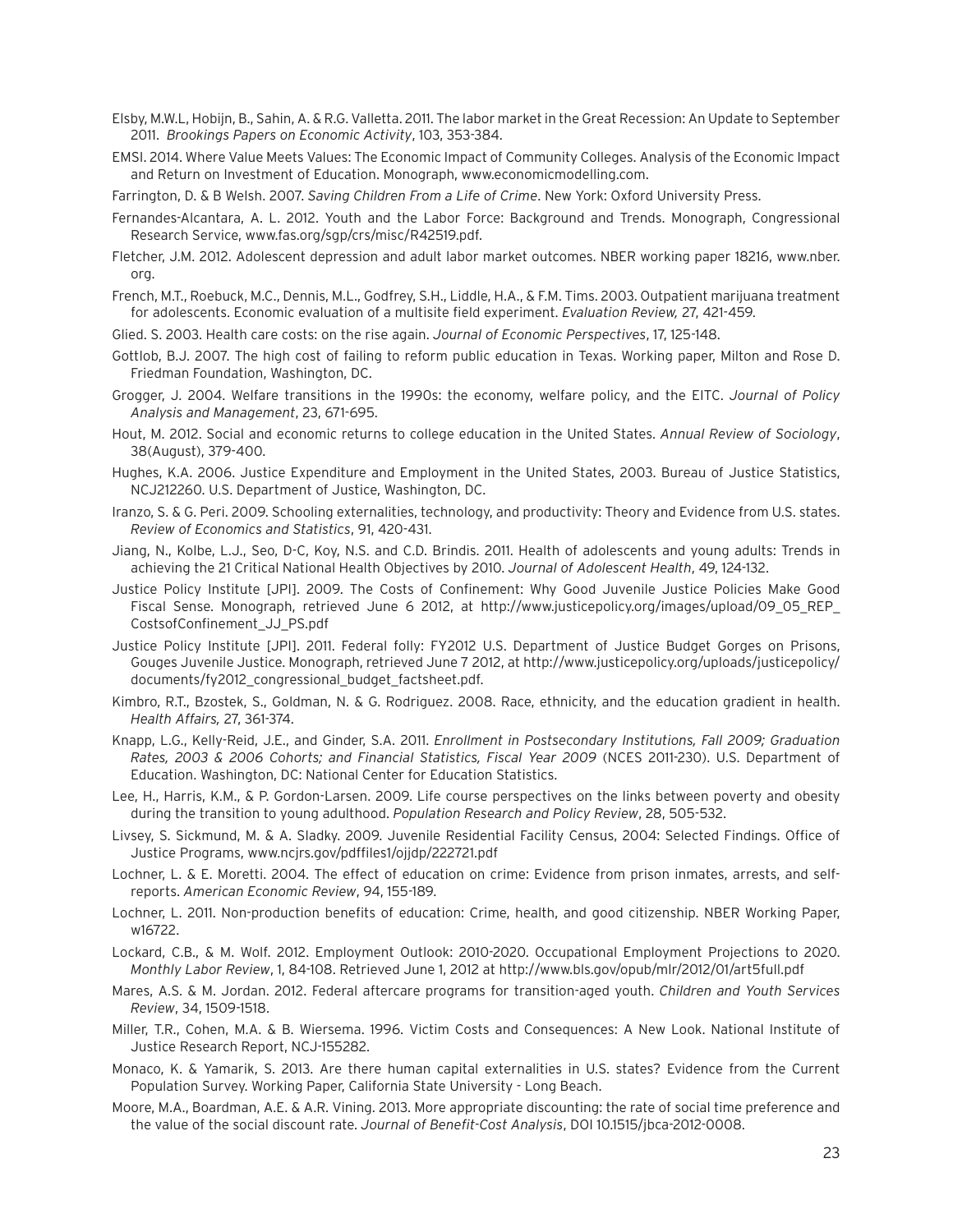- Moretti, E. 2004. Workers' Education, Spillovers, and Productivity: Evidence from Plant-Level Production Functions. *The American Economic Review.* v.94. n.3. p.656-690.
- Muennig, P. 2007. Consequences in health status and costs. In CR Belfield & HM Levin (Eds.) *The Price We Pay: The Social and Economic Costs to the Nation of Inadequate Education*. Brookings Institution Press: Washington, DC.
- Muennig, P., Fiscella, K., Tancredi, D. & P. Franks. 2010. The relative health loss from selected social and behavioral risk factors in the United States: Implications for policy. *American Journal of Public Health*, 100, 1758-1764.
- Murnane, R.J. 2013. U.S. high school graduation rates: Patterns and explanations. *Journal of Economic Literature*, 51, 370-422.
- Myers, D.M. & A.F. Farrell. 2008. Reclaiming lost opportunities: Applying public health models in juvenile justice. *Child and Youth Services Review*, 30, 1159-1177.
- Oreopoulos, P. & K.G. Salvanes. 2011. Priceless: The non-pecuniary benefits of schooling. *Journal of Economic Perspectives*, 25, 159-184.
- Oreopoulos, P. & U. Petronijevic. 2013. Making college worth it: A review of the returns to higher education. *The Future of Children*, *23*(1), 41–65.
- Puzzanchera, C., Sladky, A. & W. Kang. 2010. Easy Access to Juvenile Populations: 1990-2009. Online. Available: http:// www.ojjdp.gov/ojstatbb/ezapop/ Retrieved September 15, 2011
- Rosenblum, J. 2012. Degrees of health disparities: Health status among young adults with high school diplomas, sub-baccalaureate degrees, and baccalaureate degree. *Health Services Outcome Research Methodologies,* 12(2-3), 156-168.
- Rotermund, S. 2008. When do California students drop out of school? CDRP Statistical Brief 9.
- Rouse, C. 2007. The earnings benefits from education. In CR Belfield & HM Levin (Eds.) *The Price We Pay: The Social and Economic Costs to the Nation of Inadequate Education*. Brookings Institution Press: Washington, DC.
- Sampson, R.J. & C. Loeffler. 2010. Punishment's place: the local concentration of mass incarceration. *Daedalus*, 139, 20-31.
- SCCJSO. 2012. *Sourcebook of Criminal Justice Statistics Online*. Available at: www.albany.edu/sourcebook/pdf/ t600032005.pdf.
- Schochet, P.Z., Burghardt, J. and S. McConnell. 2008. Does Job Corps work? Impact findings from the national Job Corps study. *American Economic Review*, 98, 1864-1886.
- Schoeni, R.F., Dow, W.H., Miller, W.D. & E.R. Pamuk. 2011. The economic value of improving the health of disadvantaged Americans. *American Journal of Preventive Medicine*, 40, 67-72.
- Sickmund, M., Sladky, T.J., Kang, W. & C. Puzzanchera. 2011. Easy Access to the Census of Juveniles in Residential Placement. Available: http://www.ojjdp.gov/ojstatbb/ezacjrp/
- Snyder, T. D., & S. A. Dillow. 2012. *Digest of Education Statistics, 2011* (NCES Report No. 2012-001). Washington, DC: U.S. Department of Education, Institute of Education Sciences, National Center for Education Statistics.
- Sommo, C., Mayer, A. Rudd, A., Cullinan, D. and H. Fresques*.* 2012. *Commencement Day: Six-Year Effects of a Freshman Learning Community Program at Kingsborough Community College*, New York: MDRC.
- Stiglitz, J. 2012. *The Price of Inequality: How Today's Divided Society Endangers our Future.* W.W. Norton & Co.: New York, NY.
- Stillwell, R., & Sable, J. 2013. *Public School Graduates and Dropouts from the Common Core of Data: School Year 2009–10: First Look (Provisional Data)* (NCES 2013-309rev). U.S. Department of Education. Washington, DC: National Center for Education Statistics.
- Sum, A. Khatiwade, I., McLaughlin, J. with S. Palma. 2009. Key Social, Income, Housing, Civic, Health and Incarcerations Consequences of Dropping Out of High School: Findings for Connecticut Adults in the 21st Century. Monograph, Center for Labor Market Studies, Northeastern University, www.opp.org/docs/SocialImpacts.pdf.
- Swahn, M.H. & R.M Bossarte. 2009. Assessing and quantifying high risk: Comparing risky behaviors by youth in an urban, disadvantaged community with nationally representative youth. *Public Health Reports*, 124, 835-846.
- Tienda, M. & S. Alon. 2007. Diversity and the demographic dividend: Achieving educational equity in an aging white society. In Belfield, C.R. & H.M. Levin (Eds). *The Price We Pay*. Washington, DC: Brookings Institution Press.
- U.S. Department of Health and Human Services [US DHHS]. 2012. Temporary Assistance for Needy Families Program (TANF): Tenth Report to Congress. Report, www.acf.hhs.gov/programs/ofa/resource/tanf-financial-data-fy-2012.
- Waldfogel, J., Garfinkel, I. & B. Kelly. 2007. Public assistance programs: How much could be saved with improved education? In CR Belfield & HM Levin (Eds.) *The Price We Pay: The Social and Economic Costs to the Nation of Inadequate Education*. Brookings Institution Press: Washington, DC.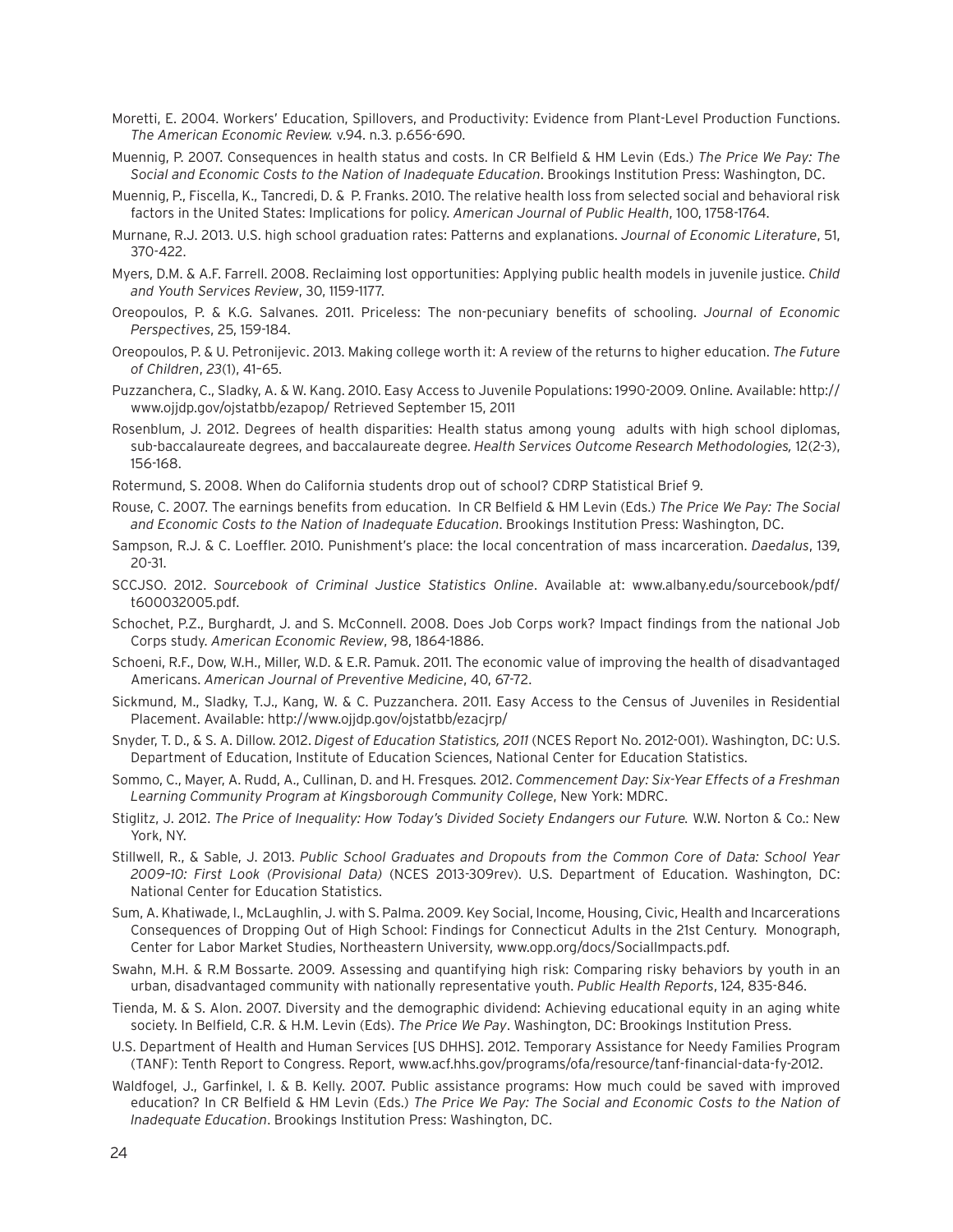- Walsemann, K.M., Geronimus, A.T., & G.C. Gee. 2008. Accumulating disadvantage over the life course Evidence from a longitudinal study investigating the relationship between educational advantage in youth and health in middle age. *Research on Aging*, 30, 169-199.
- Wong, S.T., Galbraith, A., Kim, S., & P.W. Newacheck. 2005. Disparities in the financial loss from children's healthcare expenditures. *Archives of Pediatric and Adolescent Medicine*, 159*,* 1008-1013.
- Wright, J.P., Morgan, M.A., Coyne, M.A., Beaver, K.M. & J.C. Barnes. 2014. Prior problem behavior accounts for the racial gap in school suspensions. *Journal of Criminal Justice*, forthcoming.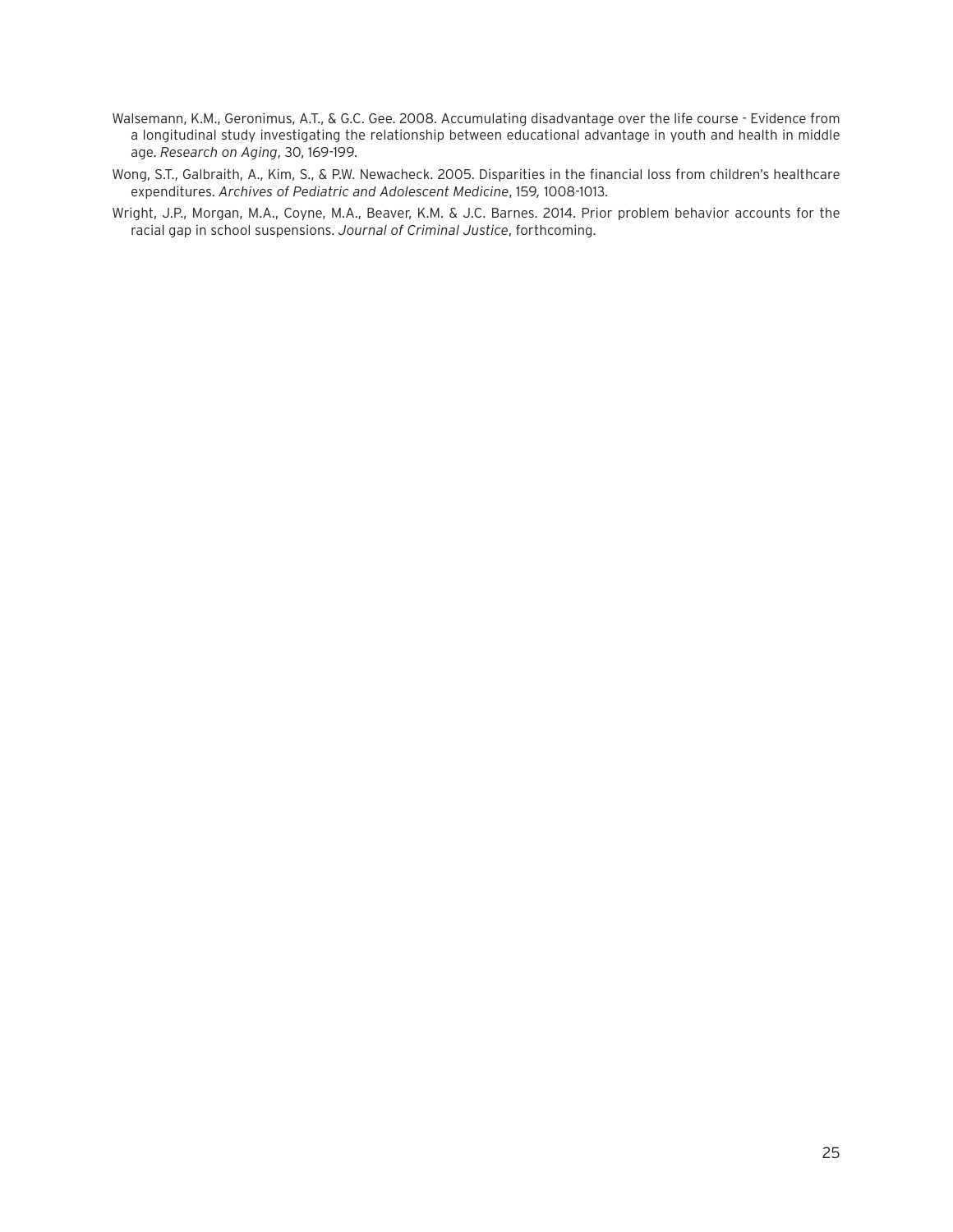## **APPENDIX A**

#### **A1: Formulae for Calculation of the Aggregate Social and Fiscal Losses**

#### **Social burden (S):**

 $S = Y + H + C<sub>F</sub> + C<sub>V</sub> + W<sub>S</sub> + E + m + Y<sub>G</sub>$ Lost gross earnings (Y) Additional health expenditures (H) Criminal Justice System expenditures and victim costs  $(C_F + C_V)$ Welfare and social service payments - non-transfers  $(W_s)$ Public and private cost of education (E) Marginal Excess Tax Burden (m) Lost productivity spillovers across the workforce  $(Y_c)$ 

#### **Taxpayer/fiscal burden (F):**

 $F = T + H_F + C_F + W_F + W_S - E$ Lost taxes (T) Additional health care paid for by the taxpayer  $(H_F)$ Expenditures for the criminal justice system and corrections  $(C_F)$ Welfare and social service payments - all  $(W_F + W_S)$ Savings in lower education spending  $(E_F^-)$ 

All economic calculations are reported in 2013 dollars and in present values at age 18 or 20. All present values are calculated using a 3.5% discount rate. All figures are rounded to nearest \$10. Prices are adjusted for Arizona purchasing power. Calculations are based on sex and racial groups in Arizona.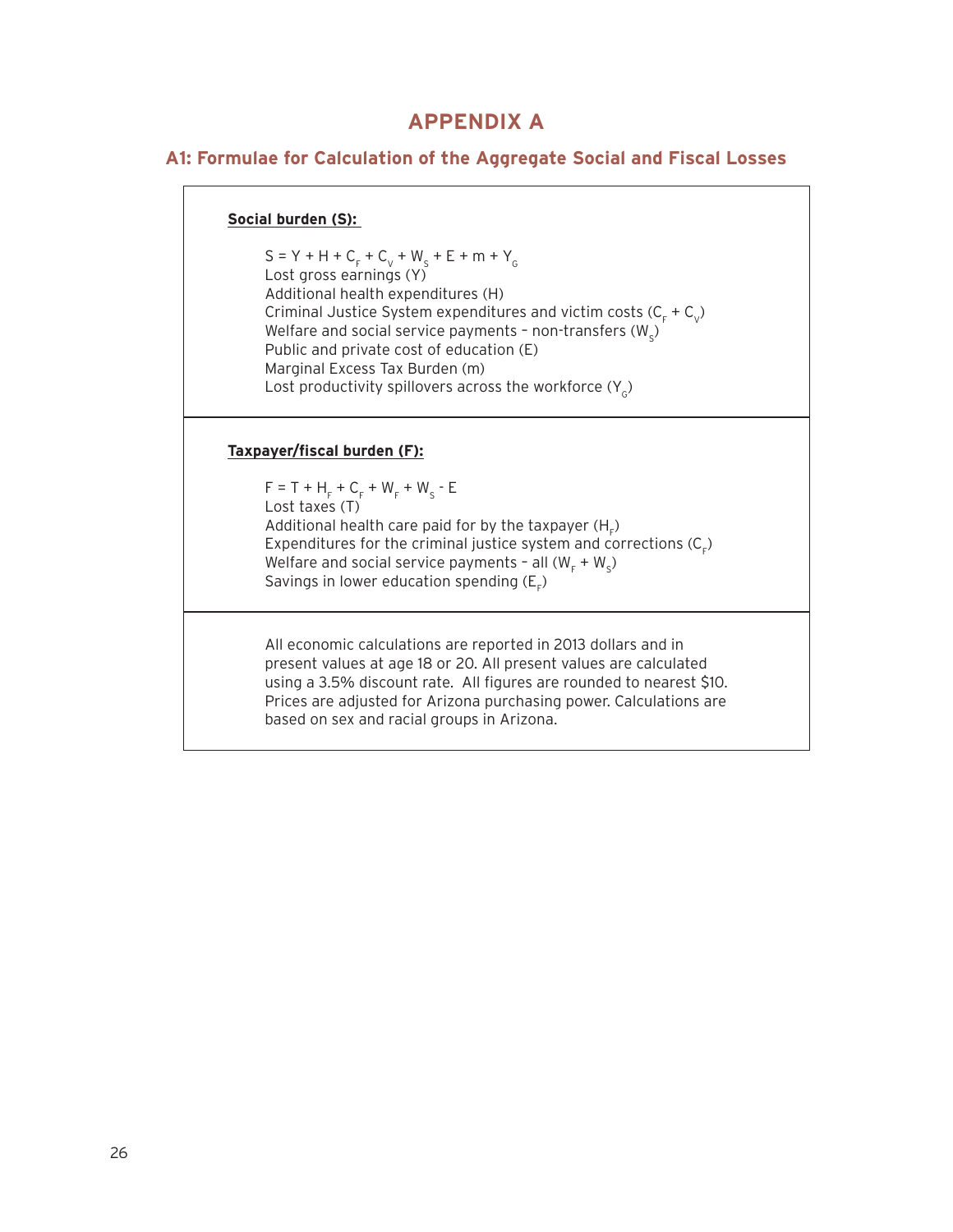|                                    |              | <b>Annual Revenue and Spending</b><br>(\$ millions) |
|------------------------------------|--------------|-----------------------------------------------------|
|                                    | <b>State</b> | Local                                               |
| Revenue                            | \$38,029     | \$28,807                                            |
| General revenue                    | \$28,466     | \$23,660                                            |
| Transfers from federal government  | \$12,059     | \$967                                               |
| Transfers from state to local govt |              | \$7,811                                             |
| Transfers from local to state govt | \$301        |                                                     |
| Property tax                       | \$758        | \$6,346                                             |
| Sales tax                          | \$7,623      | \$2,656                                             |
| Individual income tax              | \$2,864      |                                                     |
| Corporate income tax               | \$560        |                                                     |
| Other tax                          | \$257        | \$363                                               |
| Other revenues                     | \$13,403     | \$10,638                                            |
| Expenditure                        | \$32,875     | \$28,491                                            |
| Intergovernmental expenditure      | \$8,668      | \$164                                               |
| Education                          | \$4,066      | \$9,482                                             |
| Public welfare                     | \$8,890      | \$315                                               |
| Health (incl. hospitals)           | \$1,776      | \$1,161                                             |
| Police protection                  | \$229        | \$1,870                                             |
| Fire protection                    |              | \$1,057                                             |
| Corrections                        | \$866        | \$599                                               |
| Judicial/legal                     | \$176        | \$752                                               |
| Other items                        | \$8,204      | \$13,090                                            |

#### **A2: Government Revenues and Expenditures in Arizona**

*Source:* U.S. Census Bureau, 2011 *Annual Surveys of State and Local Government Finances*. Table 1, tabulation date July 2013. www.nasbo.org. *Notes:* Other tax revenues are motor vehicle, corporate, and other. Other charges are miscellaneous general revenue, insurance trust revenue, utility revenue, and other charges. Direct expenditure is net of payments on borrowing.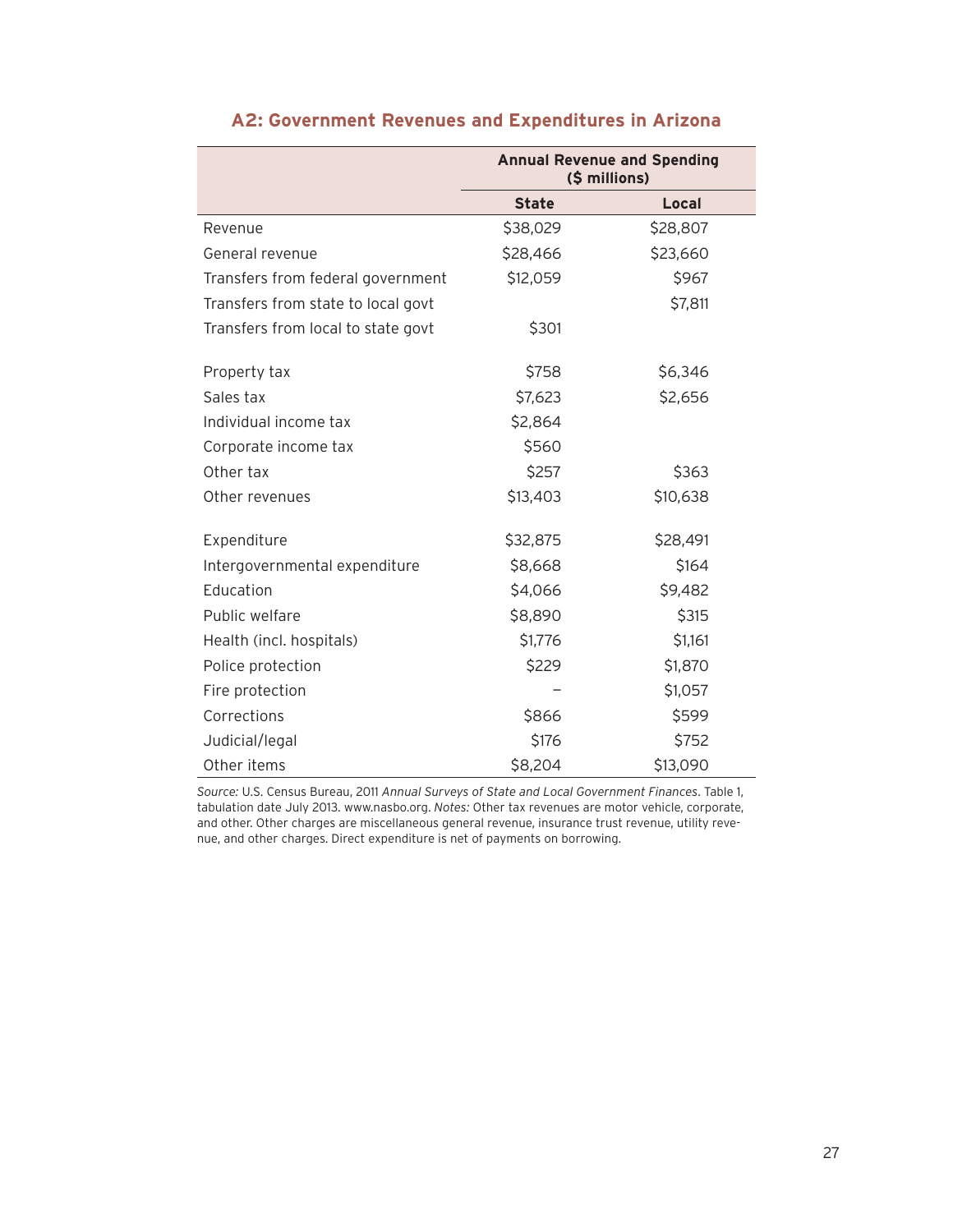|                                |               | <b>Immediate Loss</b><br>per Disconnected Youth<br>(Annual Amount at Ages 16-24) |
|--------------------------------|---------------|----------------------------------------------------------------------------------|
|                                | <b>Social</b> | <b>Fiscal</b>                                                                    |
| Gross earnings (Y)             | \$8,930       |                                                                                  |
| Taxes (T)                      |               | \$1,540                                                                          |
| Crime (CF)                     | \$10,460      | \$10,070                                                                         |
| Crime (CV)                     | \$15,130      |                                                                                  |
| Health (HF)                    | \$2,190       | \$2,150                                                                          |
| Welfare (WF)                   |               | \$320                                                                            |
| Welfare (WS)                   | \$400         | \$390                                                                            |
| Education (EF)                 | (52,090)      | (52,130)                                                                         |
| Education (EP)                 | (51,980)      |                                                                                  |
| Marginal Excess Tax Loss (m)   | \$1,390       |                                                                                  |
| Total                          | \$34,430      | \$12,350                                                                         |
| Total over five years of youth | \$155,470     | \$55,770                                                                         |

#### **A3: Disconnected Youth Social and Fiscal Burdens during Youth**

*Source:* See Notes to Table 2 and Belfield and Levin (2012). *Notes:* Present value at age 20 (d=0.035). 2013 dollars and Arizona price level. Fiscal loss includes all levels of government.

|                              |               | <b>Loss per Disconnected Youth</b><br>in Adulthood<br>(After Age 24) |
|------------------------------|---------------|----------------------------------------------------------------------|
|                              | <b>Social</b> | <b>Fiscal</b>                                                        |
| Gross earnings (Y)           | \$400,110     |                                                                      |
| Taxes (T)                    |               | \$110,800                                                            |
| Crime (CF)                   | \$14,090      | \$14,120                                                             |
| Crime (CV)                   | \$34,320      |                                                                      |
| Health (HF)                  | \$42,810      | \$43,390                                                             |
| Welfare (WF)                 |               | \$10,400                                                             |
| Marginal Excess Tax Loss (m) | \$7,420       |                                                                      |
| Productivity spillovers      | \$40,870      |                                                                      |
| Total                        | \$539,620     | \$178,710                                                            |

#### **A4: Disconnected Youth Social and Fiscal Losses during Adulthood**

*Source:* See Notes to Table 2 and Belfield and Levin (2012). *Notes:* Present value at age 20 (d=0.035). 2013 dollars and Arizona price level. Fiscal loss includes all levels of government.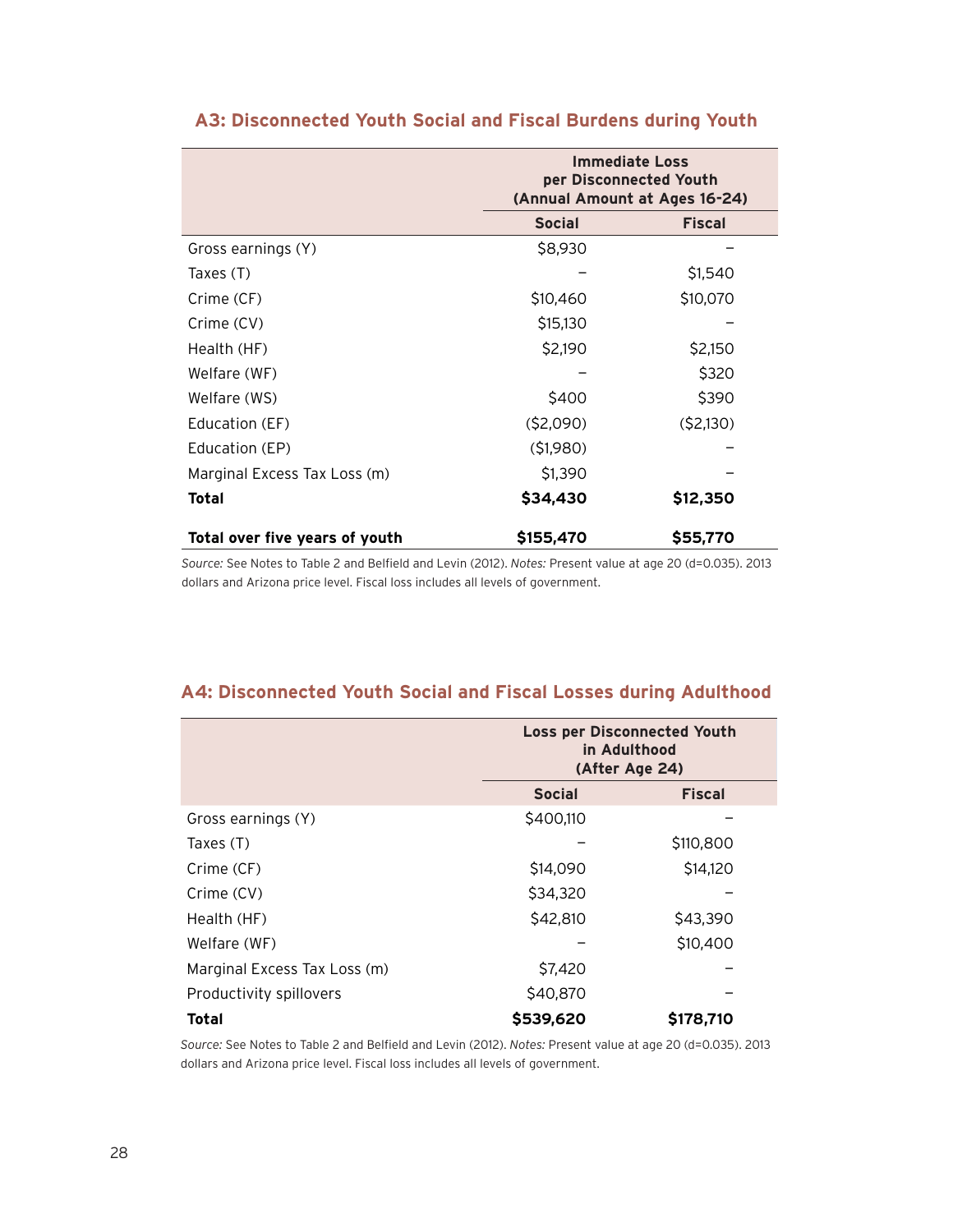|                                                          |           | Population Labor Force | ment Rate<br>Unemploy<br>(96)                                                                                                                                                                                                                                                                      | Private<br>Weekly<br><b>Sector</b><br><b>Wage:</b> | Relative to<br>Quotient<br>Wage<br><u>ო</u>                                                                       | Local Govt<br>Weekly<br>Wage: | (Per 1000<br>Persons)<br>Violent<br>Crime | (Per 1000<br>Property<br>Persons)<br>Crime | Grad. Rate<br>(%) |
|----------------------------------------------------------|-----------|------------------------|----------------------------------------------------------------------------------------------------------------------------------------------------------------------------------------------------------------------------------------------------------------------------------------------------|----------------------------------------------------|-------------------------------------------------------------------------------------------------------------------|-------------------------------|-------------------------------------------|--------------------------------------------|-------------------|
| ო<br>Avondale                                            | 78,526    | 36,460                 | 77                                                                                                                                                                                                                                                                                                 | \$903                                              | 1.05                                                                                                              | \$991                         |                                           | 45                                         | 76.6              |
| Gilbert <sup>a</sup>                                     | 221,140   | 114,759                | 5.2                                                                                                                                                                                                                                                                                                | \$903                                              | 1.05                                                                                                              | \$991                         |                                           | ₽                                          | 86.7              |
| Goodyear <sup>a</sup>                                    | 69,648    | 28,889                 | ි.<br>ග                                                                                                                                                                                                                                                                                            | \$903                                              | 105                                                                                                               | \$991                         |                                           | 32                                         | 82.3              |
| Mesa <sup>a</sup>                                        | 452,084   | 222,402                | 6.5                                                                                                                                                                                                                                                                                                | \$903                                              | 1.05                                                                                                              | \$991                         |                                           | က္က                                        | 78.6              |
| Miami b                                                  | 1,837     | 788                    | $\frac{0}{11}$                                                                                                                                                                                                                                                                                     | \$728                                              | 0.81                                                                                                              | \$628                         | ₹                                         | 39                                         | 75.8              |
| Oro Valley c                                             | 41,388    | 17,974                 | С.<br>О                                                                                                                                                                                                                                                                                            | \$771                                              | <b>6.0</b>                                                                                                        | 5777                          |                                           | ഇ                                          | 85.7              |
| Phoenix <sup>a</sup>                                     | 1,489,000 | 725,667                | 6.8                                                                                                                                                                                                                                                                                                | \$903                                              | 1.05                                                                                                              | \$991                         |                                           | ഇ                                          | 74.4              |
| Sahuarita <sup>c</sup>                                   | 26,289    | 11,673                 | 5.9                                                                                                                                                                                                                                                                                                | \$771                                              | 0.91                                                                                                              | 5777                          |                                           | 15                                         | 77.4              |
| Tempe <sup>a</sup>                                       | 166,842   | 99,342                 | 5.9                                                                                                                                                                                                                                                                                                | \$903                                              | 105                                                                                                               | \$991                         |                                           | QÞ                                         | 81.5              |
| Tucson <sup>c</sup>                                      | 524295    | 453,795                | ი<br>ბ                                                                                                                                                                                                                                                                                             | 5771                                               | lé?                                                                                                               | 5777                          | Ω                                         | 0                                          | 77.9              |
| Arizona                                                  | 6,553,000 | 3,010,584              | 79                                                                                                                                                                                                                                                                                                 | 856                                                | 0.99                                                                                                              | 894                           | 4                                         | 33                                         | 75.9              |
| tables/10tbl08.xls/view. Wages from BLS at county-level. |           |                        | Sources: Census, 2013; FBI Uniform Crime Report 2010. Offenses known to law enforcement, at http://www.fbi.gov/about-us/cjis/ucr/crime-in-the-u.s/2010/crime-in-the-u.s.-2010/<br>data: www.azed.gov/research-evaluation/graduation-rates/. Notes: • Maricopa county; • Gila county; • Pima county |                                                    | Arizona Dept. Of Administration, Employment And Population Statistics, CES/LAUS Unit. Average For 2013. Education |                               |                                           |                                            |                   |

| ı           |
|-------------|
| l<br>C<br>I |
| J           |
| J           |
| ί<br>ă      |
| C           |
| c           |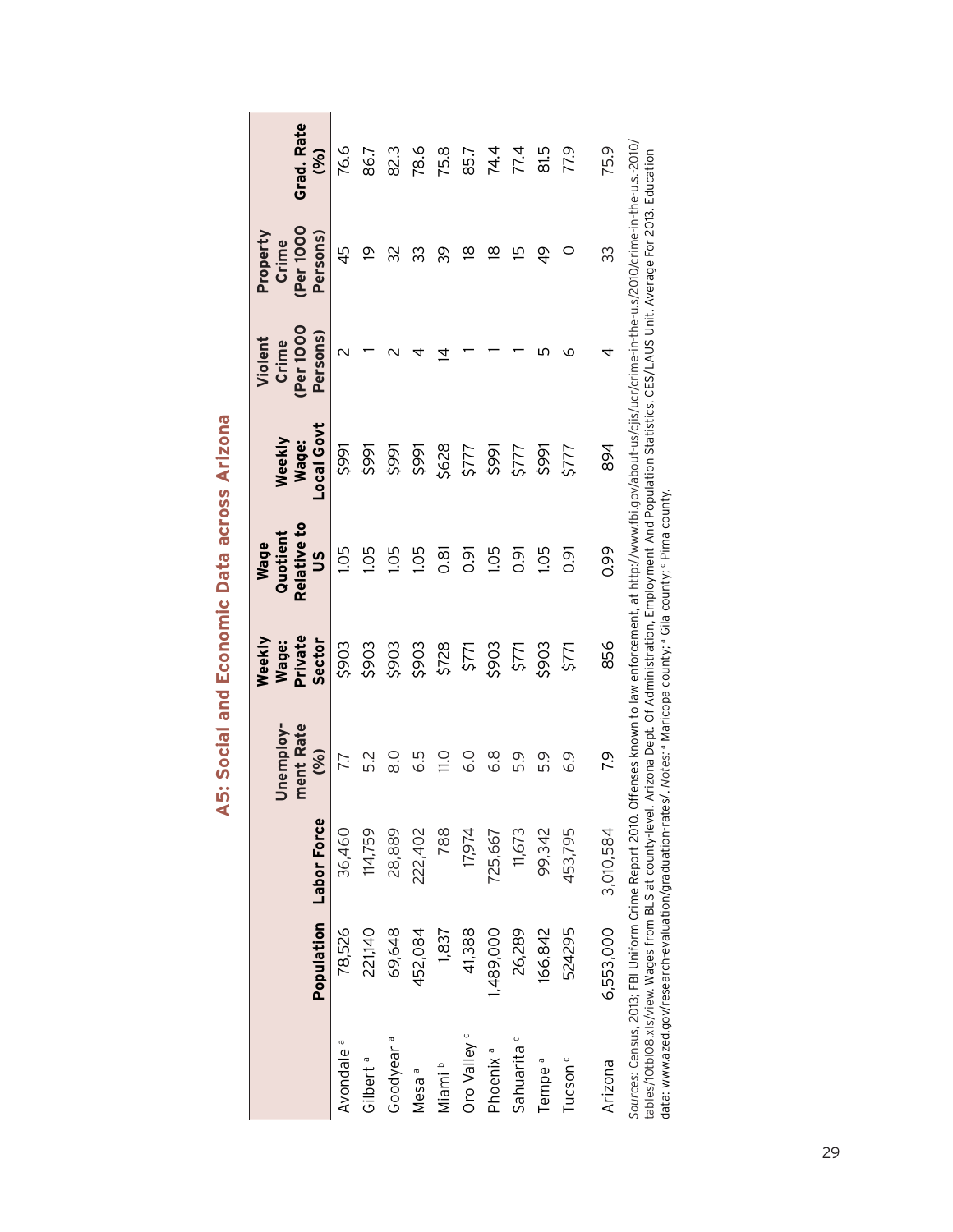### **APPENDIX B**

#### **B1: Avondale**

| <b>DROPOUTS</b>                                         | <b>State of Arizona</b> | <b>Avondale</b> |
|---------------------------------------------------------|-------------------------|-----------------|
| Youth Population, ages 16-24                            | 825,300                 |                 |
| Population Cohort of 18-year-olds                       | 90,700                  | 1,180           |
| Public High School Cohort, 2011-12                      | 77,800                  |                 |
| 5-year graduates                                        | 62,200                  |                 |
| 5-year graduation rate (%)                              | 80.0                    |                 |
| Dropouts (public + population estimates)                | 18,100                  | 250             |
| Graduation Rate (%)                                     | 80.0                    | 78.7            |
| <b>Per High School Dropout:</b>                         |                         |                 |
| <b>Social Loss</b>                                      | \$421,300               | \$439,400       |
| <b>State/local Fiscal Loss</b>                          | \$54,400                | \$56,600        |
| <b>Federal Fiscal Loss</b>                              | \$81,400                | \$86,000        |
| <b>Total Fiscal Loss</b>                                | \$135,800               | \$142,600       |
| Per High School Class (\$ millions):                    |                         |                 |
| <b>Social Loss</b>                                      | \$7,625.17              | \$109.99        |
| <b>State/local Fiscal Loss</b>                          | \$983.74                | \$14.17         |
| <b>Federal Fiscal Loss</b>                              | \$1,472.98              | \$21.53         |
| <b>Total Fiscal Loss</b>                                | \$2,456.71              | \$35.70         |
| <b>DISCONNECTED YOUTH</b>                               | <b>Arizona</b>          | <b>Avondale</b> |
| Disconnected Youth Population                           | 183,200                 | 2,110           |
| Disconnected youth rate                                 | 22.2                    | 21.4            |
| <b>Per Disconnected Youth</b>                           |                         |                 |
| Social loss: annual during youth                        | \$34,400                | \$34,800        |
| Social loss over youth years                            | \$155,500               | \$157,000       |
| Social loss: lifetime total                             | \$695,100               | \$725,100       |
| Fiscal loss: annual during youth                        | \$12,400                | \$12,400        |
| Fiscal loss over youth years                            | \$55,800                | \$56,100        |
| Fiscal loss: lifetime total                             | \$234,500               | \$259,700       |
| Per Disconnected Youth Cohort Aged 16-24 (\$ millions): |                         |                 |
| Social loss: annual during youth                        | \$6,308                 | \$73.25         |
| Social loss over youth years                            | \$28,482                | \$330.49        |
| Social loss: lifetime total                             | \$127,340               | \$1,526.34      |
| Fiscal loss: annual during youth                        | \$2,263                 | \$26.10         |
| Fiscal loss over youth years                            | \$10,217                | \$118.09        |
| Fiscal loss: lifetime total                             | \$42,957                | \$546.67        |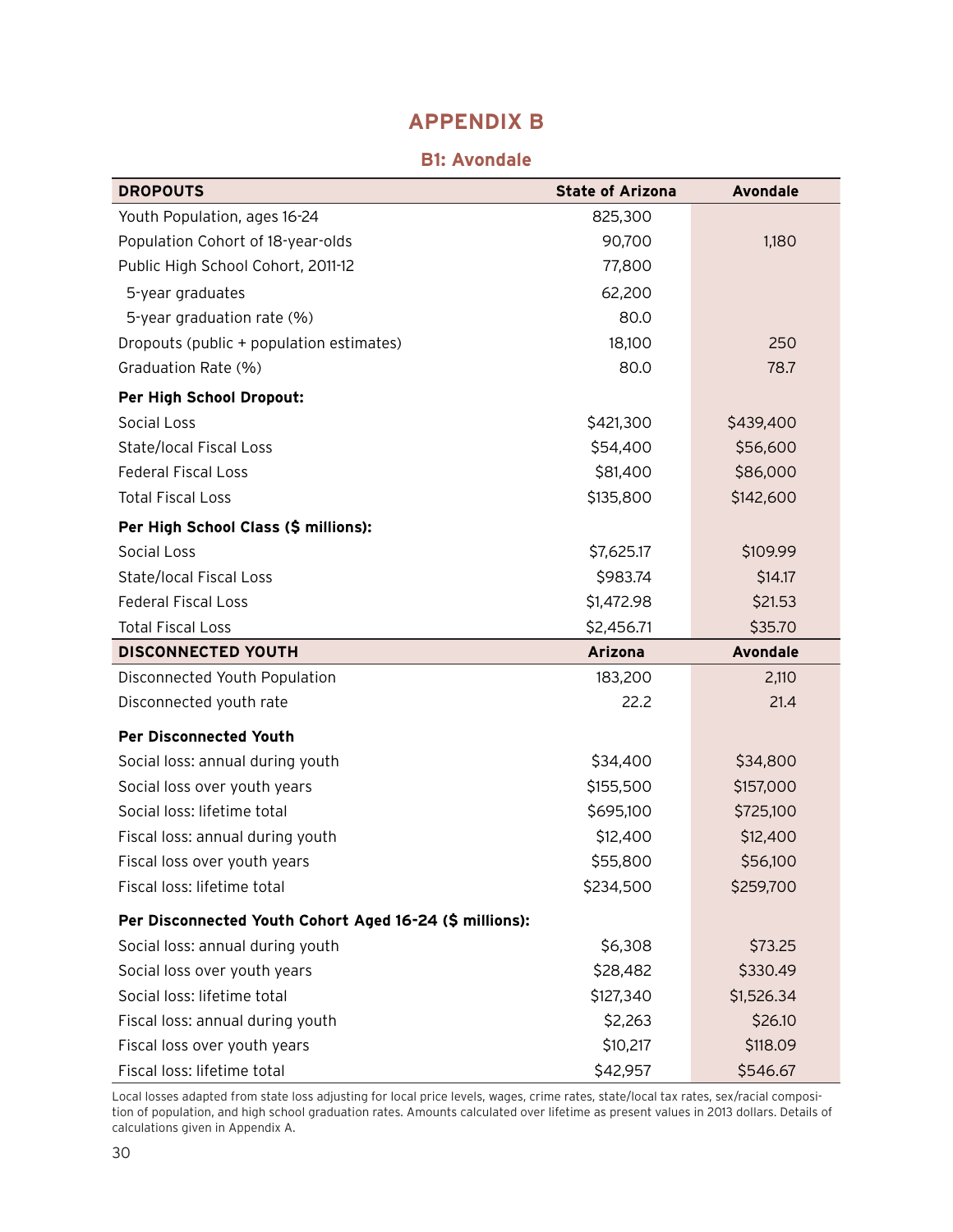| <b>DROPOUTS</b>                                         | <b>State of Arizona</b> | Gilbert    |
|---------------------------------------------------------|-------------------------|------------|
| Youth Population, ages 16-24                            | 825,300                 |            |
| Population Cohort of 18-year-olds                       | 90,700                  | 2,960      |
| Public High School Cohort, 2011-12                      | 77,800                  |            |
| 5-year graduates                                        | 62,200                  |            |
| 5-year graduation rate (%)                              | 80.0                    |            |
| Dropouts (public + population estimates)                | 18,100                  | 340        |
| Graduation Rate (%)                                     | 80.0                    | 88.7       |
| Per High School Dropout:                                |                         |            |
| Social loss                                             | \$421,300               | \$414,200  |
| <b>State/local Fiscal Loss</b>                          | \$54,400                | \$44,800   |
| <b>Federal Fiscal Loss</b>                              | \$81,400                | \$84,400   |
| <b>Total Fiscal Loss</b>                                | \$135,800               | \$129,200  |
| Per High School Class (\$ millions):                    |                         |            |
| Social Loss                                             | \$7,625.17              | \$138.65   |
| <b>State/local Fiscal Loss</b>                          | \$983.74                | \$15.00    |
| <b>Federal Fiscal Loss</b>                              | \$1,472.98              | \$28.25    |
| <b>Total Fiscal Loss</b>                                | \$2,456.71              | \$43.25    |
| <b>DISCONNECTED YOUTH</b>                               | <b>Arizona</b>          | Gilbert    |
| Disconnected Youth Population                           | 183,200                 | 4,560      |
| Disconnected youth rate                                 | 22.2                    | 16.5       |
| <b>Per Disconnected Youth</b>                           |                         |            |
| Social loss: annual during youth                        | \$34,400                | \$28,400   |
| Social loss over youth years                            | \$155,500               | \$128,100  |
| Social loss: lifetime total                             | \$695,100               | \$683,000  |
| Fiscal loss: annual during youth                        | \$12,400                | \$10,000   |
| Fiscal loss over youth years                            | \$55,800                | \$45,200   |
| Fiscal loss: lifetime total                             | \$234,500               | \$221,600  |
| Per Disconnected Youth Cohort Aged 16-24 (\$ millions): |                         |            |
| Social loss: annual during youth                        | \$6,308                 | \$129.53   |
| Social loss over youth years                            | \$28,482                | \$584.26   |
| Social loss: lifetime total                             | \$127,340               | \$3,115.16 |
| Fiscal loss: annual during youth                        | \$2,263                 | \$45.61    |
| Fiscal loss over youth years                            | \$10,217                | \$206.16   |
| Fiscal loss: lifetime total                             | \$42,957                | \$1,010.72 |

# **B2: Gilbert**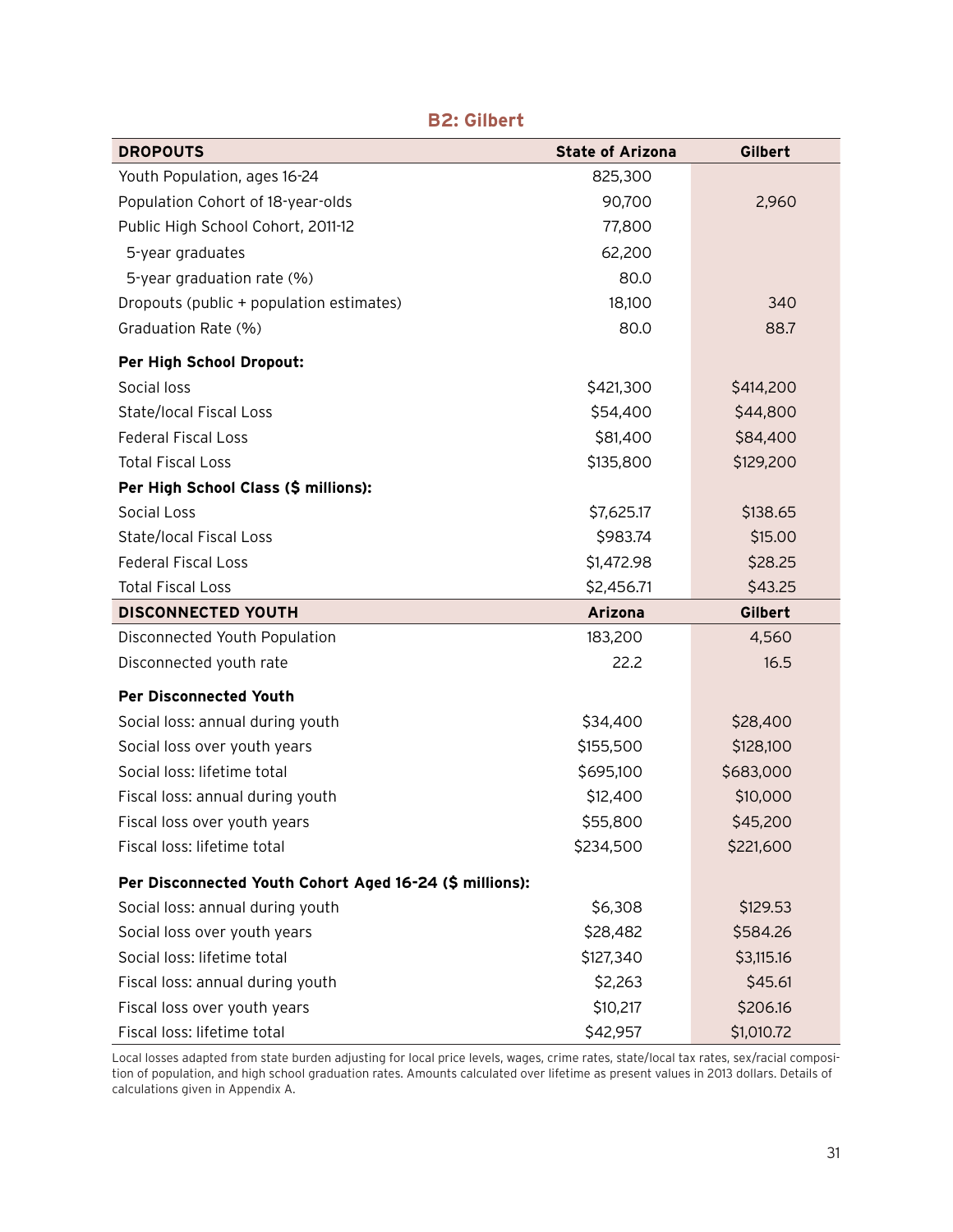| <b>DROPOUTS</b>                                         | <b>State of Arizona</b> | Goodyear   |
|---------------------------------------------------------|-------------------------|------------|
| Youth Population, ages 16-24                            | 825,300                 |            |
| Population Cohort of 18-year-olds                       | 90,700                  | 1,010      |
| Public High School Cohort, 2011-12                      | 77,800                  |            |
| 5-year graduates                                        | 62,200                  |            |
| 5-year graduation rate (%)                              | 80.0                    |            |
| Dropouts (public + population estimates)                | 18,100                  | 160        |
| Graduation Rate (%)                                     | 80.0                    | 84.6       |
| Per High School Dropout:                                |                         |            |
| <b>Social Loss</b>                                      | \$421,300               | \$428,400  |
| <b>State/local Fiscal Loss</b>                          | \$54,400                | \$57,800   |
| <b>Federal Fiscal Loss</b>                              | \$81,400                | \$85,100   |
| <b>Total Fiscal Loss</b>                                | \$135,800               | \$142,900  |
| Per High School Class (\$ millions):                    |                         |            |
| Social Loss                                             | \$7,625.17              | \$66.35    |
| <b>State/local Fiscal Loss</b>                          | \$983.74                | \$8.95     |
| <b>Federal Fiscal Loss</b>                              | \$1,472.98              | \$13.18    |
| <b>Total Fiscal Loss</b>                                | \$2,456.71              | \$22.13    |
| <b>DISCONNECTED YOUTH</b>                               | Arizona                 | Goodyear   |
| Disconnected Youth Population                           | 183,200                 | 1,820      |
| Disconnected youth rate                                 | 22.2                    | 20.9       |
| <b>Per Disconnected Youth</b>                           |                         |            |
| Social loss: annual during youth                        | \$34,400                | \$31,800   |
| Social loss over youth years                            | \$155,500               | \$143,500  |
| Social loss: lifetime total                             | \$695,100               | \$707,000  |
| Fiscal loss: annual during youth                        | \$12,400                | \$11,100   |
| Fiscal loss over youth years                            | \$55,800                | \$50,200   |
| Fiscal loss: lifetime total                             | \$234,500               | \$276,000  |
| Per Disconnected Youth Cohort Aged 16-24 (\$ millions): |                         |            |
| Social loss: annual during youth                        | \$6,308                 | \$57.84    |
| Social loss over youth years                            | \$28,482                | \$261.03   |
| Social loss: lifetime total                             | \$127,340               | \$1,286.03 |
| Fiscal loss: annual during youth                        | \$2,263                 | \$20.19    |
| Fiscal loss over youth years                            | \$10,217                | \$91.31    |
| Fiscal loss: lifetime total                             | \$42,957                | \$502.04   |

#### **B3: Goodyear**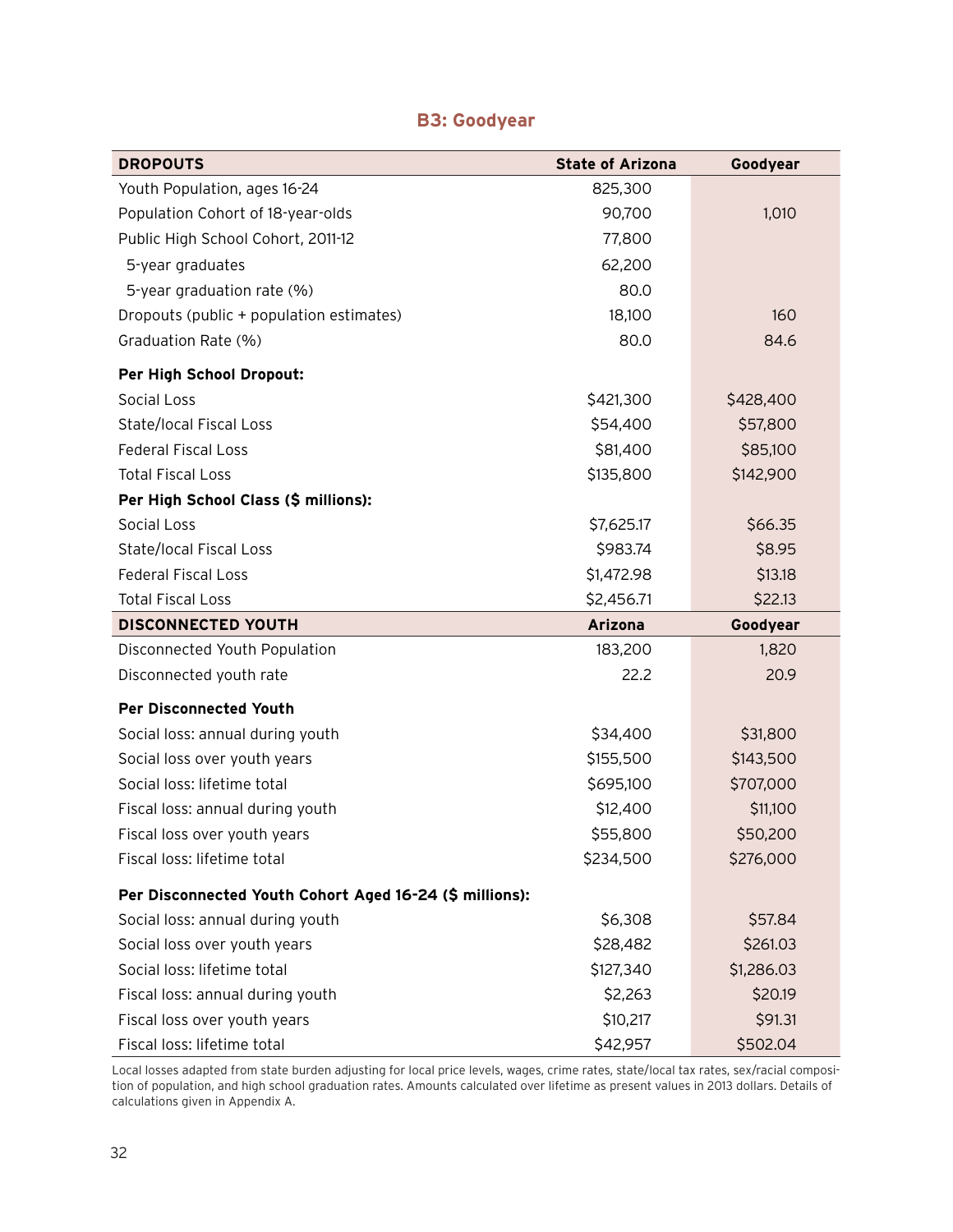| <b>DROPOUTS</b>                                         | <b>State of Arizona</b> | <b>Mesa</b> |
|---------------------------------------------------------|-------------------------|-------------|
| Youth Population, ages 16-24                            | 825,300                 |             |
| Population Cohort of 18-year-olds                       | 90,700                  | 5,570       |
| Public High School Cohort, 2011-12                      | 77,800                  |             |
| 5-year graduates                                        | 62,200                  |             |
| 5-year graduation rate (%)                              | 80.0                    |             |
| Dropouts (public + population estimates)                | 18,100                  | 1,180       |
| Graduation Rate (%)                                     | 80.0                    | 78.8        |
| Per High School Dropout:                                |                         |             |
| <b>Social Loss</b>                                      | \$421,300               | \$437,700   |
| <b>State/local Fiscal Loss</b>                          | \$54,400                | \$53,900    |
| <b>Federal Fiscal Loss</b>                              | \$81,400                | \$86,000    |
| <b>Total Fiscal Loss</b>                                | \$135,800               | \$139,900   |
| Per High School Class (\$ millions):                    |                         |             |
| <b>Social Loss</b>                                      | \$7,625.17              | \$516.43    |
| <b>State/local Fiscal Loss</b>                          | \$983.74                | \$63.59     |
| <b>Federal Fiscal Loss</b>                              | \$1,472.98              | \$101.47    |
| <b>Total Fiscal Loss</b>                                | \$2,456.71              | \$165.06    |
| <b>DISCONNECTED YOUTH</b>                               | Arizona                 | <b>Mesa</b> |
| Disconnected Youth Population                           | 183,200                 | 11,940      |
| Disconnected youth rate                                 | 22.2                    | 21.1        |
| <b>Per Disconnected Youth</b>                           |                         |             |
| Social loss: annual during youth                        | \$34,400                | \$34,400    |
| Social loss over youth years                            | \$155,500               | \$155,300   |
| Social loss: lifetime total                             | \$695,100               | \$722,200   |
| Fiscal loss: annual during youth                        | \$12,400                | \$12,300    |
| Fiscal loss over youth years                            | \$55,800                | \$55,700    |
| Fiscal loss: lifetime total                             | \$234,500               | \$247,300   |
| Per Disconnected Youth Cohort Aged 16-24 (\$ millions): |                         |             |
| Social loss: annual during youth                        | \$6,308                 | \$410.56    |
| Social loss over youth years                            | \$28,482                | \$1,853.51  |
| Social loss: lifetime total                             | \$127,340               | \$8,619.46  |
| Fiscal loss: annual during youth                        | \$2,263                 | \$146.80    |
| Fiscal loss over youth years                            | \$10,217                | \$664.78    |
| Fiscal loss: lifetime total                             | \$42,957                | \$2,951.53  |

#### **B4: Mesa**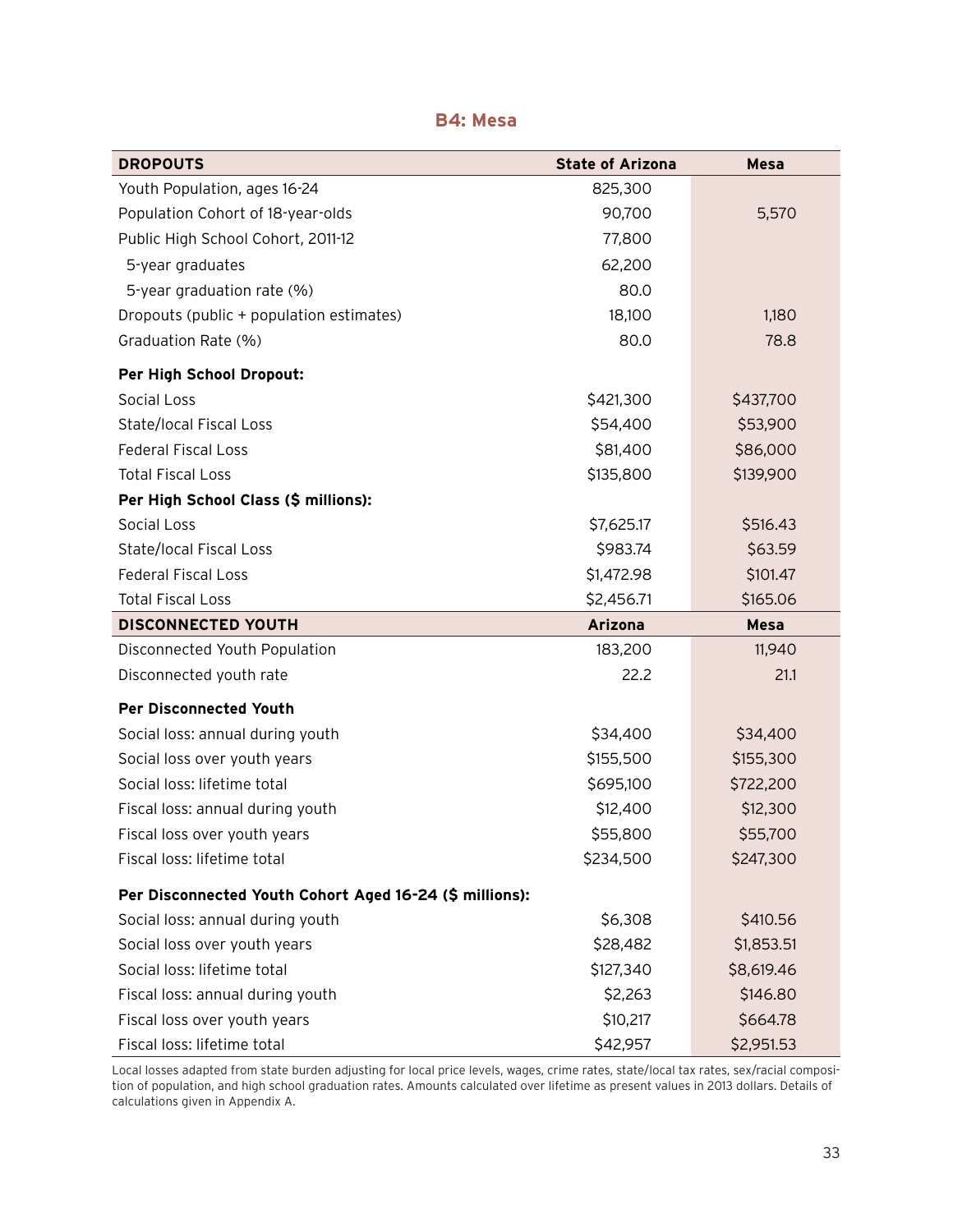| <b>DROPOUTS</b>                                         | <b>State of Arizona</b> | Miami        |
|---------------------------------------------------------|-------------------------|--------------|
| Youth Population, ages 16-24                            | 825,300                 |              |
| Population Cohort of 18-year-olds                       | 90,700                  | 50           |
| Public High School Cohort, 2011-12                      | 77,800                  |              |
| 5-year graduates                                        | 62,200                  |              |
| 5-year graduation rate (%)                              | 80.0                    |              |
| Dropouts (public + population estimates)                | 18,100                  | 10           |
| Graduation Rate (%)                                     | 80.0                    | 80.9         |
| Per High School Dropout:                                |                         |              |
| <b>Social Loss</b>                                      | \$421,300               | \$401,200    |
| <b>State/local Fiscal Loss</b>                          | \$54,400                | \$72,000     |
| <b>Federal Fiscal Loss</b>                              | \$81,400                | \$68,500     |
| <b>Total Fiscal Loss</b>                                | \$135,800               | \$140,500    |
| Per High School Class (\$ millions):                    |                         |              |
| Social Loss                                             | \$7,625.17              | \$3.80       |
| <b>State/local Fiscal Loss</b>                          | \$983.74                | \$0.68       |
| <b>Federal Fiscal Loss</b>                              | \$1,472.98              | \$0.65       |
| <b>Total Fiscal Loss</b>                                | \$2,456.71              | \$1.33       |
| <b>DISCONNECTED YOUTH</b>                               | <b>Arizona</b>          | <b>Miami</b> |
| Disconnected Youth Population                           | 183,200                 | 60           |
| Disconnected youth rate                                 | 22.2                    | 25.3         |
| <b>Per Disconnected Youth</b>                           |                         |              |
| Social loss: annual during youth                        | \$34,400                | \$41,200     |
| Social loss over youth years                            | \$155,500               | \$186,000    |
| Social loss: lifetime total                             | \$695,100               | \$661,200    |
| Fiscal loss: annual during youth                        | \$12,400                | \$14,700     |
| Fiscal loss over youth years                            | \$55,800                | \$66,300     |
| Fiscal loss: lifetime total                             | \$234,500               | \$230,900    |
| Per Disconnected Youth Cohort Aged 16-24 (\$ millions): |                         |              |
| Social loss: annual during youth                        | \$6,308                 | \$2.39       |
| Social loss over youth years                            | \$28,482                | \$10.79      |
| Social loss: lifetime total                             | \$127,340               | \$38.35      |
| Fiscal loss: annual during youth                        | \$2,263                 | \$0.85       |
| Fiscal loss over youth years                            | \$10,217                | \$3.85       |
| Fiscal loss: lifetime total                             | \$42,957                | \$13.39      |

#### **B5: Miami**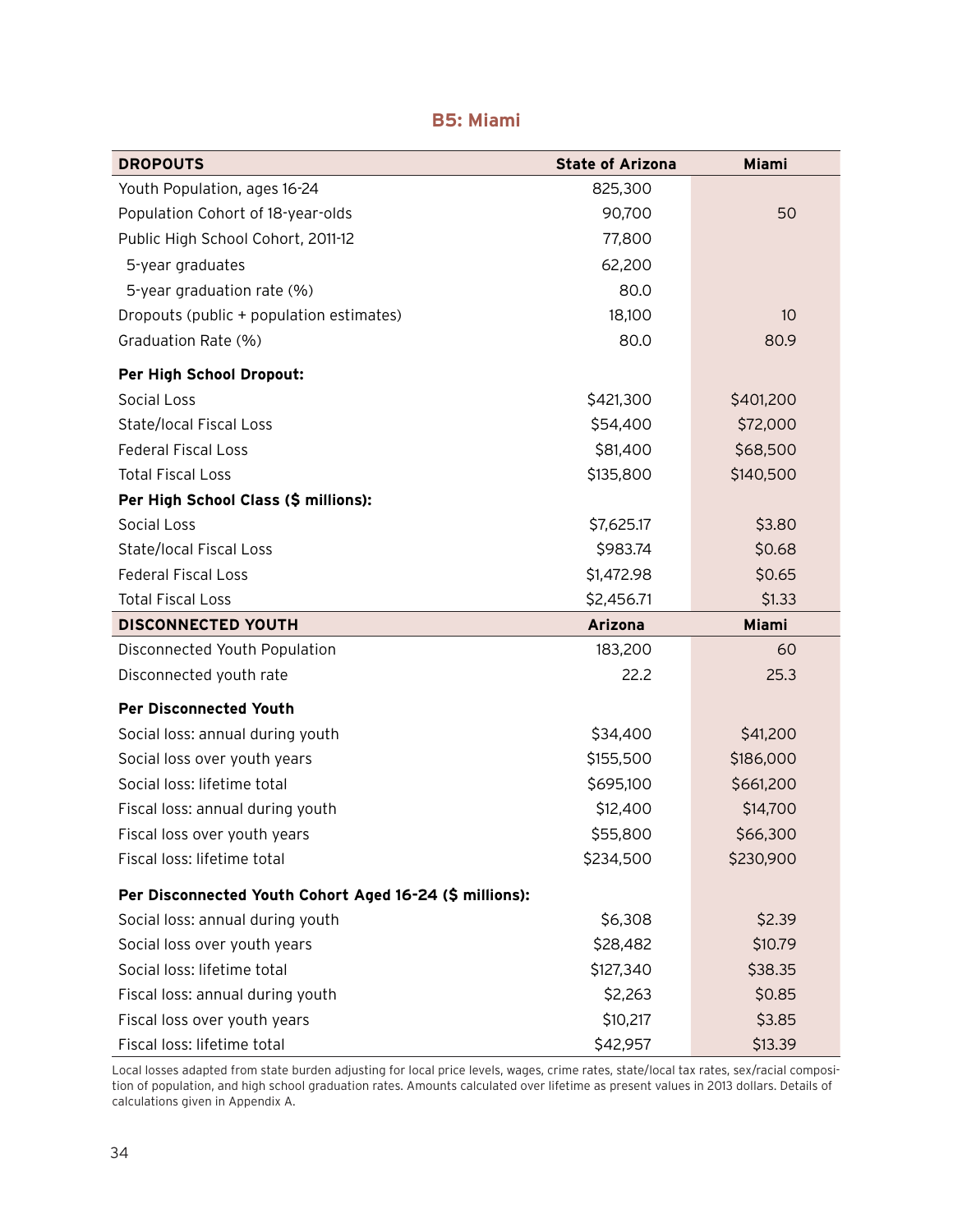| <b>DROPOUTS</b>                                         | <b>State of Arizona</b> | <b>Oro Valley</b> |
|---------------------------------------------------------|-------------------------|-------------------|
| Youth Population, ages 16-24                            | 825,300                 |                   |
| Population Cohort of 18-year-olds                       | 90,700                  | 850               |
| Public High School Cohort, 2011-12                      | 77,800                  |                   |
| 5-year graduates                                        | 62,200                  |                   |
| 5-year graduation rate (%)                              | 80.0                    |                   |
| Dropouts (public + population estimates)                | 18,100                  | 110               |
| Graduation Rate (%)                                     | 80.0                    | 87.0              |
| Per High School Dropout:                                |                         |                   |
| <b>Social Loss</b>                                      | \$421,300               | \$358,800         |
| <b>State/local Fiscal Loss</b>                          | \$54,400                | \$45,400          |
| <b>Federal Fiscal Loss</b>                              | \$81,400                | \$71,200          |
| <b>Total Fiscal Loss</b>                                | \$135,800               | \$116,600         |
| Per High School Class (\$ millions):                    |                         |                   |
| Social Loss                                             | \$7,625.17              | \$39.79           |
| <b>State/local Fiscal Loss</b>                          | \$983.74                | \$5.04            |
| <b>Federal Fiscal Loss</b>                              | \$1,472.98              | \$7.90            |
| <b>Total Fiscal Loss</b>                                | \$2,456.71              | \$12.93           |
| <b>DISCONNECTED YOUTH</b>                               | <b>Arizona</b>          | <b>Oro Valley</b> |
| Disconnected Youth Population                           | 183,200                 | 890               |
| Disconnected youth rate                                 | 22.2                    | 17.2              |
| <b>Per Disconnected Youth</b>                           |                         |                   |
| Social loss: annual during youth                        | \$34,400                | \$25,900          |
| Social loss over youth years                            | \$155,500               | \$116,900         |
| Social loss: lifetime total                             | \$695,100               | \$591,600         |
| Fiscal loss: annual during youth                        | \$12,400                | \$9,000           |
| Fiscal loss over youth years                            | \$55,800                | \$40,800          |
| Fiscal loss: lifetime total                             | \$234,500               | \$193,900         |
| Per Disconnected Youth Cohort Aged 16-24 (\$ millions): |                         |                   |
| Social loss: annual during youth                        | \$6,308                 | \$23.00           |
| Social loss over youth years                            | \$28,482                | \$103.81          |
| Social loss: lifetime total                             | \$127,340               | \$525.34          |
| Fiscal loss: annual during youth                        | \$2,263                 | \$7.99            |
| Fiscal loss over youth years                            | \$10,217                | \$36.23           |
| Fiscal loss: lifetime total                             | \$42,957                | \$172.18          |

#### **B6: Oro Valley**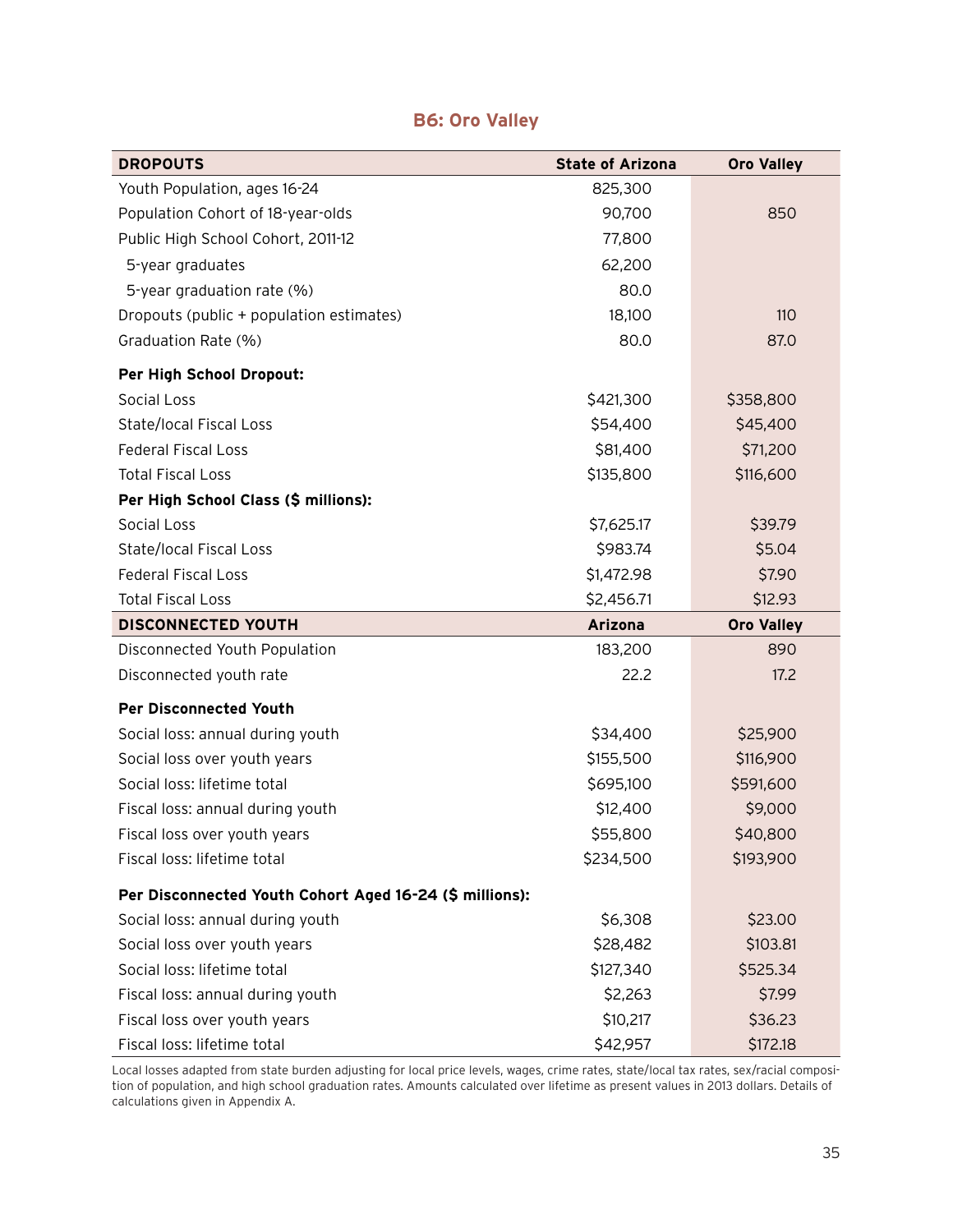| <b>DROPOUTS</b>                                         | <b>State of Arizona</b> | <b>Phoenix</b> |
|---------------------------------------------------------|-------------------------|----------------|
| Youth Population, ages 16-24                            | 825,300                 |                |
| Population Cohort of 18-year-olds                       | 90,700                  | 12,703         |
| Public High School Cohort, 2011-12                      | 77,800                  |                |
| 5-year graduates                                        | 62,200                  |                |
| 5-year graduation rate (%)                              | 80.0                    |                |
| Dropouts (public + population estimates)                | 18,100                  | 3,070          |
| Graduation Rate (%)                                     | 80.0                    | 75.9           |
| <b>Per High School Dropout:</b>                         |                         |                |
| <b>Social Loss</b>                                      | \$421,300               | \$463,500      |
| <b>State/local Fiscal Loss</b>                          | \$54,400                | \$63,000       |
| <b>Federal Fiscal Loss</b>                              | \$81,400                | \$90,500       |
| <b>Total Fiscal Loss</b>                                | \$135,800               | \$153,500      |
| Per High School Class (\$ millions):                    |                         |                |
| <b>Social Loss</b>                                      | \$7,625.17              | \$1,422.47     |
| <b>State/local Fiscal Loss</b>                          | \$983.74                | \$193.35       |
| <b>Federal Fiscal Loss</b>                              | \$1,472.98              | \$277.74       |
| <b>Total Fiscal Loss</b>                                | \$2,456.71              | \$471.09       |
| <b>DISCONNECTED YOUTH</b>                               | <b>Arizona</b>          | <b>Phoenix</b> |
| Disconnected Youth Population                           | 183,200                 | 45,040         |
| Disconnected youth rate                                 | 22.2                    | 24.2           |
| <b>Per Disconnected Youth</b>                           |                         |                |
| Social loss: annual during youth                        | \$34,400                | \$40,200       |
| Social loss over youth years                            | \$155,500               | \$181,500      |
| Social loss: lifetime total                             | \$695,100               | \$765,900      |
| Fiscal loss: annual during youth                        | \$12,400                | \$14,800       |
| Fiscal loss over youth years                            | \$55,800                | \$66,900       |
| Fiscal loss: lifetime total                             | \$234,500               | \$294,700      |
| Per Disconnected Youth Cohort Aged 16-24 (\$ millions): |                         |                |
| Social loss: annual during youth                        | \$6,308                 | \$1,810.69     |
| Social loss over youth years                            | \$28,482                | \$8,175.12     |
| Social loss: lifetime total                             | \$127,340               | \$34,497.67    |
| Fiscal loss: annual during youth                        | \$2,263                 | \$666.62       |
| Fiscal loss over youth years                            | \$10,217                | \$3,013.31     |
| Fiscal loss: lifetime total                             | \$42,957                | \$13,273.88    |

#### **B7: Phoenix**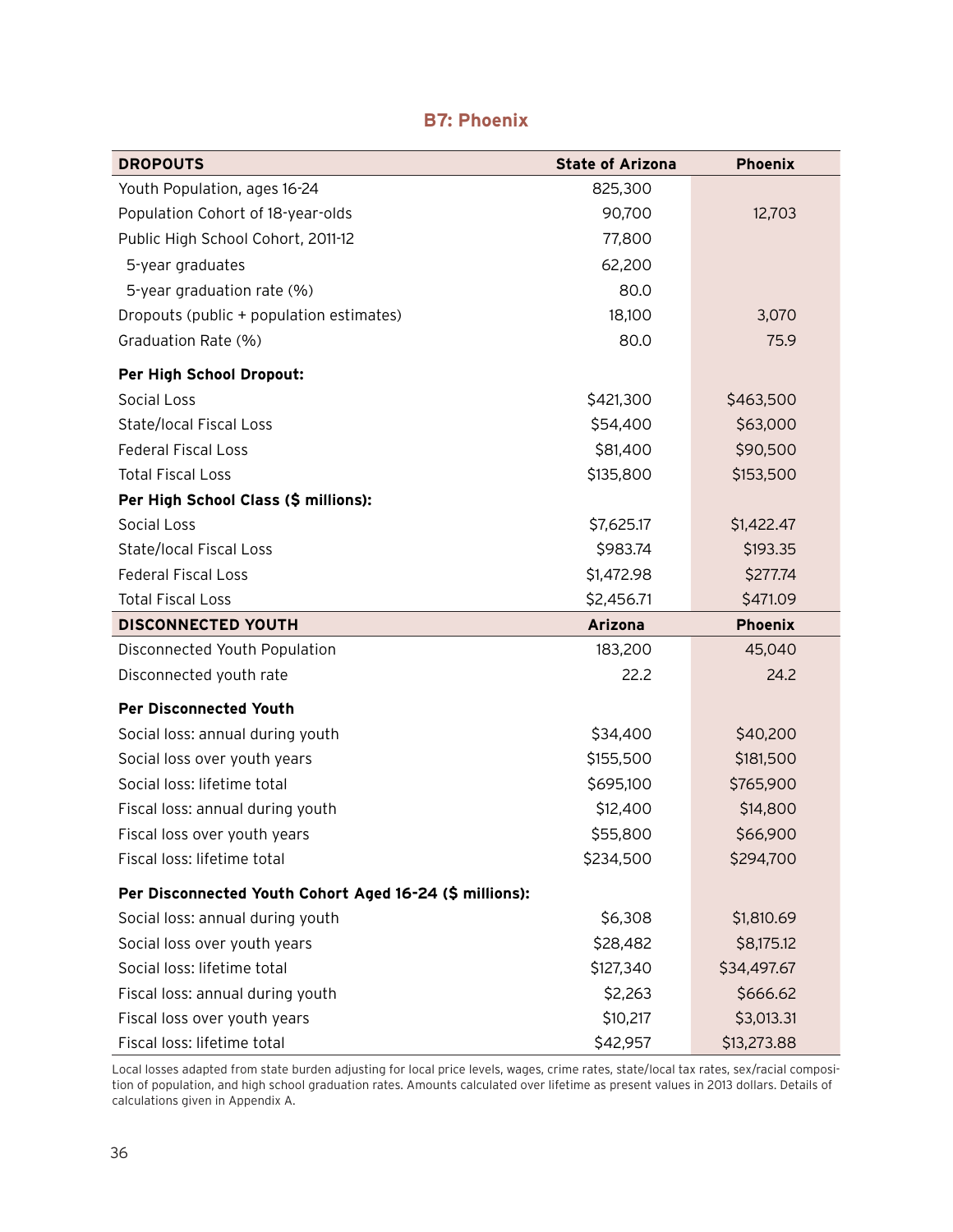| <b>DROPOUTS</b>                                         | <b>State of Arizona</b> | Sahuarita |
|---------------------------------------------------------|-------------------------|-----------|
| Youth Population, ages 16-24                            | 825,300                 |           |
| Population Cohort of 18-year-olds                       | 90,700                  | 380       |
| Public High School Cohort, 2011-12                      | 77,800                  |           |
| 5-year graduates                                        | 62,200                  |           |
| 5-year graduation rate (%)                              | 80.0                    |           |
| Dropouts (public + population estimates)                | 18,100                  | 90        |
| Graduation Rate (%)                                     | 80.0                    | 77.4      |
| Per High School Dropout:                                |                         |           |
| <b>Social Loss</b>                                      | \$421,300               | \$359,700 |
| <b>State/local Fiscal Loss</b>                          | \$54,400                | \$45,400  |
| <b>Federal Fiscal Loss</b>                              | \$81,400                | \$71,900  |
| <b>Total Fiscal Loss</b>                                | \$135,800               | \$117,300 |
| Per High School Class (\$ millions):                    |                         |           |
| Social Loss                                             | \$7,625.17              | \$30.57   |
| <b>State/local Fiscal Loss</b>                          | \$983.74                | \$3.86    |
| <b>Federal Fiscal Loss</b>                              | \$1,472.98              | \$6.11    |
| <b>Total Fiscal Loss</b>                                | \$2,456.71              | \$9.97    |
| <b>DISCONNECTED YOUTH</b>                               | <b>Arizona</b>          | Sahuarita |
| Disconnected Youth Population                           | 183,200                 | 650       |
| Disconnected youth rate                                 | 22.2                    | 19.8      |
| <b>Per Disconnected Youth</b>                           |                         |           |
| Social loss: annual during youth                        | \$34,400                | \$25,900  |
| Social loss over youth years                            | \$155,500               | \$116,800 |
| Social loss: lifetime total                             | \$695,100               | \$593,100 |
| Fiscal loss: annual during youth                        | \$12,400                | \$9,100   |
| Fiscal loss over youth years                            | \$55,800                | \$41,100  |
| Fiscal loss: lifetime total                             | \$234,500               | \$199,100 |
| Per Disconnected Youth Cohort Aged 16-24 (\$ millions): |                         |           |
| Social loss: annual during youth                        | \$6,308                 | \$16.86   |
| Social loss over youth years                            | \$28,482                | \$76.04   |
| Social loss: lifetime total                             | \$127,340               | \$386.11  |
| Fiscal loss: annual during youth                        | \$2,263                 | \$5.92    |
| Fiscal loss over youth years                            | \$10,217                | \$26.76   |
| Fiscal loss: lifetime total                             | \$42,957                | \$129.61  |

#### **B8: Sahuarita**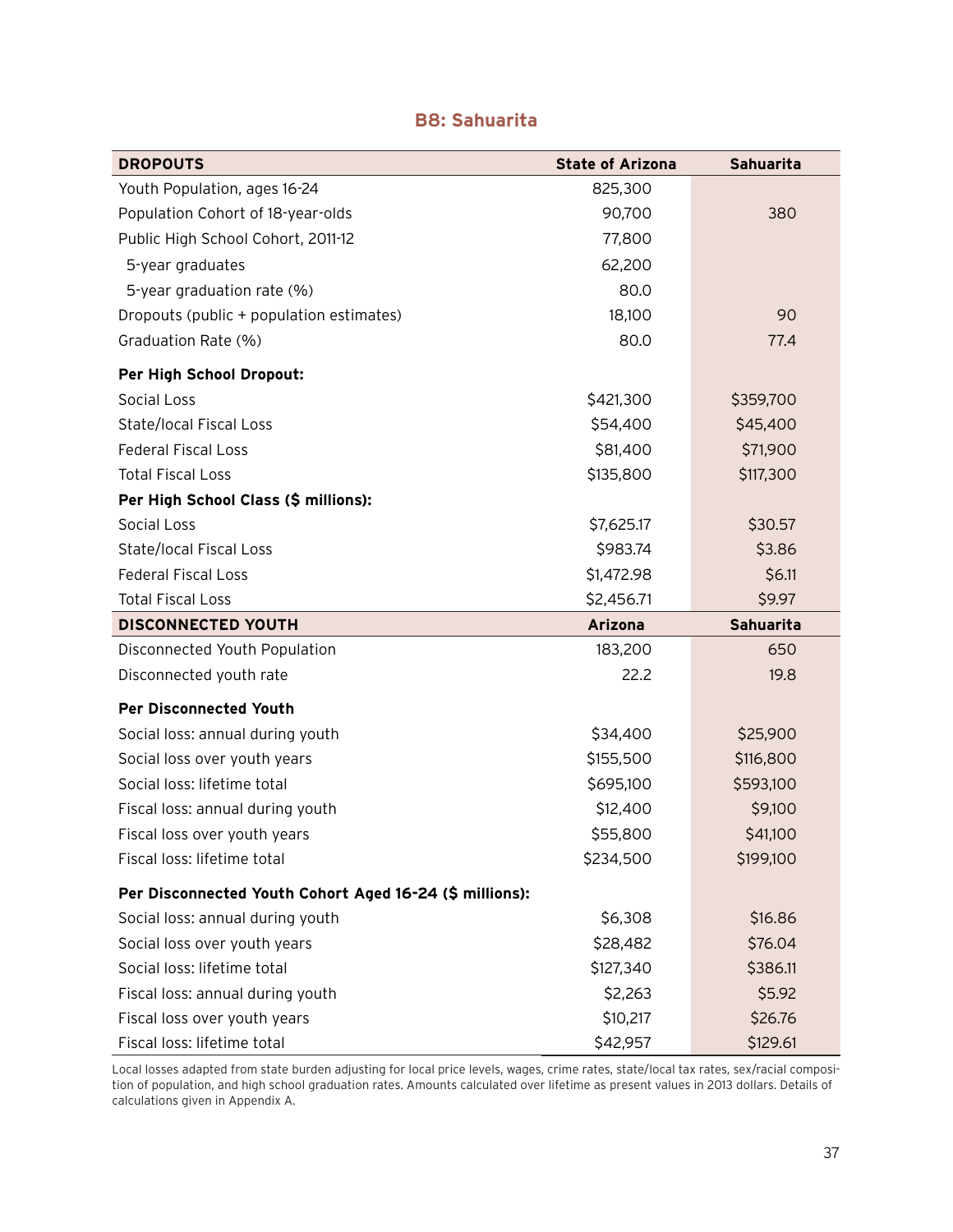| <b>DROPOUTS</b>                                         | <b>State of Arizona</b> | <b>Tempe</b> |
|---------------------------------------------------------|-------------------------|--------------|
| Youth Population, ages 16-24                            | 825,300                 |              |
| Population Cohort of 18-year-olds                       | 90,700                  | 3,300        |
| Public High School Cohort, 2011-12                      | 77,800                  |              |
| 5-year graduates                                        | 62,200                  |              |
| 5-year graduation rate (%)                              | 80.0                    |              |
| Dropouts (public + population estimates)                | 18,100                  | 340          |
| Graduation Rate (%)                                     | 80.0                    | 89.7         |
| Per High School Dropout:                                |                         |              |
| <b>Social Loss</b>                                      | \$421,300               | \$471,100    |
| <b>State/local Fiscal Loss</b>                          | \$54,400                | \$66,900     |
| <b>Federal Fiscal Loss</b>                              | \$81,400                | \$88,600     |
| <b>Total Fiscal Loss</b>                                | \$135,800               | \$155,500    |
| Per High School Class (\$ millions):                    |                         |              |
| <b>Social Loss</b>                                      | \$7,625.17              | \$160.00     |
| <b>State/local Fiscal Loss</b>                          | \$983.74                | \$22.72      |
| <b>Federal Fiscal Loss</b>                              | \$1,472.98              | \$30.09      |
| <b>Total Fiscal Loss</b>                                | \$2,456.71              | \$52.81      |
| <b>DISCONNECTED YOUTH</b>                               | <b>Arizona</b>          | <b>Tempe</b> |
| Disconnected Youth Population                           | 183,200                 | 3,900        |
| Disconnected youth rate                                 | 22.2                    | 19.1         |
| <b>Per Disconnected Youth</b>                           |                         |              |
| Social loss: annual during youth                        | \$34,400                | \$42,800     |
| Social loss over youth years                            | \$155,500               | \$193,300    |
| Social loss: lifetime total                             | \$695,100               | \$777,900    |
| Fiscal loss: annual during youth                        | \$12,400                | \$15,600     |
| Fiscal loss over youth years                            | \$55,800                | \$70,400     |
| Fiscal loss: lifetime total                             | \$234,500               | \$288,100    |
| Per Disconnected Youth Cohort Aged 16-24 (\$ millions): |                         |              |
| Social loss: annual during youth                        | \$6,308                 | \$170.86     |
| Social loss over youth years                            | \$28,482                | \$771.65     |
| Social loss: lifetime total                             | \$127,340               | \$3,105.38   |
| Fiscal loss: annual during youth                        | \$2,263                 | \$62.28      |
| Fiscal loss over youth years                            | \$10,217                | \$281.04     |
| Fiscal loss: lifetime total                             | \$42,957                | \$1,150.10   |

#### **B9: Tempe**